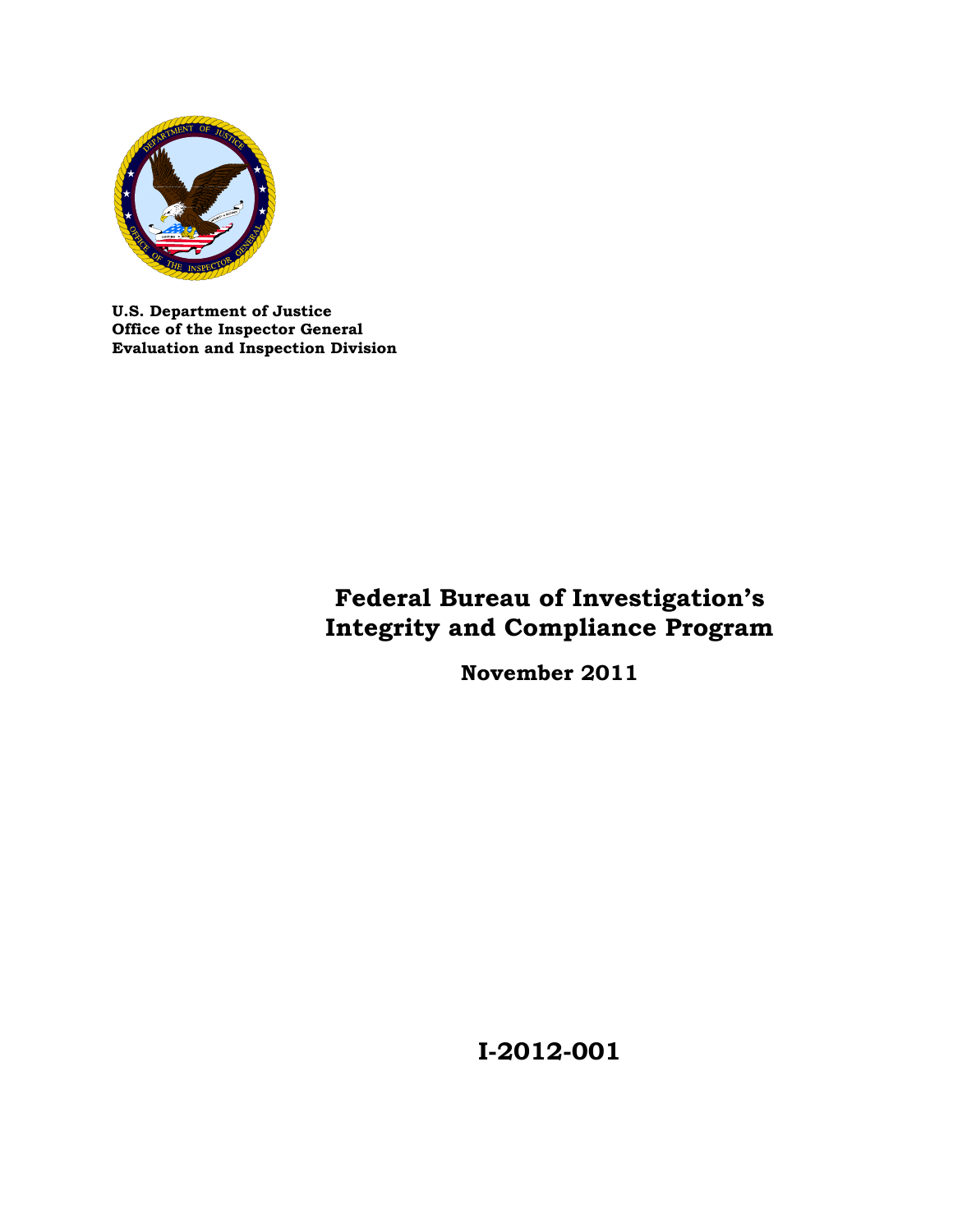In June 2007, the Federal Bureau of Investigation (FBI) established the Integrity and Compliance Program (ICP) to identify and mitigate legal compliance risks within the  $FBI<sup>1</sup>$ . The ICP is designed to proactively identify and correct weaknesses in policy, training, monitoring, and auditing that could result in FBI employees violating the law as they conduct their work. The ICP is modeled on corporate compliance programs that institute systematic procedures to ensure that companies adhere to the laws that govern them.

The ICP's goal is to prevent FBI employees from violating the laws and policies that govern their work by: (1) managing the Ethics and Standards of Conduct program (ethics program) and (2) identifying and reducing legal compliance risks in operations FBI-wide and at the program level.2 The FBI's Office of Integrity and Compliance (OIC) manages the ICP.3 The OIC's mission is to "develop, implement and oversee a program that ensures that there are processes and procedures in place that facilitate FBI compliance with both the letter and spirit of all applicable laws, regulations, and policies."<sup>4</sup> The purpose of this Office of the Inspector General (OIG) review was to evaluate the effectiveness of the ICP.

According to an FBI report about the ICP, the impetus for the FBI's establishment of the ICP was a 2007 OIG report that found FBI personnel had not complied with laws and policies governing the use of National Security Letter authority.<sup>5</sup> The OIG report stated that the FBI issued these letters

4 FBI Policy Directive 0002D, FBI Integrity and Compliance Program, June 25, 2007.

 Justice Office of the Inspector General, *Review of the Federal Bureau of Investigation's Use of*  5 FBI, *The 2008 State of the Integrity and Compliance Program,* and U.S. Department of *National Security Letters* (March 9, 2007). Under five statutory provisions, the FBI can use National Security Letters to obtain – without a court order – records such as customer

 $\overline{a}$  $1$  The FBI defines a legal compliance risk as potential harm to the FBI caused by failures of FBI personnel to comply with the laws and policies governing FBI operations.

 $2$  The FBI plans to expand its bureau-wide and program-level efforts to identify and reduce legal compliance risks in the future to include the participation of field office personnel.

<sup>&</sup>lt;sup>3</sup> The ICP is not a separate office within the FBI. Except for OIC staff members who In this report we attribute actions to the ICP to convey that various individuals or entities are manage the program full time, the remaining work of the program is conducted by FBI employees and committees who do the work of the program in addition to their regular duties. collectively performing the ICP's functions.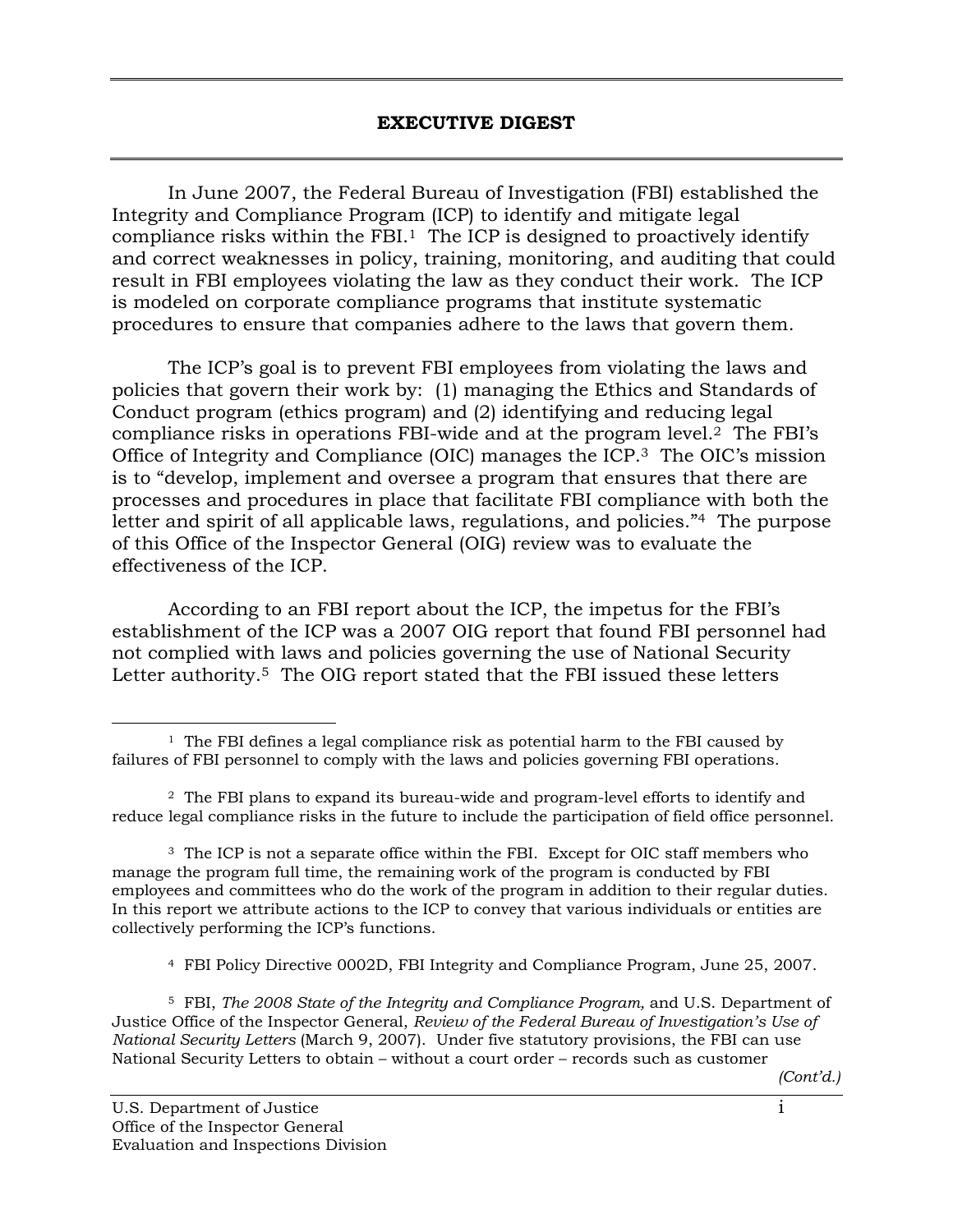without proper authorization, made requests outside of the scope allowed by statute, and conducted unauthorized collection of telephone or Internet e-mail transactional records.

At the FBI-wide level, FBI executives identify, analyze, and mitigate legal compliance risks that affect the FBI as a whole and that may involve coordination between more than one functional area within, and sometimes outside of, the FBI to resolve. At the FBI-wide level, FBI executives identify and direct actions through a series of steps: risk identification, risk prioritization and selection, risk analysis, risk mitigation, and audit. OIC staff members manage each step of this process, and different FBI committees and employees provide the subject matter expertise needed at each step. In addition, the FBI Inspection Division audits the steps taken to mitigate the risks to determine whether the identified risks actually have been reduced.

At the program level, managers of the FBI's 53 major programs identify and mitigate risks that do not involve coordination outside of their program areas to resolve. These managers are responsible for programs that encompass the FBI's operations and administrative functions, ranging from counterintelligence to violent crime and from information technology management to fleet management and transportation services.<sup>6</sup> Managers of the major programs identify their highest priority compliance risks and submit reports twice a year to the OIC and to their divisions' Assistant Directors that include descriptions of the identified risks and the program managers' plans for mitigating them. The OIC reviews these reports to make sure that the issues identified are legal risks and that the plans to address the risks are realistic and can be reasonably expected to reduce the risks. According to the template program managers use in developing risk mitigation plans, their process should also include an audit or a way to monitor the mitigation steps.

Additionally, the OIC manages the FBI's ethics program, which entails providing guidance and training to employees that emphasize the importance of complying with laws and policies that govern their work and the importance of reporting non-compliance with those laws and policies. The OIC is also

information from telephone companies, Internet service providers, financial institutions, and consumer credit companies.

<sup>&</sup>lt;sup>6</sup> While there are many programs in the FBI, this review focused on the FBI's 53 major performance to that division, and after review and approval by senior management.<br>U.S. Department of Justice ii programs because these are the only programs the ICP requires to report to the OIC. The OIC determined the FBI's 53 major programs by reviewing budget data, consulting with the FBI's Inspection Division to identify programs that are required to periodically report on their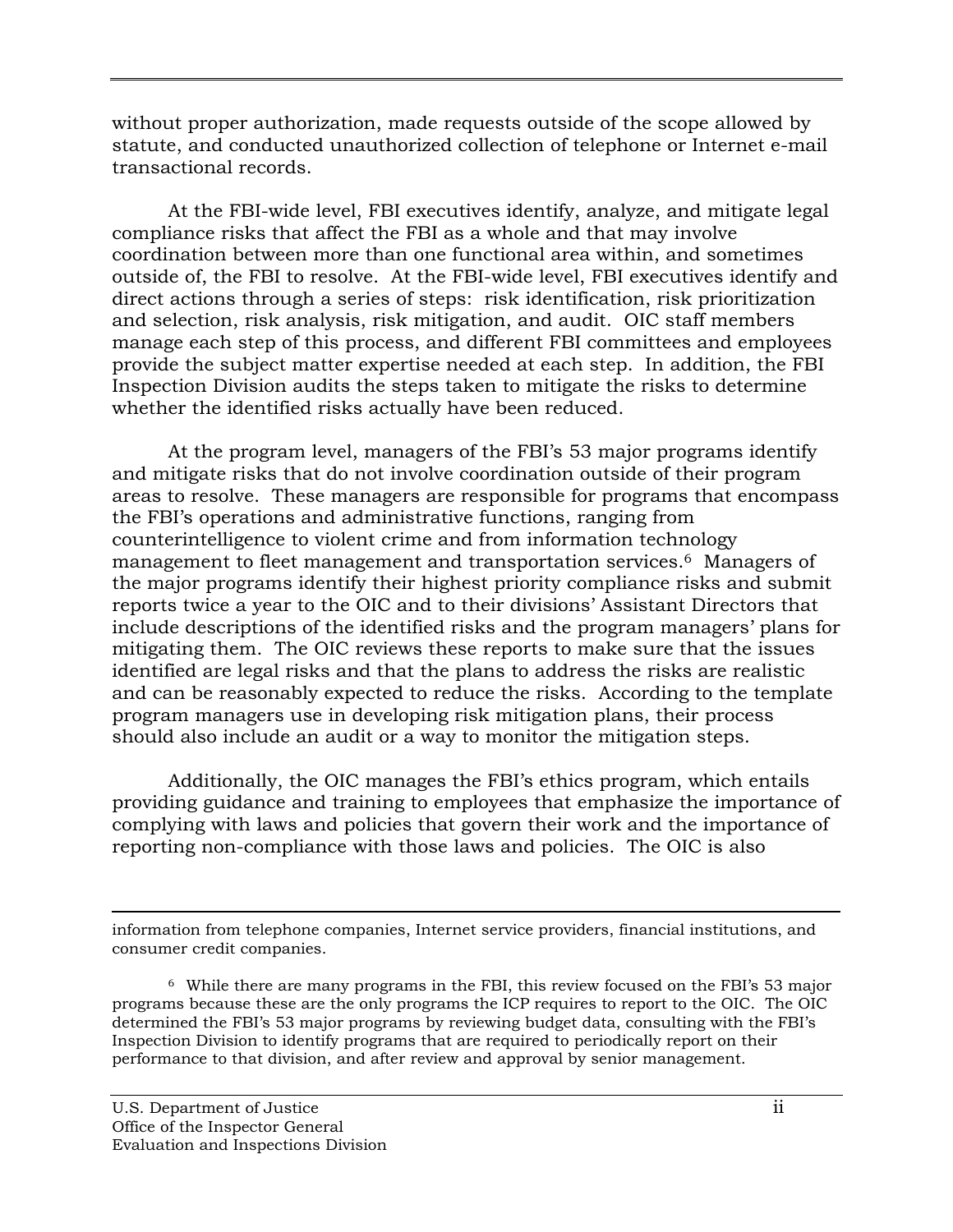responsible for maintaining open communication channels for FBI employees to report compliance concerns and for assessing the ICP.

## **RESULTS IN BRIEF**

Through the ICP, the FBI implemented strategies that have started to reduce legal compliance risk in FBI operations. We found that, since the ICP's inception in 2007, the ICP has used a variety of sources to identify 206 FBIwide potential risk indicators and 112 program-level risks.<sup>7</sup> As will be explained below, these risks have included potential non-compliance in the FBI's use of administrative subpoenas and confidential human sources, as well as potential criticism and litigation over backlogs of DNA samples. In addition, the FBI has taken steps to reduce risk by implementing mitigation plans for 13 FBI-wide risks and 16 program-level risks.8 We reviewed 11 of the 13 FBI-wide plans and determined that the process the ICP used to develop them addressed the areas of compliance risk and involved relevant stakeholders. Based on the thoroughness of these plans, we believe that if the FBI implements the actions as described, it is reasonable to expect that the actions will reduce compliance risk in those areas. In addition, there were five risk areas where we assessed evidence about whether compliance risk was reduced and found that it was reduced in three of these areas. Further, the OIC manages and has enhanced the FBI's ethics program and promotes reporting of compliance concerns.

However, we identified areas for improvement in the ICP that, if addressed, could enhance its effectiveness and sustainability. We found that most FBI executives and managers no longer consistently use the risk assessment methodology designed for the ICP to evaluate identified risks. Currently, risk assessment and selection is informal, unsystematic, and undocumented, resulting in ICP participants not necessarily considering the factors identified by the FBI to prioritize risk, which can result in a prioritization inconsistent with the program's established goals.

Further, at the program level, there is no verification that mitigation actions are complete and effective in reducing compliance risk. Because of this lack of monitoring, the FBI cannot be sure that it has successfully implemented the risk reduction strategies for the selected risks. Also, the ICP has not yet been fully implemented in field divisions and, as a result, the field

 $\overline{a}$ 7 Before Executive Management Committees review potential risks and determine

whether they may be a concern for the FBI, the FBI considers them "potential risk indicators."<br><sup>8</sup> According to the FBI, since the ICP's inception, at the FBI-wide level, 26 risk <sup>8</sup> According to the FBI, since the ICP's inception, at the FBI-wide level, 26 risk mitigation plans have been developed and approved to address identified risks but only 13 have been implemented.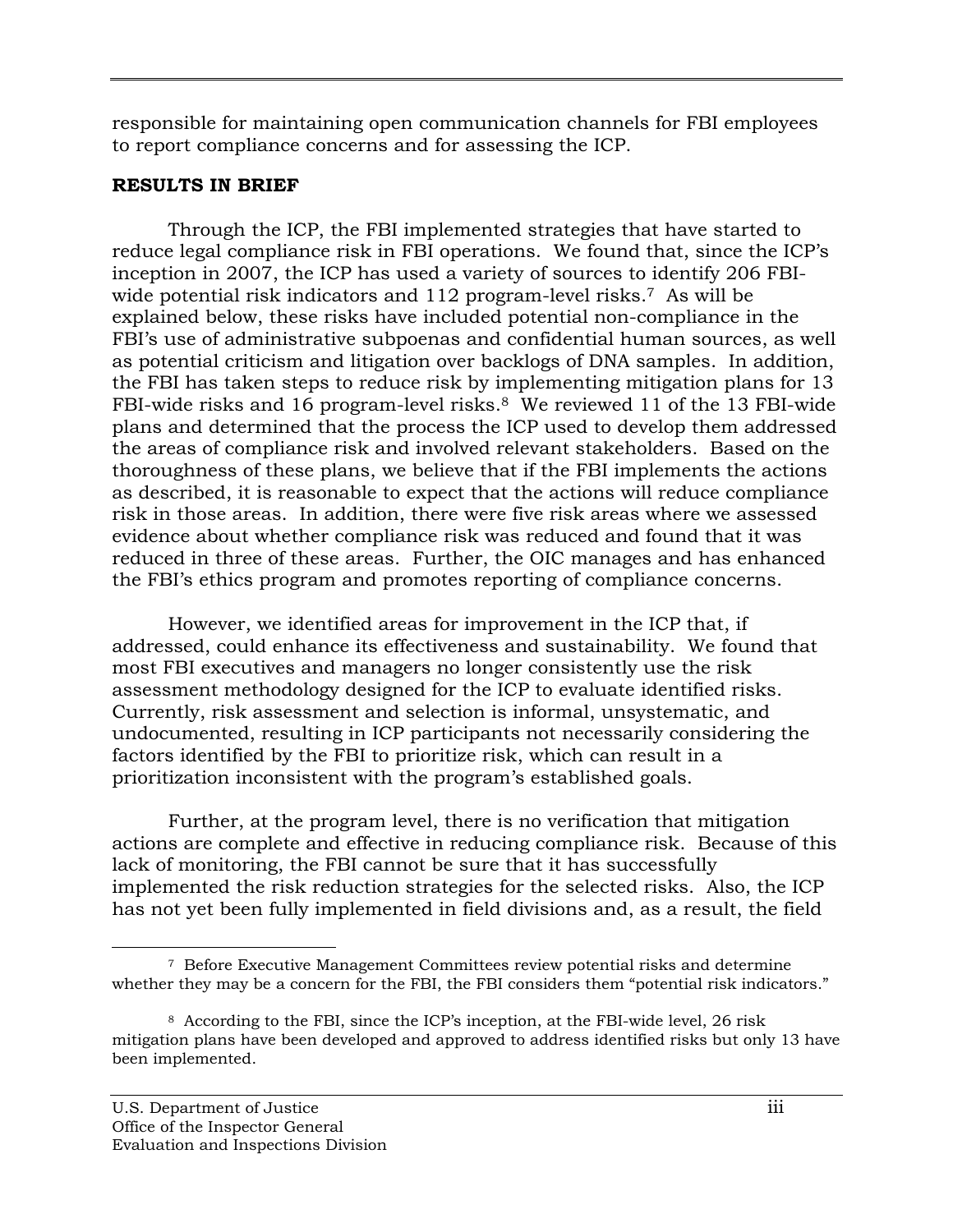divisions' role in risk identification and reporting to the OIC is undeveloped. Finally, the OIC has not established a way to evaluate the ICP's overall effectiveness or the effectiveness of its processes. Without evaluation, the OIC cannot identify where changes in the program should occur or ensure the sustainability of the ICP.

The following sections discuss our findings in more detail.

# **Through the ICP, the FBI implemented strategies that have started to reduce compliance risk in FBI operations and activities.**

The ICP's identification and mitigation of legal compliance risks before they develop into problems have the potential to significantly reduce legal compliance risk in the FBI operations. Prior to the ICP, the FBI identified and addressed compliance risks unsystematically through efforts that were generally stove-piped within specific divisions. Now the FBI addresses compliance risks systematically and in a way that involves relevant stakeholders and subject matter experts within and outside of the FBI. The following two sections discuss the ICP's efforts to reduce legal compliance risk in more detail.

# The ICP has identified risks using a variety of sources.

the program levels to identify compliance risks, as FBI policy requires.<sup>9</sup> We found that the ICP uses a variety of sources at both the FBI-wide and Sources include FBI executives, program managers, employees, and open source information such as newspaper articles and government oversight reports. The ICP's establishment of a systematic process for risk identification has improved the FBI's ability to identify potential compliance risks and senior management's knowledge of compliance weaknesses. According to the FBI Director, one of the most important aspects of the ICP is that it identifies gaps and vulnerabilities.

At the FBI-wide level, there are five Executive Management Committees that identify and select risks to mitigate. Each committee identifies and selects risks that pertain to its functional branch. The five Executive Management Committees corresponding with the FBI's branches are administrative; criminal, cyber, response, and services; information technology; national security; and science and technology.<sup>10</sup> Each committee is chaired by the

 9 FBI Policy Directive 0002D, FBI Integrity and Compliance Program, June 25, 2007.

 $10$  The administrative Executive Management Committee is made up of the Human Resources Branch and various entities in the FBI Director's Office with administrative responsibilities.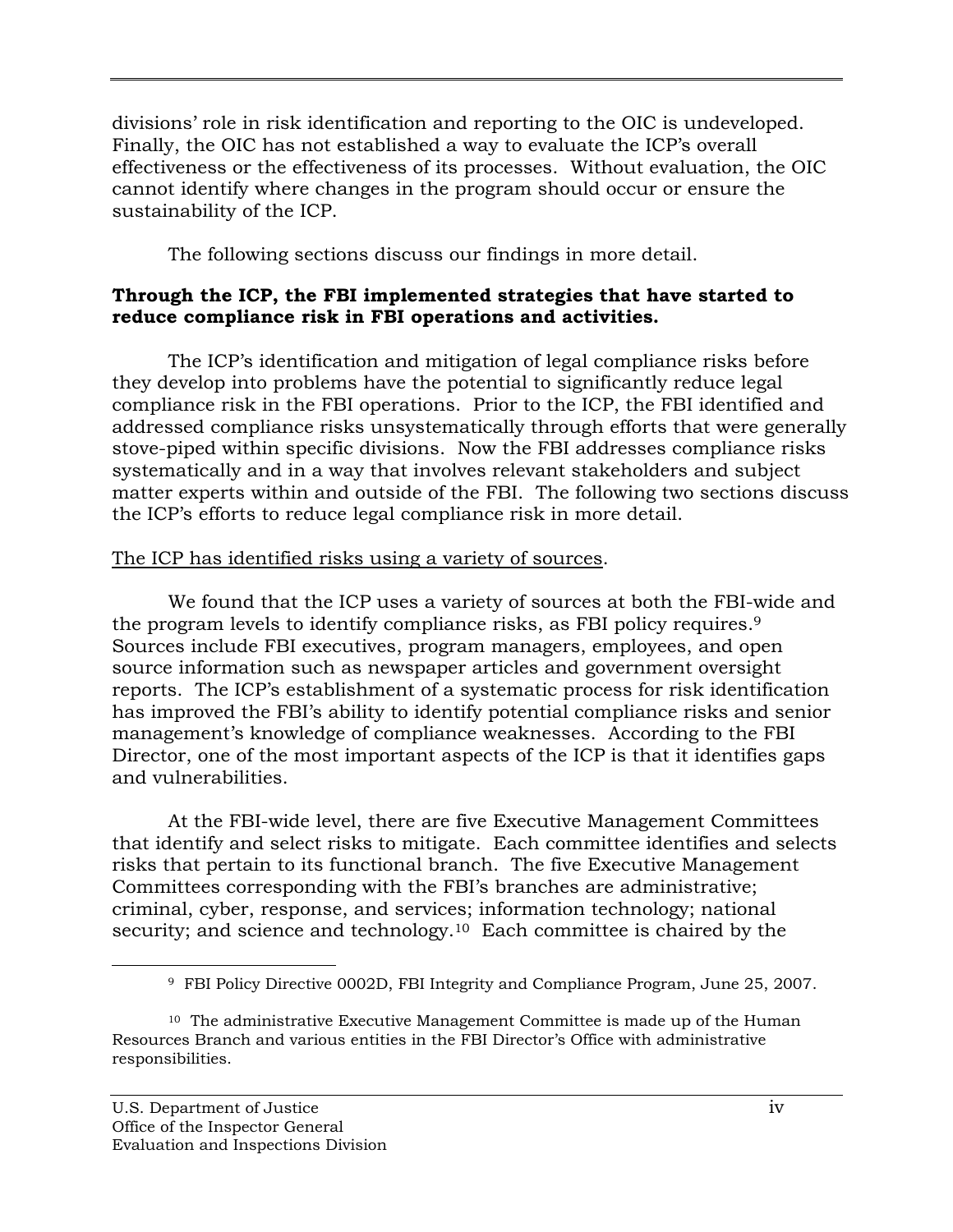Executive Assistant Director in charge of that branch and includes the Assistant Directors in charge of the divisions within that branch. The committees meet quarterly to discuss the progress toward mitigating previously identified risks that were selected for mitigation and to identify new risks to address.

FBI executives told us that they identified risks based on knowledge of their branches and through consultation with the managers within their branches and divisions. In addition, the OIC provides FBI executives with Leading Risk Indicator Reports that summarize the risks the OIC staff compile from its own research of open source information, government reports, and new regulations, and from risks that individual FBI employees and employee groups report to the OIC. From the ICP's inception in 2007 to August 2011, the FBI identified 206 indicators of potential FBI-wide risk to be considered by the 5 Executive Committees and selected 50 of those risks for analysis and potential mitigation.

At the program level, the managers in charge of the 53 major programs are required to determine their highest priority risk within their programs and report their selections to the OIC in bi-annual reports. The programs that are required to participate span 20 different FBI divisions and all 5 of the FBI's functional branches. In a sample of bi-annual reports covering actions initiated before or during the reporting period of December 2009 to June 2010, we found that 44 program areas reported program risks. Of the nine other programs, the OIC had exempted three from reporting program risks. The remaining six program area managers had not submitted reports. In these instances, the OIC directed managers to identify and submit risks "in accordance with FBI policy" in their next bi-annual reports.

#### Through the ICP, the FBI took steps to reduce legal compliance risk by implementing mitigation plans.

The ICP has implemented mitigation plans at both the FBI-wide and program levels. At the FBI-wide level, the ICP implemented 13 mitigation plans. We reviewed 11 of these plans.11 Five of the implemented plans had been audited. We found that the mitigation steps the FBI implemented for three of the five audited plans sufficiently mitigated the risks, but additional efforts were required to completely mitigate the other two plans.12 Although

<sup>&</sup>lt;sup>11</sup> We did not review 2 of the 13 implemented mitigation plans because they contained classified material, and we determined that access to that material was not essential to our review.

<sup>&</sup>lt;sup>12</sup> We could not conclude that the FBI reduced actual non-compliance because it did not establish baselines of non-compliance before implementing mitigation steps that we could *(Cont'd.)*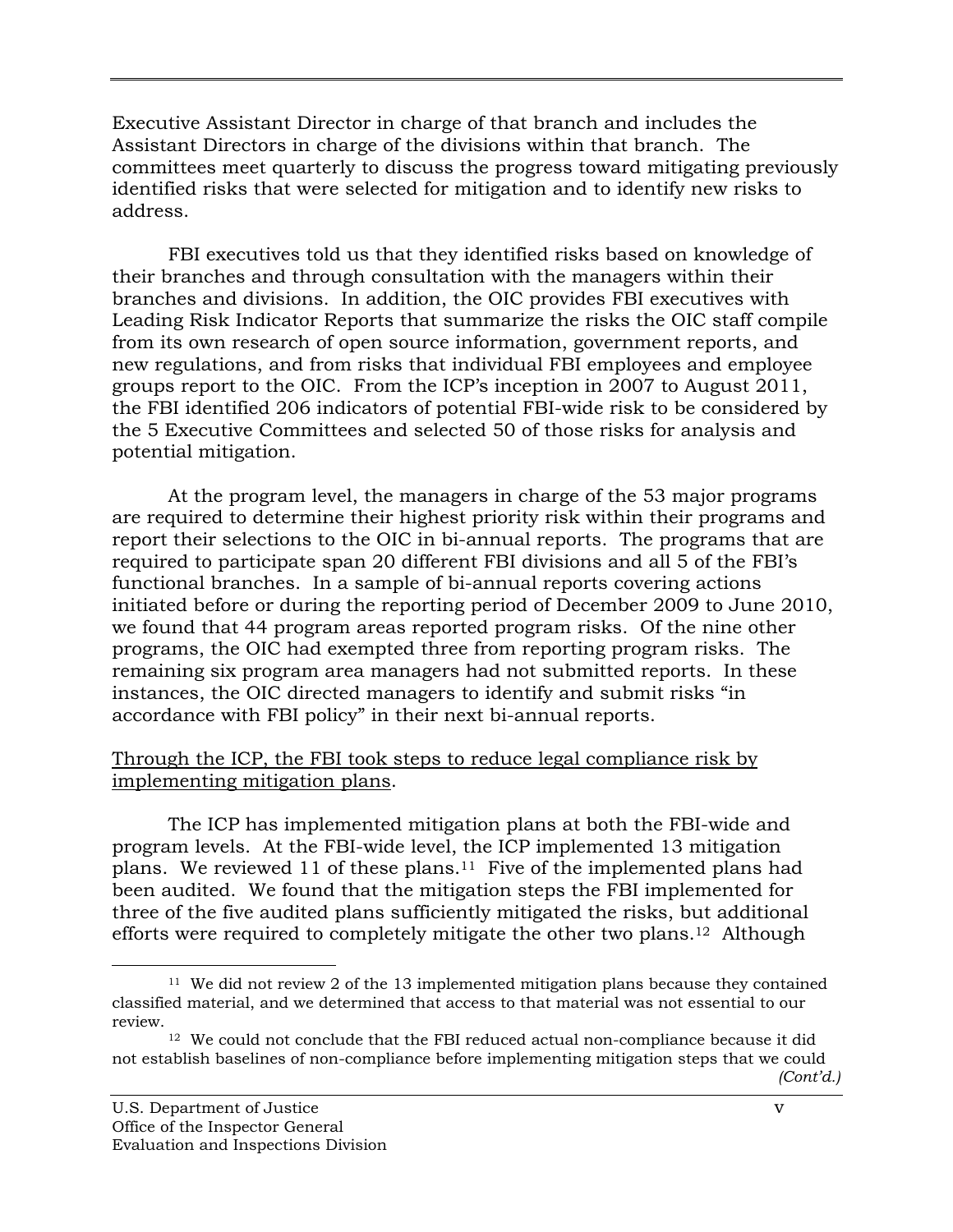the mitigation plans for the remaining six risks appear reasonable, we cannot determine whether they have mitigated the risks because information necessary for us to make this assessment (such as an audit or mitigation action that we could observe in the field) was not available at the time of our review. We provide examples of these risks, the actions the ICP took to mitigate them, and the outcomes of the mitigation steps in the body of this report.

At the program level, we reviewed the reports that program managers submitted to the OIC covering their risk mitigation work completed or initiated between December 2009 and July 2010. We found that OIC staff members had determined 16 risks to be closed (mitigated) and that managers had begun to mitigate an additional 86 risks. We cannot conclude that compliance risk in these areas was mitigated because the ICP does not require verification of program-level mitigation actions, but the mitigation actions for 5 of the 16 risks established internal controls that we believe could reasonably be expected to reduce the risk.

The remaining 11 risks entailed mitigation actions, such as issuing additional guidance, but did not specify the establishment of internal controls, or additional internal controls if regular monitoring efforts were already in place, which would have provided more assurance of the mitigations' effectiveness. While the actions established in the mitigations appear reasonable, without adequate verification that they resulted in the needed changes, it is not possible to know whether the steps were adequate or whether additional steps are required. For example the National Name Check Program, which disseminates information from FBI files to other federal agencies when requested, identified a risk that inadvertent release of protected information might occur. To mitigate the risk, the program developed a standard operating procedure to prevent inadvertent release of protected information. It also required all National Name Check Program employees to attend annual training covering the guidelines for disseminating certain information. However, other than the Quality Assurance Program that was already in place, which reviews about 10 percent of outgoing work, no monitoring was put into place to see if the training was successful or if the risk of inadvertent disclosure was mitigated.

In some cases, such as in the example above, there may be a monitoring mechanism in place, but in current practice program managers do not always share information about the existing monitoring or its results with the OIC. If the OIC is not aware of monitoring and the program does not report the results

 compare to non-compliance after implementation. The ICP does not measure whether its actions reduce non-compliance.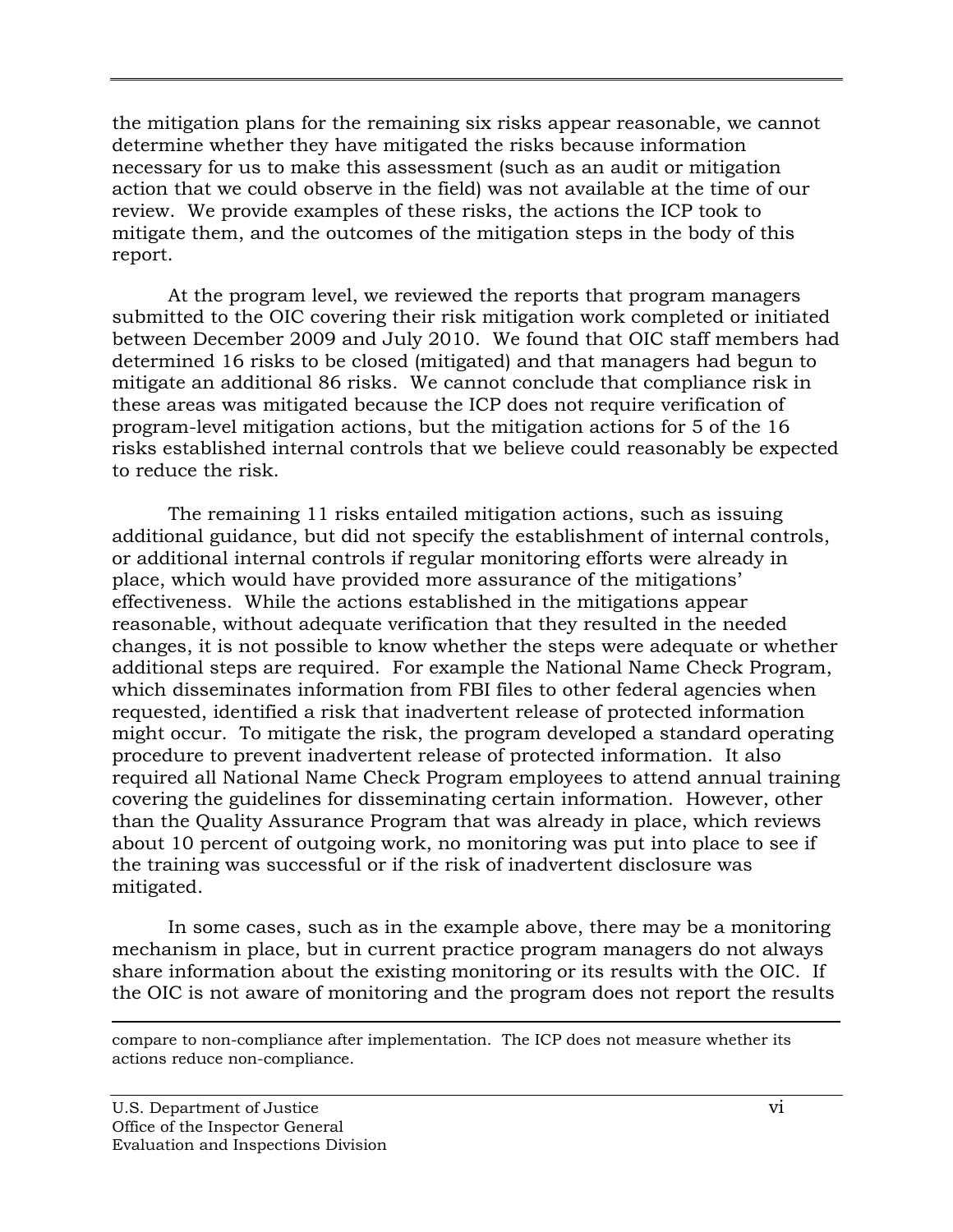of monitoring efforts, there is still no way to ensure that the risk mitigation occurred and was effective.

# The OIC manages the FBI's ethics program and promotes reporting of compliance concerns.

The OIC established and maintains open communication channels for FBI employees, and the FBI supported the OIC's objectives by establishing new human resource initiatives that encourage compliance and reporting of compliance concerns. For example, the OIC developed new ethics training videos and issued a non-retaliation policy for reporting compliance concerns. We also examined all complaints of retaliation by FBI employees between January 2007 and February 2011 and found no case in which an employee who reported a compliance concern to the OIC later reported being retaliated against for doing so.

However, during our site visits we found that most field division employees we interviewed were unaware of two of the new human resource initiatives that affect them: the Compliance Helpline employees can call anonymously to report compliance concerns and an award to recognize employees for supporting the ICP. We found that only 20 percent (14 of 70) of the field division employees were aware of the Compliance Helpline and only 13 percent (8 of 64) were aware of the award. This lack of awareness limits the effectiveness of these OIC efforts to promote the reporting of compliance concerns throughout the FBI.

# **addressing certain factors. The FBI could improve the ICP's effectiveness and sustainability by**

We identified areas for improvement in the ICP at both the FBI-wide and program levels. We found that FBI executives and managers do not use the risk assessment methodology the ICP designed to evaluate risks. Instead, risk assessment and selection are informal, unsystematic, and undocumented. In addition, the ICP does not have a method to ensure that mitigation actions effectively address program-level risks. Further, the ICP is not fully implemented in field divisions. Finally, the ICP has not established a way to measure progress toward achievement of its goals. Each of these areas for improvement is discussed in the sections below.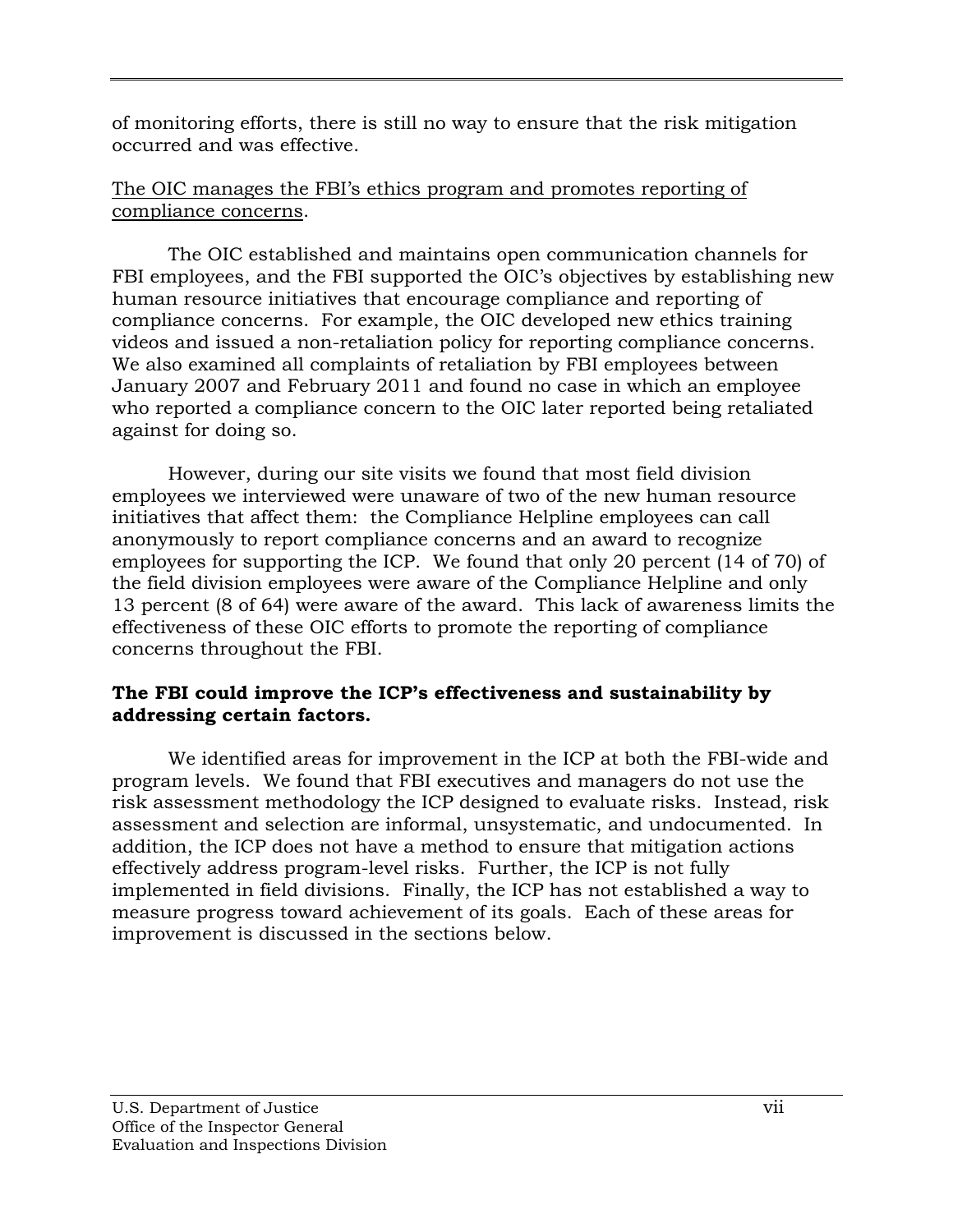FBI executives and managers are not using the ICP's risk assessment methodology, causing risk selection to be informal, unsystematic, and undocumented.

The FBI developed a risk assessment methodology based on its research of best practices of corporate compliance programs (see text box) and the factors of risk it deemed important. The OIC used the methodology initially to help FBI executives understand how to assess risk in the ICP, and executives used the methodology to rank risks that they identified early on in the ICP. However, at the FBI-wide level, only one of the five committees of executives currently uses the methodology at all, and that committee's use of it is limited. In lieu of using the risk assessment methodology, FBI executives' process for prioritizing and selecting risks for mitigation has been informal and based on discussion that was not documented. FBI executives we interviewed told us that they assessed risk through discussion before and during the quarterly Executive Management Committee meetings. The minutes of these meetings include updates on

#### **The FBI's Risk Assessment Methodology**

 non-compliance. The seventh factor helps to determine the consequence of the activity. when assessing consequence. To prioritize risks, the FBI developed a methodology to determine a numeric score for each risk based on the frequency of the activity, consequence of non-compliance, and the probability of non-compliance. The first six factors below help determine the probability of Participants also were to consider potential for legal action and reputational harm to the FBI

- *1. Complexity.* Does activity occur in multiple locations or internationally, involve external agencies, or have many legal requirements?
- 2. *Internal Risk Indicators*. Is there a history of compliance issues? Is there an existing process to assess risk in the area?
- 3. *External Risk Indicators*. Have other agencies had problems with the activity? Is there a trend in civil liability or overturned convictions, or external reports citing compliance issues?
- 4. *Environment.* Is the activity new or does it require new technology? Is there pressure to conduct the activity?
- 5. *Workforce.* Is there turnover among key personnel? Is the workforce experienced and adequately trained?
- automated? Does it allow individual discretion? 6. *Internal Work Process.* Is activity manual or Does it require approval and monitoring? Are responsibilities clearly defined?
- *7. Impact on Privacy and Civil Liberties.* Does activity affect privacy, First Amendment rights, individuals directly, or other civil liberties?

the mitigation actions for risks selected for mitigation, but do not document how participants prioritized or selected risks.

Similarly, at the program level, only 29 percent (13 out of 45) of the managers who responded to a survey we conducted reported using the methodology or the factors in it to determine their program's risks. The remaining 71 percent (32 out of 45) appeared to be using their own criteria.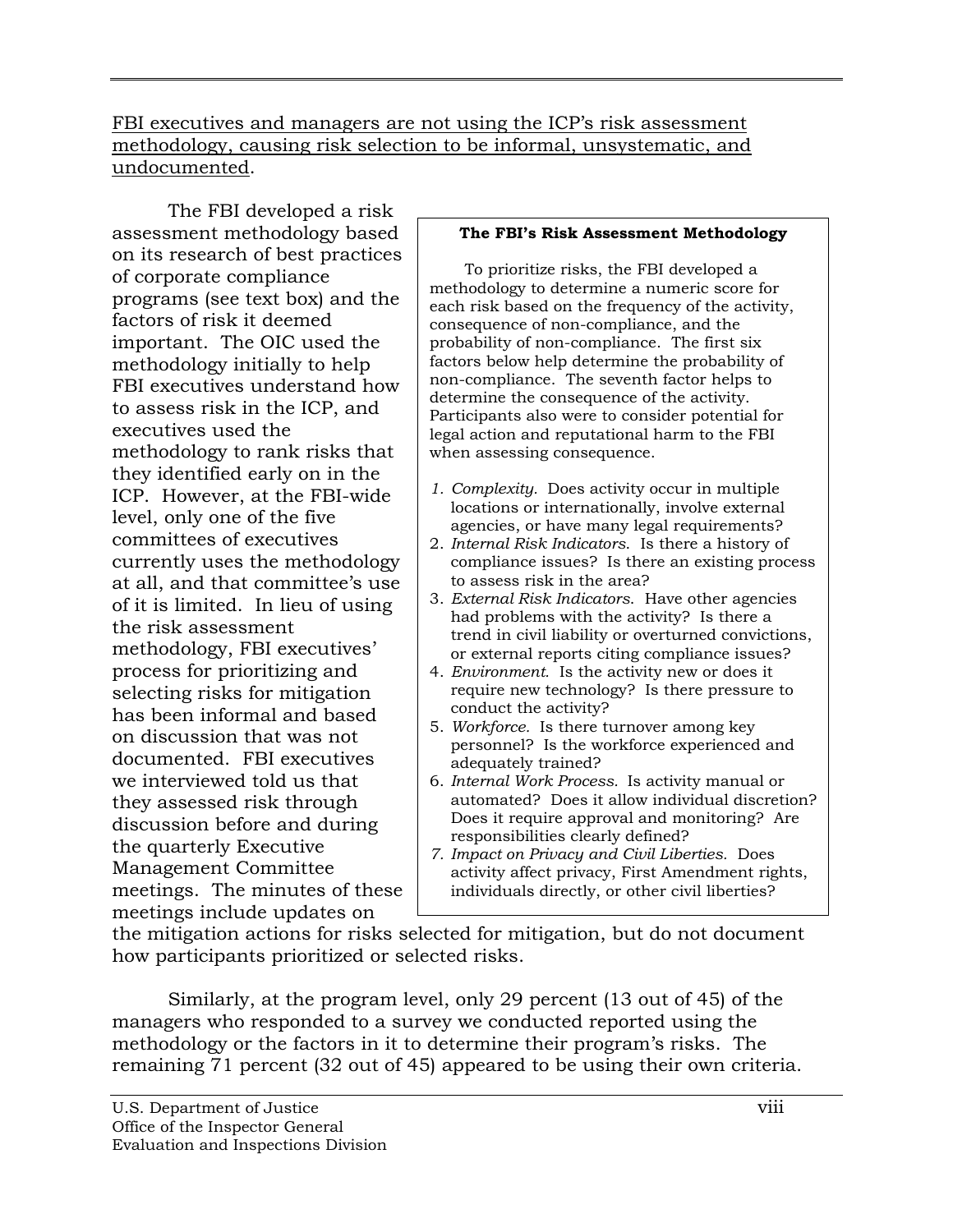We found risk prioritization and selection at the program level is also informal and undocumented. Program managers describe the risks they have identified and their plan to mitigate them in written reports to the OIC. The process does not require in-person contact between OIC staff members and managers.

Requiring a consistent methodology for assessing risk would help the ICP communicate its expectations about the factors to consider in prioritizing and selecting risks to new participants and participants who may not receive inperson guidance in identifying risks. Because the FBI plans to expand field division participation in the ICP and because the FBI's rotation policy ensures that the ICP will constantly have new participants, using established factors is important for the ICP's effectiveness.

 authority was a significant reason the FBI established the ICP.14 Using this risk assessment methodology would also ensure that participants consider the risk factors the FBI deems important. For example, one of the factors included in the methodology the OIC designed for the ICP is a risk's impact on privacy and civil liberties. This is an important factor, but at the FBI-wide level only 33 percent (5 of 15) of executives we interviewed said that they considered this factor when they made their assessments.13 If FBI executives and program managers are not using the methodology, they may not consider this factor when comparing risks, even though threats to privacy and civil liberties caused by the FBI's misuse of its National Security Letter

#### The ICP does not require external verification for major program mitigation efforts, and the OIC lacks the authority to require program-level participation.

At the program level, we found that the ICP lacks a way to ensure that risk reduction strategies are implemented and that they reduce compliance risks. Program-level mitigation does not include any independent assessment of implemented strategies. In no case did we find that a mitigated program risk had external verification to ensure that the mitigation actions had been taken and to assess the effectiveness of those actions. Verification could be as a simple as someone checking that the plan is implemented and operational, and that the risk appears to be mitigated. Without this step, the ICP cannot ensure that managers' mitigation actions are complete or effective.

 $\overline{a}$  $13$  The other 10 executives may also have considered this factor but they did not tell us that they did when we asked, "What factors do you consider when assessing risks?"

 14 U.S. Department of Justice Office of the Inspector General, *Review of the Federal Bureau of Investigation's Use of National Security Letters* (March 9, 2007).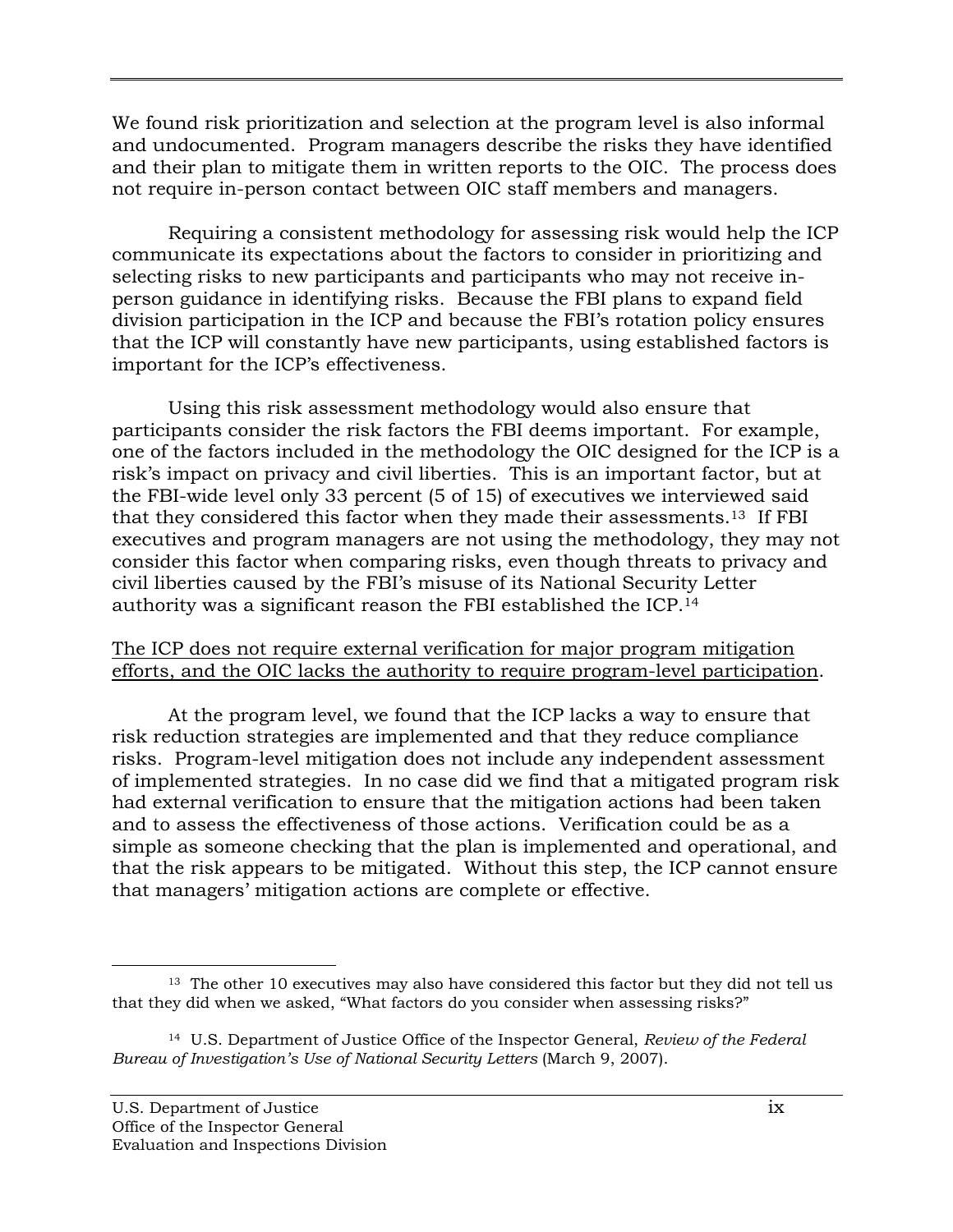Additionally, the OIC staff oversees the program-level risk mitigation, but does not have the authority to require program managers to participate. FBI policy requires major program managers to participate in the ICP, but we found that 6 of 53 (11 percent) major program managers did not.<sup>15</sup> In these instances, the OIC directed managers to identify and submit risks "in accordance with FBI policy" in their next bi-annual reports.16 Assistant Directors directly supervise program managers and could ensure managers' participation, but we found that only one of the nine Assistant Directors we asked about program-level risk mitigation was aware of it. Four of the 10 OIC staff members we asked said that Assistant Director buy-in to program-level mitigation was important but not consistent. Involving Assistant Directors would help ensure that program managers prioritize program-level risk mitigation.

#### The ICP is not fully implemented in field divisions.

While there are plans to implement risk identification and mitigation in field divisions in the future, the OIC Assistant Director stated that the focus of the ICP has been to implement the program first at headquarters. Nonetheless, in 2007, the FBI created the Division Compliance Officer position as a collateral duty in FBI field divisions to provide a single point of contact for each field division to support the ICP.<sup>17</sup> We found that, as of fall 2010, field divisions had appointed Division Compliance Officers, but the OIC had not fully developed or used this position. The OIC also had not established a method to identify and mitigate compliance risks in field divisions. The three Division Compliance Officers in the field divisions we visited indicated that they did not yet perform any additional tasks as the point of contact for the OIC.

In August 2011, the OIC's Assistant Director gave us a draft policy that, if approved, would formally implement the ICP in the field. This policy would clarify the role of the Division Compliance Officer and require all field divisions to implement division compliance councils. These councils would identify potential compliance risks to determine whether they constitute actual risk within a division. Once actual risks are identified, the councils would develop, implement, and track mitigation plans to completion. The councils would

<sup>15</sup> FBI Policy Directive 0126D, Application of the Integrity and Compliance Program to FBI Program Management, October 24, 2008.

<sup>&</sup>lt;sup>16</sup> In the bi-annual reports, which are reviewed by OIC staff, program managers are to include a description of risks identified and their plan for mitigating the highest priority risk.

<sup>&</sup>lt;sup>17</sup> FBI Policy Directive 0005D, FBI Division Compliance Officer, October 1, 2007.<br>U.S. Department of Justice x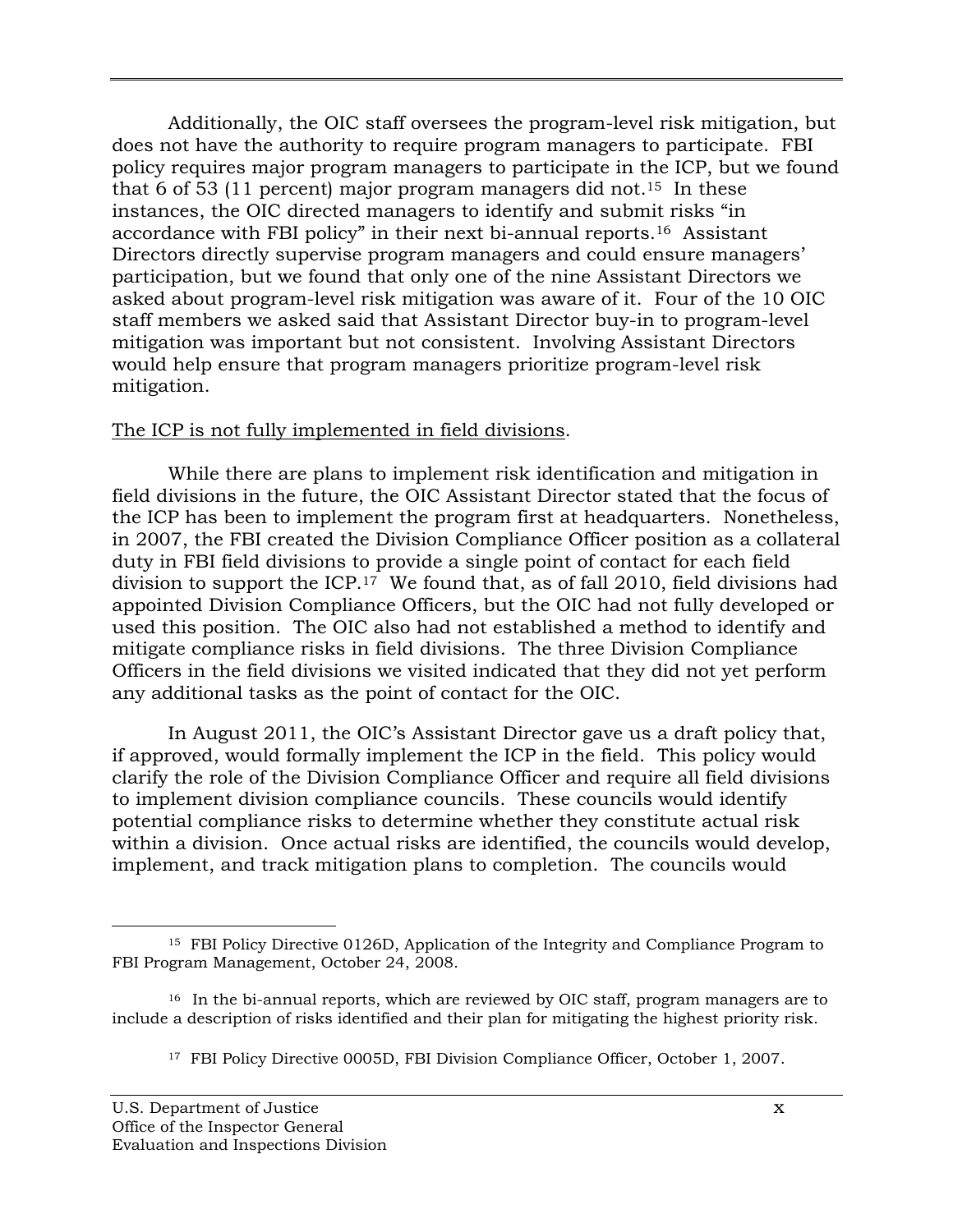inform the OIC of compliance risks that could affect multiple field divisions or the FBI as a whole.

# The OIC has not established a way to assess the ICP's overall effectiveness or to measure progress toward achievement of ICP goals.

The OIC has not evaluated the effectiveness of the ICP since 2008 or measured its progress toward achievement of the ICP's goals. FBI policy states that "the OIC shall evaluate the effectiveness of and prepare and deliver to FBI senior management an annual report on the state of the ICP."<sup>18</sup> However, since the initial report in 2008, the OIC has not prepared this report. Currently the ICP uses a regular survey to assess FBI employees' attitudes toward compliance every 18 months and a monthly report to track progress toward mitigating specific risks. However, the OIC lacks a method or report for providing an assessment of the ICP overall. Without a way to assess the ICP and a way to measure progress toward accomplishment of the ICP's goals, the OIC cannot determine the ICP's effectiveness at reducing compliance risk or identify where changes in the program should occur to ensure the sustainability of the ICP.

# **CONCLUSION AND RECOMMENDATIONS**

We conclude that while there remain areas for improvement in the FBI's ICP, the program is implementing risk reduction strategies throughout the FBI and has begun to reduce compliance risk. The ICP's identification, analysis, and mitigation of legal compliance risks FBI-wide and at the program level before they develop into problems has the potential to significantly reduce legal compliance risk in FBI operations. We found that three of the five implemented mitigation plans at the FBI-wide level reduced compliance risk by making changes to areas such as policy, training, and operations. We believe that the concept of the FBI's OIC program has been beneficial to its efforts to monitor and enhance compliance with legal requirements, and that other agencies may wish to consider implementing a similar kind of program.

We also identified several areas in the ICP that, if refined, could improve the FBI's ability to reduce legal compliance risk and the ICP's sustainability. First, increasing employee awareness of the Compliance Helpline and other OIC human resource initiatives could further promote a culture of compliance and the reporting of compliance concerns.

Second, FBI executives and managers are not using the ICP's risk assessment methodology, causing risk selection to be informal, unsystematic,

<sup>&</sup>lt;sup>18</sup> FBI Policy Directive 0002D, FBI Integrity and Compliance Program, June 25, 2007.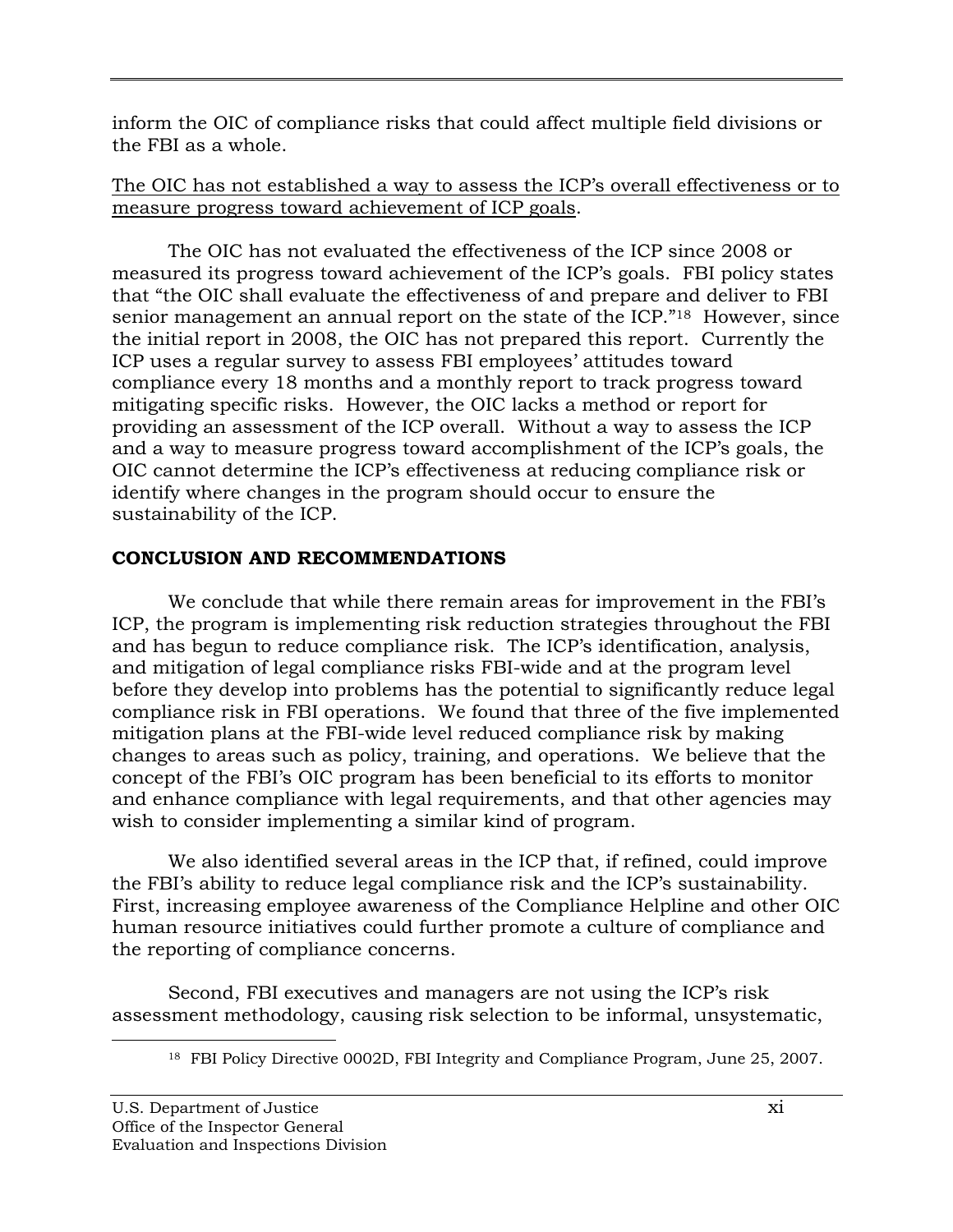and undocumented. Consequently, current and future participants in the processes, particularly those at the field division level, may not know how they are to select risks and may not consider all the factors the FBI deems important. Third, the FBI cannot ensure that program-level risks are fully mitigated because the ICP does not require verification of program-level risk mitigation actions and Assistant Director involvement in program mitigation is lacking.

Fourth, the ICP is not fully implemented in field divisions. Each field division appointed a Division Compliance Officer, but the OIC has not fully developed or used this position or established a method to identify and mitigate compliance risks in field divisions. Because field division employees are more likely to report compliance concerns to officials within their field division rather than to headquarters, the ICP's effectiveness at identifying compliance risks affecting the field depends on the Division Compliance Officer's role being developed through a structure for risk identification and mitigation.

Finally, the OIC has not yet established a way to measure progress toward accomplishment of the ICP's goals and does not prepare annual reports of the ICP's activities as required. As a result, the OIC does not have a way to assess the ICP's effectiveness or to identify where changes in the program should occur.

In this report, we make five recommendations to the FBI to help the ICP improve its efforts to reduce legal compliance risks. For example, we recommend that the OIC increase awareness of the Compliance Helpline and other OIC human resource initiatives. In addition, we recommend that the FBI consider using a formal risk assessment methodology that includes a specific list of criteria that must be considered. To enhance the effectiveness of mitigation at the program level, we recommend increased Assistant Director involvement and that the ICP require program-level risk mitigation to include a verification step. To ensure that the FBI can assess the overall effectiveness of the ICP, we recommend that it comply with existing requirements for an annual report assessing the effectiveness of the ICP; for example, a report that articulates the program's goals, shows progress toward accomplishing them, and identifies areas for improvement.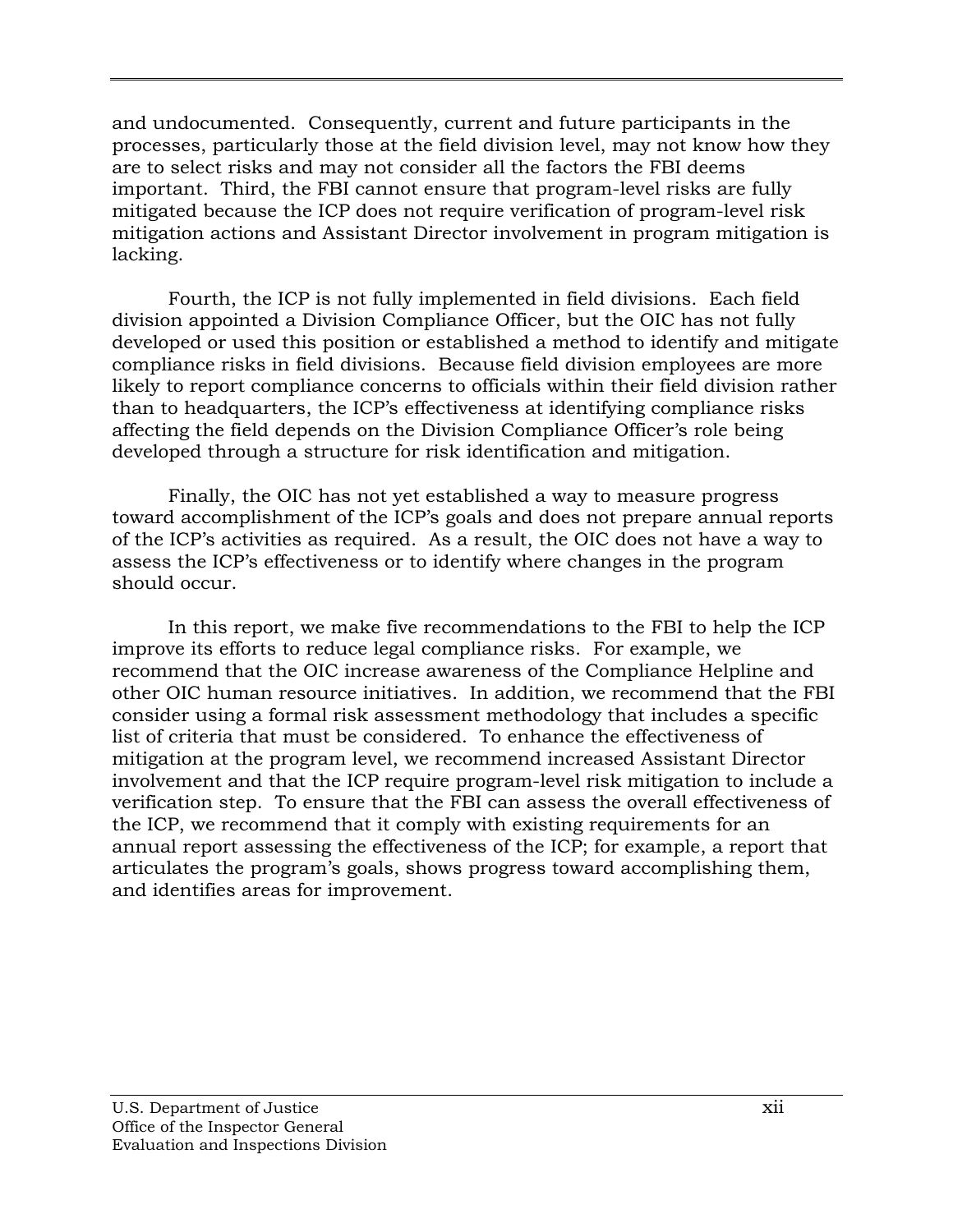# **TABLE OF CONTENTS**

| The ICP is beginning to reduce the FBI's compliance risk 13 |
|-------------------------------------------------------------|
| Addressing areas for improvement could enhance the          |
|                                                             |
| APPENDIX I: FBI COMPLIANCE PROGRAM POLICIES 37              |
| APPENDIX II: LIST OF FBI MAJOR PROGRAMS 38                  |
| APPENDIX III: METHODOLOGY OF THE OIG REVIEW 40              |
| APPENDIX IV: FBI STRATEGIC SHIFTS ANTICIPATED BY OIC 44     |
| APPENDIX V: FBI EMPLOYEE SURVEY QUESTIONS  45               |
| APPENDIX VI: FBI RESPONSE TO DRAFT REPORT 46                |
| APPENDIX VII: OIG ANALYSIS OF FBI RESPONSE 49               |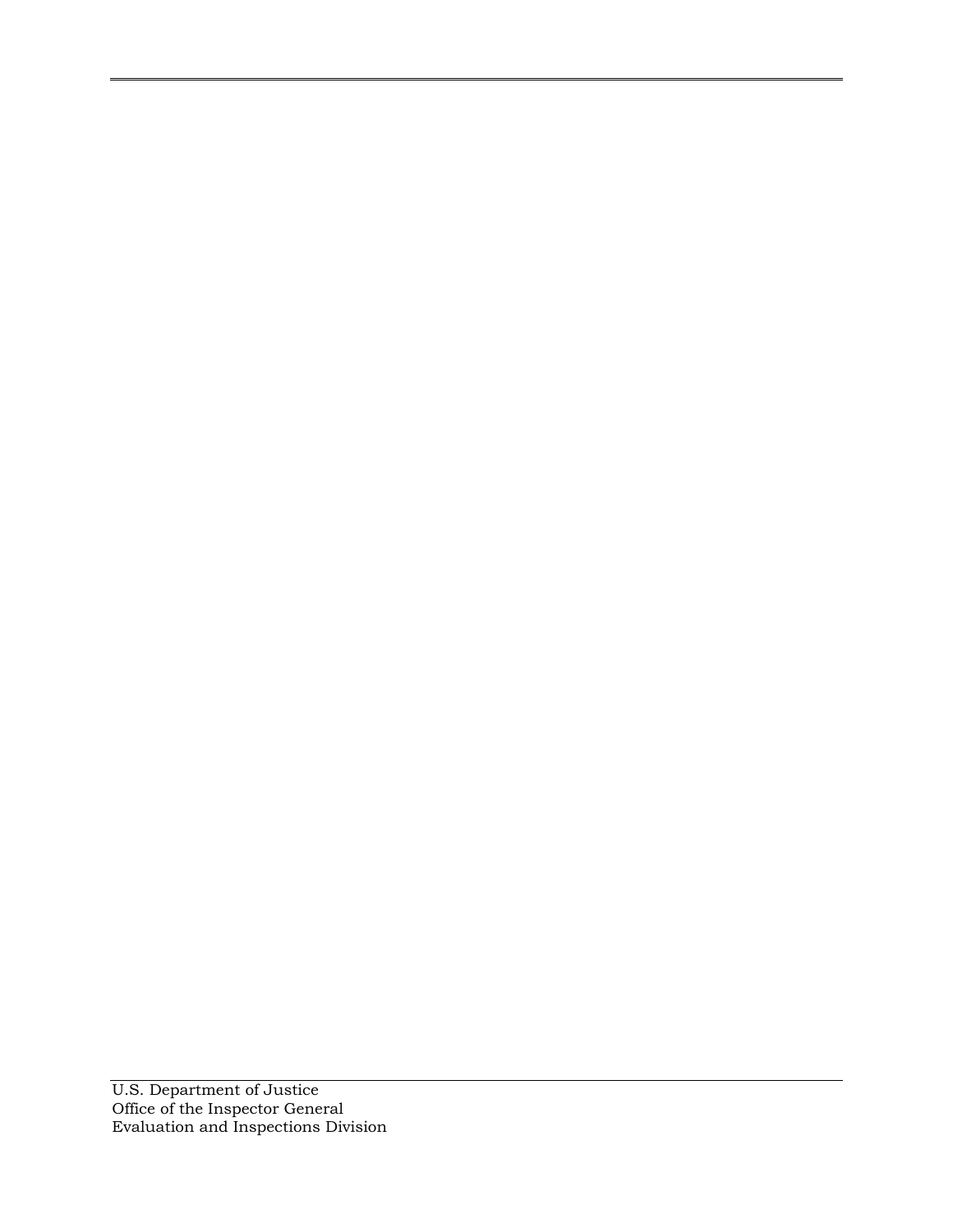<span id="page-15-0"></span>In June 2007, the Federal Bureau of Investigation (FBI) established the Integrity and Compliance Program (ICP) to proactively identify and correct weaknesses in policy, training, monitoring, and auditing that could result in FBI employees violating the law as they conduct their work. The FBI defines a legal compliance risk as harm to the FBI caused by failures of FBI personnel to comply with the laws and policies governing FBI operations. The ICP is modeled on corporate compliance programs that institute systematic procedures to ensure that companies adhere to the laws that govern them.

 According to the FBI's *2008 State of the Integrity and Compliance Program*  with laws and policies governing the use of National Security Letter authority.<sup>19</sup> report, the impetus for the FBI's establishment of the ICP was a 2007 Office of the Inspector General (OIG) report that found FBI personnel had not complied The OIG report stated that the FBI had issued these letters without proper authorization, made requests outside of the scope allowed by statute, and conducted unauthorized collection of telephone or Internet e-mail transactional records.

We conducted this review to assess the performance of the FBI's ICP. The objectives of this review were to evaluate how the FBI's ICP: (1) identifies risks of non-compliance with laws, regulations, rules, and FBI and Department of Justice policies; (2) assesses identified risks; (3) analyzes highly ranked risks; (4) mitigates risks with adequate corrective actions; (5) monitors the implementation of the corrective actions to ensure that mitigation is effective; and (6) promotes a culture of integrity and ethical compliance throughout the FBI.

### **The Integrity and Compliance Program**

The ICP's goal is to prevent FBI employees from violating the laws and policies that govern their work: (1) through operation of the FBI's Ethics and Standards of Conduct program, which entails providing guidance and training that emphasize the importance of complying with laws and policies, and of reporting non-compliance; and (2) by identifying and reducing legal compliance

 19 U.S. Department of Justice Office of the Inspector General, *Review of the Federal Bureau of Investigation's Use of National Security Letters* (March 9, 2007). Under five statutory provisions, the FBI can use National Security Letters to obtain – without a court order – records such as customer information from telephone companies, Internet service providers, financial institutions, and consumer credit companies.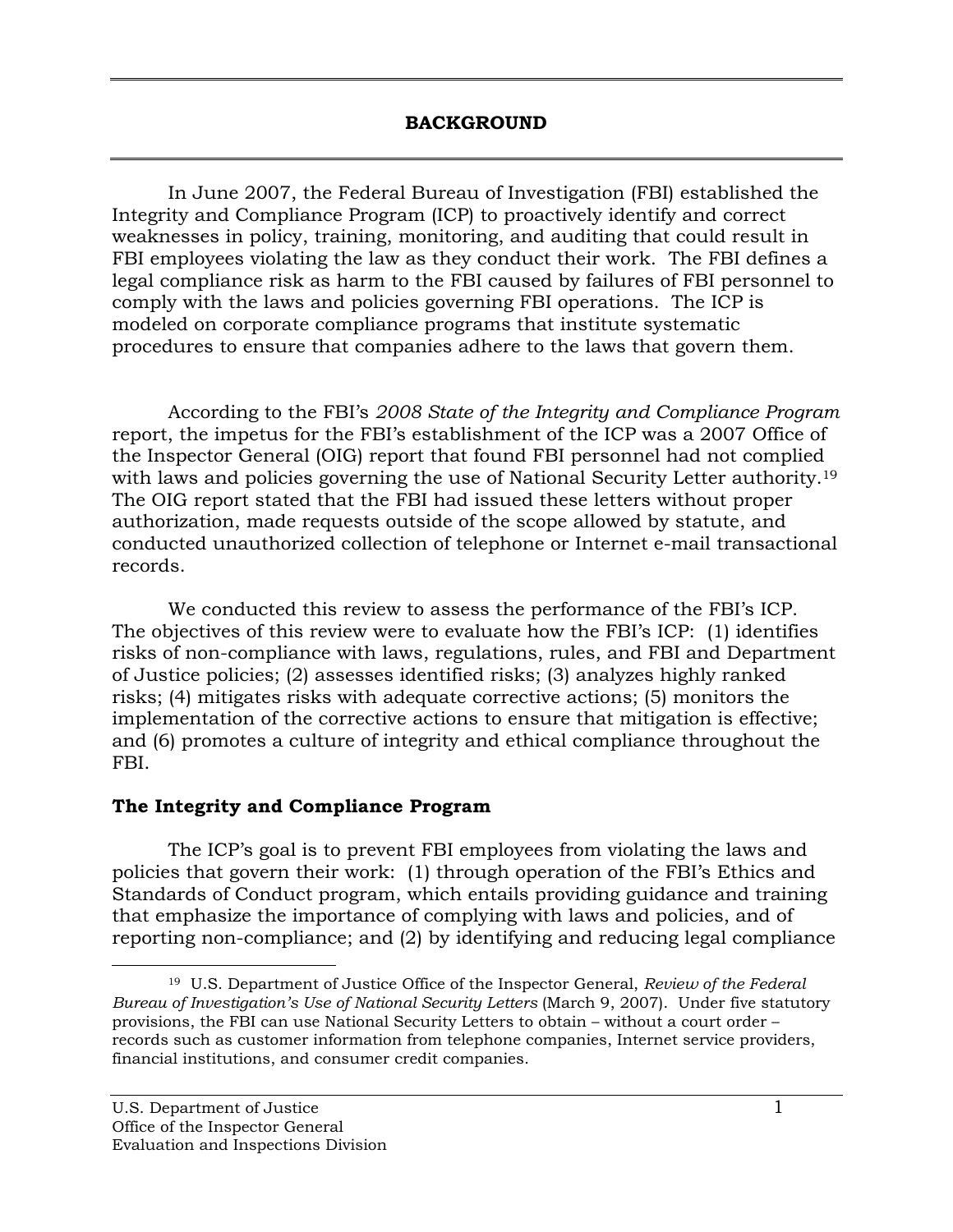risks in FBI operations FBI-wide and at the program level. There are also plans to expand the ICP's risk identification and mitigation efforts to FBI field divisions in the future.

The ICP is a multi-level program and involves staff at various levels of the FBI. At the FBI-wide level, FBI executives identify, analyze, and mitigate legal compliance risks that affect the FBI as a whole and that may involve coordination between more than one functional area within the FBI, and sometimes outside of, the FBI to resolve. At the program level, FBI program managers identify, analyze, and mitigate risks within their programs that can be resolved through changes internal to those programs. FBI employees participate in the ICP through several committees and groups, and through direct interaction with the FBI's Office of Integrity and Compliance (OIC), which manages the ICP. The FBI's Inspection Division and the FBI's Office of General Counsel also have ongoing roles in risk identification and mitigation, and other FBI employees take part in the ICP as needed.

In the sections below we describe in more detail the OIC's role in managing the ICP and in risk identification and mitigation at the FBI-wide level, program level, and in FBI field divisions.

# Office of Integrity and Compliance

both the letter and spirit of all applicable laws, regulations, and policies."<sup>20</sup> The OIC is an independent office within the Office of the FBI Director. Its mission is to "develop, implement and oversee a program that ensures that there are processes and procedures in place that facilitate FBI compliance with The OIC does this by managing the ICP's risk identification, analysis, and mitigation efforts at the FBI-wide and program levels (which we discuss later in this Background section), managing the FBI's Ethics and Standards of Conduct Program, and by maintaining channels of communication for reporting compliance concerns. The OIC is also responsible for assessing the ICP. The OIC is led by an Assistant Director and consists of one Unit Chief, nine Attorneys, two Management Program Analysts, one Supervisory Special Agent, and one administrative staff member. The OIC's staff members are the only FBI employees who work exclusively on the ICP.

 $20$  FBI Policy Directive 0002D, FBI Integrity and Compliance Program, June 25, 2007.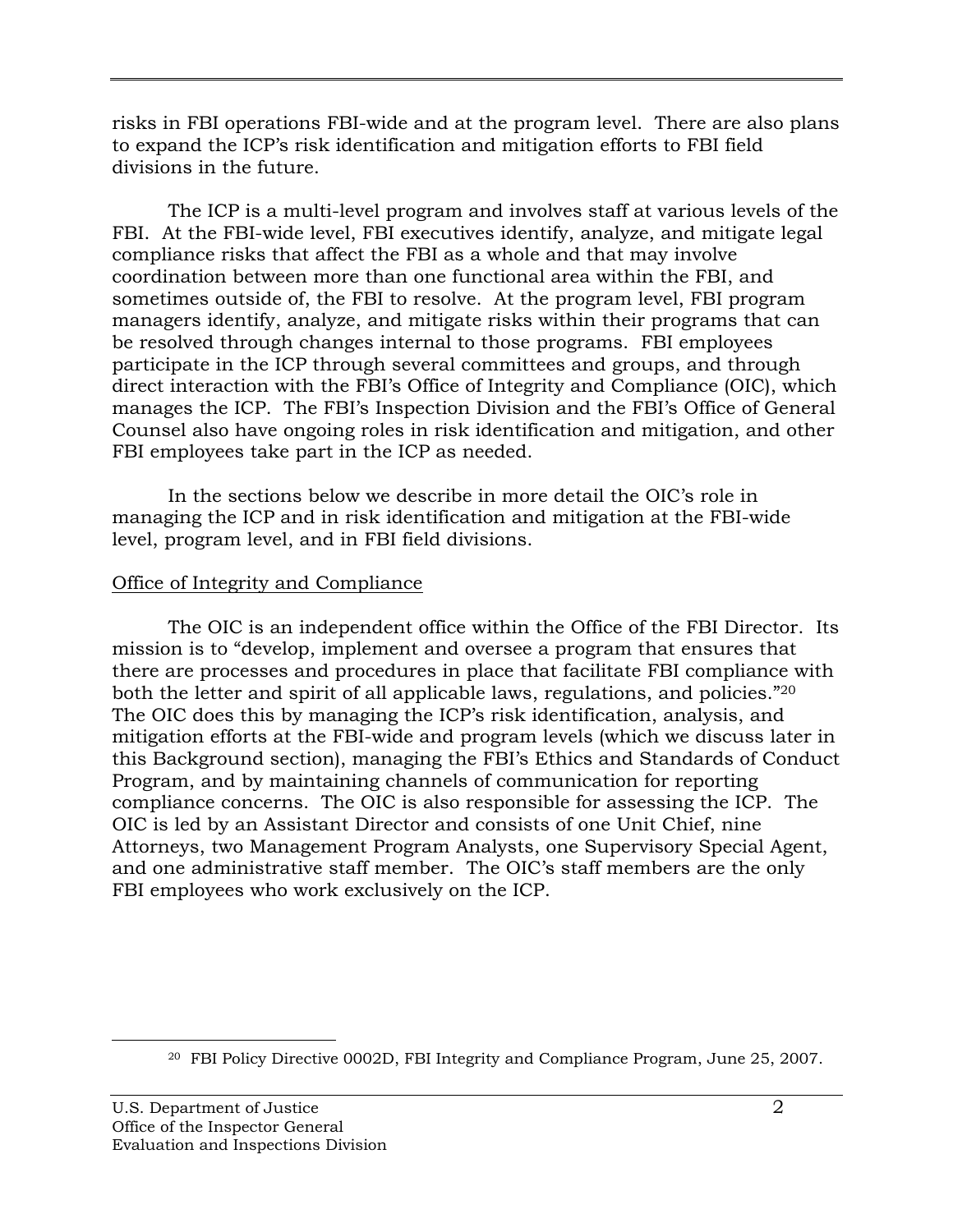*The OIC is responsible for managing the FBI's Ethics and Standards of Conduct Program*.

 encourages ethical conduct and a commitment to compliance with the law."21 In 2007, the FBI's Ethics and Standards of Conduct Program became a part of the ICP and is managed by the OIC. The purpose of the Ethics and Standards of Conduct Program is to "promote an organizational culture that The FBI refers to this as "a culture of compliance." The program includes ensuring that the FBI complies with financial disclosure reporting requirements; conducting training for new employees on FBI and government ethics policies and providing in-service ethics training and information to existing employees; maintaining up-to-date policies and guidance on ethics requirements; and responding to employees' specific questions about whether certain activities are allowable. For example, employees may need help knowing when and if they are allowed to accept gifts or whether they need to report certain activities. In addition to these activities, the OIC assesses the FBI's "culture of compliance" using questions it added to the FBI employee survey. The FBI conducts this survey of its employees every 18 months to assess the employees' perspectives on topics related to their work environment.

### *The OIC is responsible for maintaining "open and effective" communication for reporting compliance concerns*.

they observe.<sup>22</sup> To fulfill its responsibility to maintain open and effective communication, the OIC developed FBI policy directives and human resource initiatives that outline the roles and responsibilities of FBI divisions, ICP committees, and employees (see Appendix I). For example, the ICP requires that all FBI employees report any known or suspected violations of law or FBI policy that

In September 2008, the OIC established a Compliance Helpline for FBI employees to call to report compliance concerns anonymously. The helpline is operated by a contractor that receives the calls and relays the reported concerns to the OIC. Employees can also report concerns directly to OIC staff using any method, including telephone, e-mail, mail, or in person. The OIC assesses each concern, forwards it to the FBI division to which it pertains, and – unless the concern was reported anonymously – contacts the employee

 $\overline{a}$ 21 Office of Integrity and Compliance, FBI Integrity and Compliance Program: An Overview, slide presentation, May 19, 2010.

 Committees Charter, June 25, 2007. 22 FBI Policy Directive 0003D, FBI Integrity and Compliance Executive Management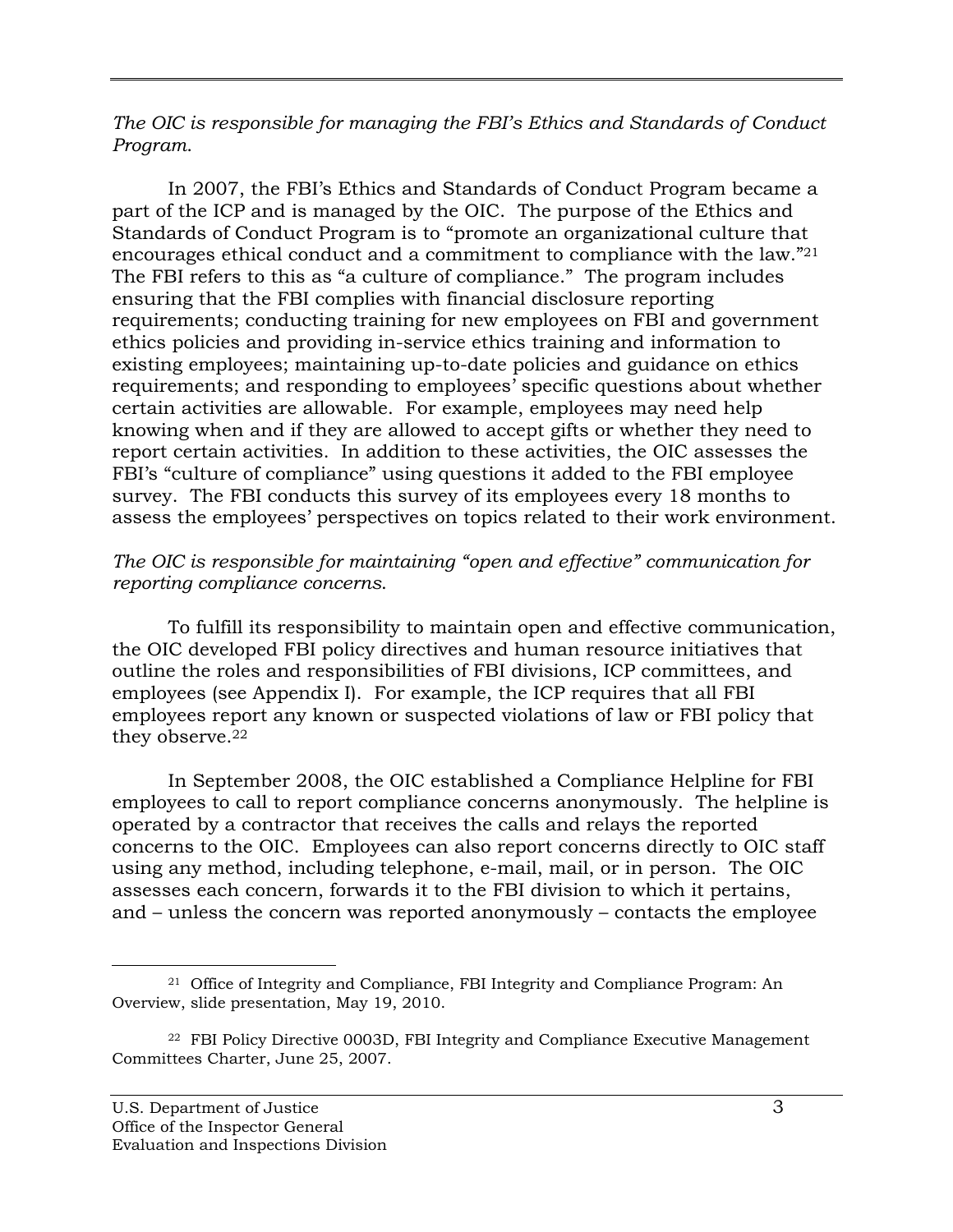who reported the concern to tell them how the FBI division to which it was assigned will address it.

 comfortable raising compliance concerns without fear of retaliation."23 Additionally, the OIC established human resource initiatives to encourage the reporting of compliance concerns. These initiatives included the addition of compliance elements to employee performance appraisals, the establishment of awards that reward employees who support the ICP, and the creation of a non-retaliation policy that states that "employees must be

# *The OIC is responsible for assessing the ICP*.

FBI policy also assigns responsibility for assessing the ICP's performance to the OIC. Specifically, policy requires the OIC to evaluate the effectiveness of the ICP through an annual report and to support the ICP in evaluating riskmitigation measures.

# FBI-wide Risk Identification and Mitigation

In July 2007, the ICP established a method through which FBI executives identify and address FBI-wide compliance risks through a series of steps: identification, prioritization and selection, analysis, mitigation, and audit. OIC staff members manage each step, and different FBI committees and employees provide the subject matter expertise needed at each step. The following sections present the roles and responsibilities as well as the steps taken to identify and mitigate FBI-wide legal compliance risks.

### *The Integrity and Compliance Council oversees the ICP and five committees of FBI executives identify and mitigate FBI-wide risks.*

Integrity and Compliance Council. The Integrity and Compliance Council oversees the ICP and meets three times a year.24 It is chaired by the FBI Director, and its members are the Deputy Director, the Associate Deputy Director, the five Executive Assistant Directors, the Chief Financial Officer, the General Counsel, and the Assistant Director of the OIC, who attends meetings and provides reports on the activities of the ICP. As Council Chairperson, the Director designates the top 10 compliance risks confronting the FBI. The Director may also identify risks for analysis.

<sup>-</sup>23 FBI Policy Directive 0032D, Non-retaliation for Reporting Compliance Risks, February 11, 2008.

 24 FBI Policy Directive 0004D, FBI Integrity and Compliance Council Charter, June 25, 2007.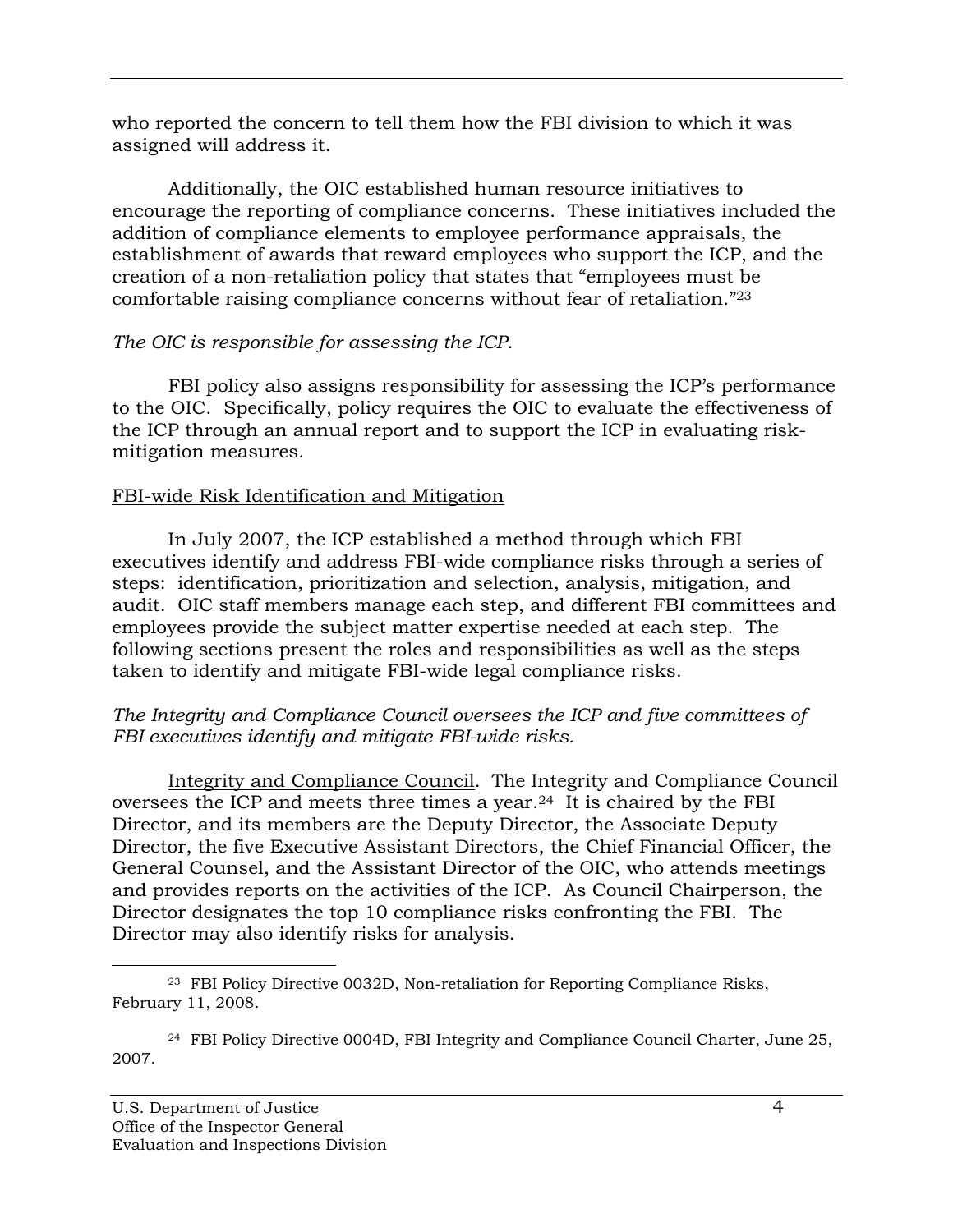**Executive Management Committees. Executive Management Committees** meet quarterly to identify risks for the FBI to address, select which risks to analyze and mitigate, and discuss the status of mitigation plans previously initiated.25 There are five Executive Management Committees, one for each of the FBI's five branches or functional areas (see Table 1). An Executive Assistant Director chairs each Executive Management Committee. Committee membership includes the Assistant Directors of each division within that branch, the Assistant Director of the OIC, and representation from the Office of the General Counsel. At least one OIC staff member also attends. FBI policy also states that representatives from small, medium, and large FBI field divisions participate in the Executive Management Committees.

-

 Committees Charter, June 25, 2007. 25 FBI Policy Directive 0003D, FBI Integrity and Compliance Executive Management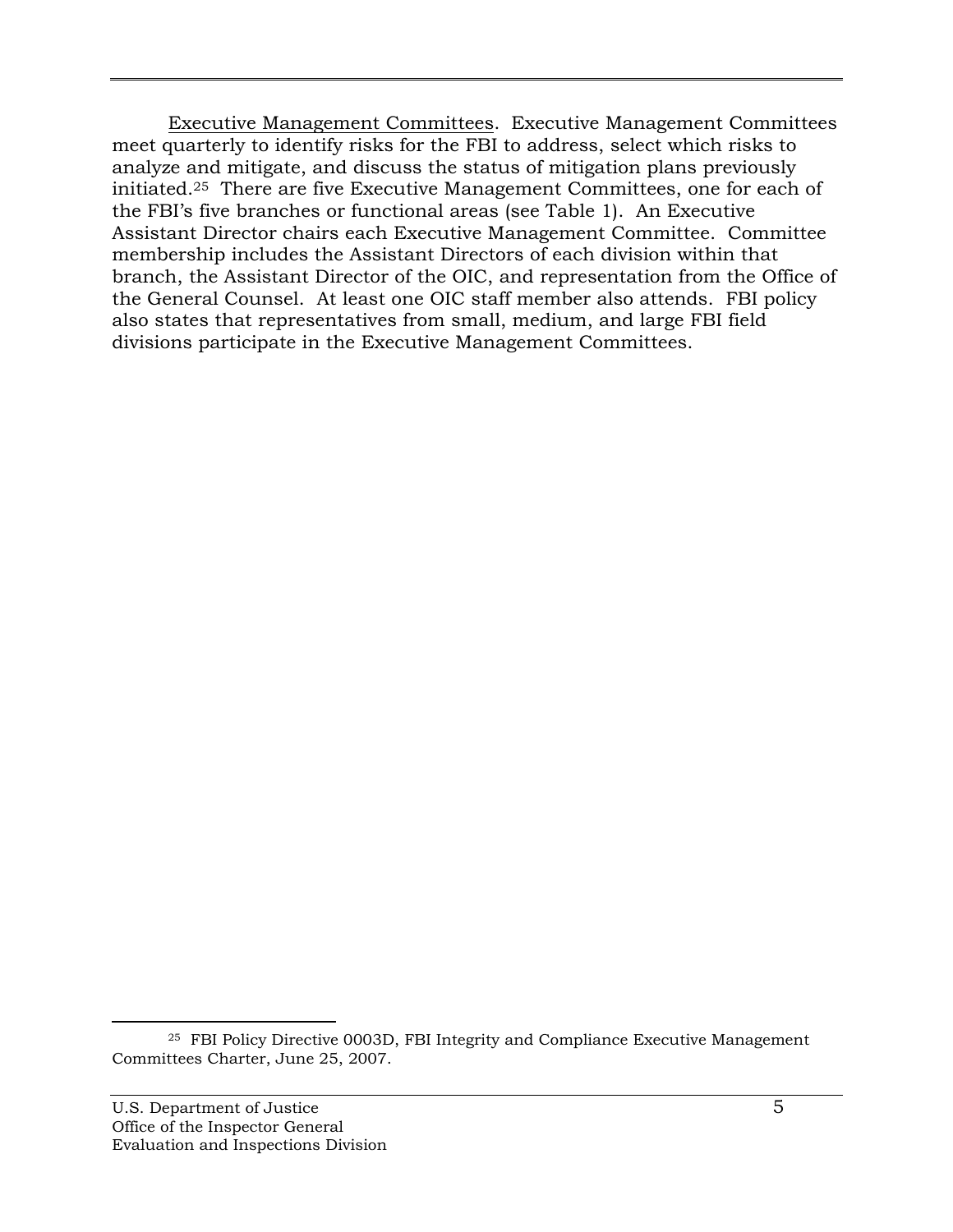### **Table 1: Executive Management Committees and Their Corresponding Divisions**

| <b>Executive Management Committee</b> | <b>Division</b>                                |  |  |
|---------------------------------------|------------------------------------------------|--|--|
| Administrative                        | Office of Equal Employment Opportunity Affairs |  |  |
|                                       | Facilities and Logistics Services Division     |  |  |
|                                       | Finance Division                               |  |  |
|                                       | Human Resources Division                       |  |  |
|                                       | <b>Inspection Division</b>                     |  |  |
|                                       | Office of Congressional Affairs                |  |  |
|                                       | Office of Law Enforcement Coordination         |  |  |
|                                       | Office of Public Affairs                       |  |  |
|                                       | Office of Professional Responsibility          |  |  |
|                                       | Records Management Division                    |  |  |
|                                       | Resource Planning Office                       |  |  |
|                                       | <b>Security Division</b>                       |  |  |
|                                       | <b>Training Division</b>                       |  |  |
| Criminal, Cyber, Response, and        | Criminal Investigative Division                |  |  |
| <b>Services</b>                       | Cyber Division                                 |  |  |
|                                       | Critical Incident Response Group               |  |  |
|                                       | <b>International Operations Division</b>       |  |  |
|                                       | Office of Victim Assistance                    |  |  |
| <b>Information Technology</b>         | Office of the Chief Knowledge Officer          |  |  |
|                                       | Information Technology Engineering Division    |  |  |
|                                       | Information Technology Management Division     |  |  |
|                                       | Information Technology Operations Division     |  |  |
| <b>National Security</b>              | Counterintelligence Division                   |  |  |
|                                       | Counterterrorism Division                      |  |  |
|                                       | Directorate of Intelligence                    |  |  |
|                                       | Weapons of Mass Destruction Directorate        |  |  |
| <b>Science and Technology</b>         | Criminal Justice information Services Division |  |  |
|                                       | Laboratory Division                            |  |  |
|                                       | Operational Technology Division                |  |  |

Source: FBI Organizational Chart.

*There are five steps for addressing compliance risks at the FBI-wide level.* 

The FBI addresses compliance risks at the FBI-wide level in five steps: risk identification, risk prioritization and selection, risk analysis, risk mitigation, and audit. The process is displayed in Figure 1 and discussed below.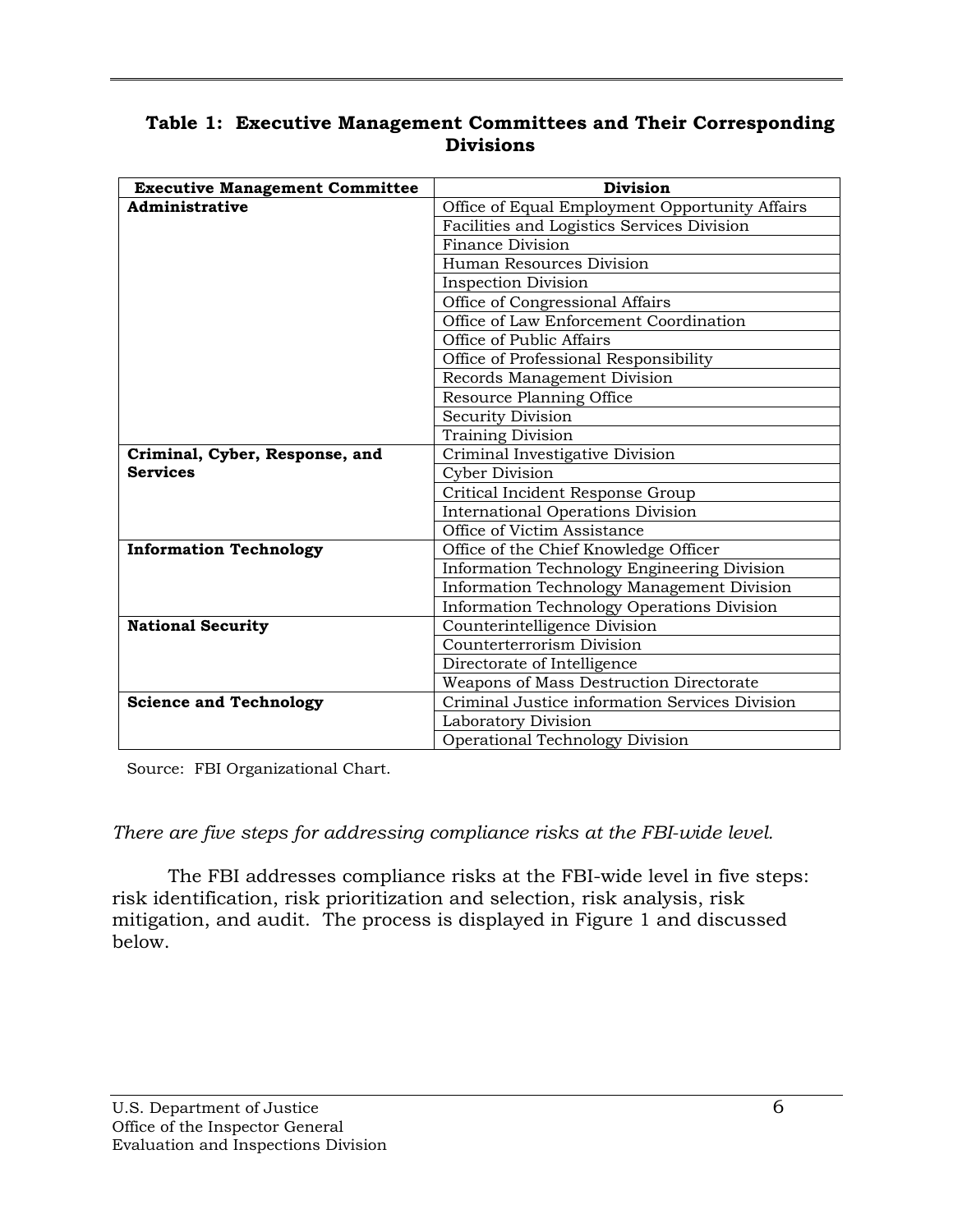

# **Figure 1: Risk Identification and Reduction of FBI-Wide Legal Compliance Risks**

Source: OIG analysis of FBI program directives.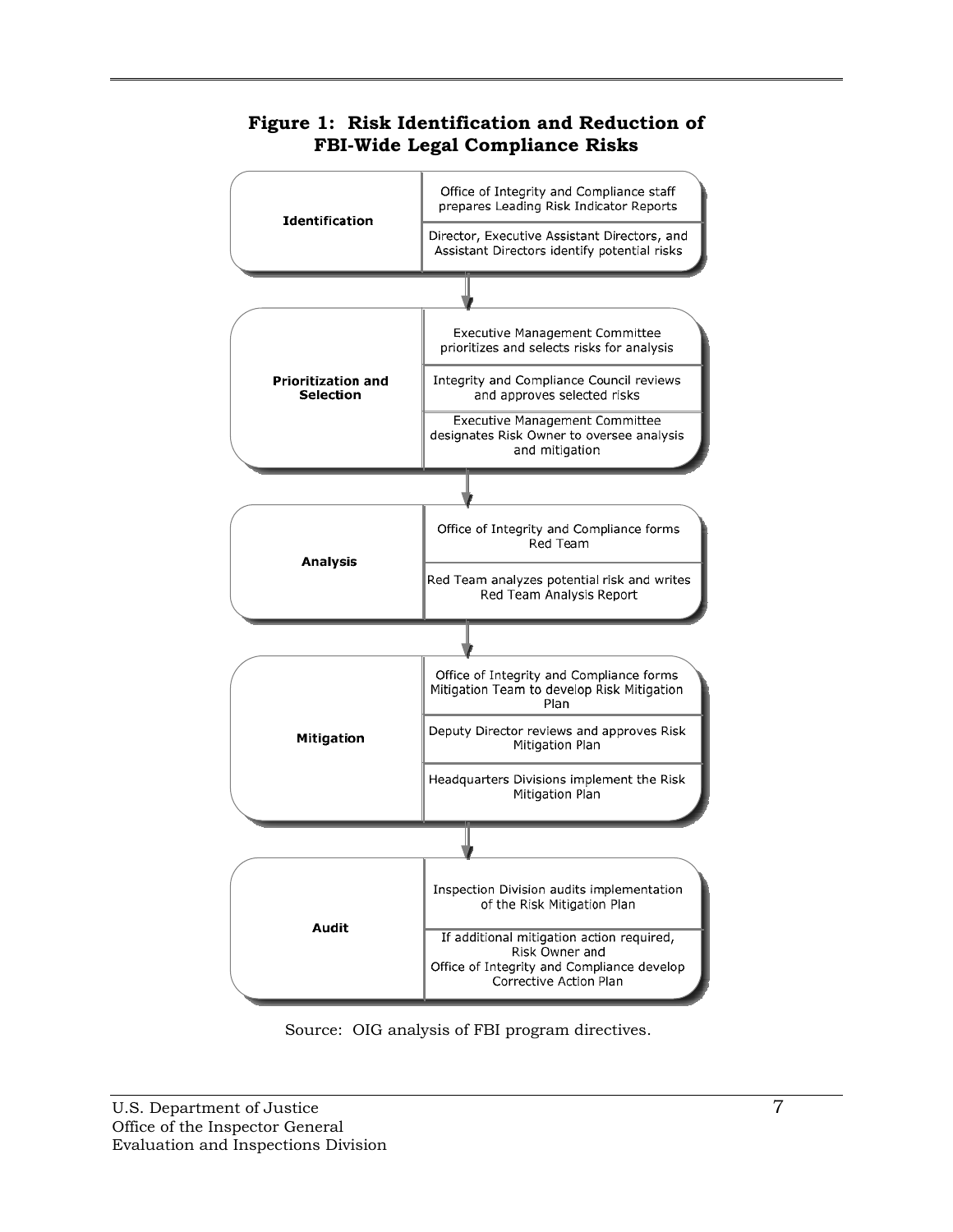Risk Identification. The Director, Executive Assistant Directors, and Assistant Directors identify potential risks within their functional branch or division. The OIC also compiles summaries of potential legal compliance risks identified through its own research and from concerns reported by FBI employees. The OIC provides these summaries – known as Leading Risk Indicator Reports – to the Executive Management Committees to consider when they meet to prioritize and select new risks to analyze, tailoring the summaries to each of the committees' subject areas. The Assistant Director of the OIC also ensures that committees select new risks to mitigate when the mitigation is complete for risks previously selected.

Risk Prioritization and Selection. After an Executive Management Committee identifies potential risks, it selects which ones to analyze. To assist the committee members in comparing and prioritizing risks based on a specific set of factors, the OIC created a risk assessment methodology based on the best practices of corporate compliance programs. To apply the methodology, participants determine a numeric score for each risk based on the frequency of the activity, consequence of non-compliance, and the probability of noncompliance. The first six factors below help determine the probability of noncompliance. The seventh factor helps determine the consequence of the activity. Participants also consider the potential for legal action and reputational harm to the FBI when assessing consequence.

- 1. Complexity. Does activity occur in multiple locations or internationally, involve external agencies, or have many legal requirements?
- 2. *Internal Risk Indicators*. Is there a history of compliance issues? Is there an existing process to assess risk in the area?
- 3. *External Risk Indicators*. Have other agencies had problems with the activity? Is there a trend in civil liability or overturned convictions, or external reports citing compliance issues?
- 4. *Environment*. Is the activity new or does it require new technology? Is there pressure to conduct the activity?
- 5. Workforce. Is there turnover among key personnel? Is the workforce experienced and adequately trained?
- 6. *Internal Work Process.* Is activity manual or automated? Does it allow individual discretion? Does it require approval and monitoring? Are responsibilities clearly defined?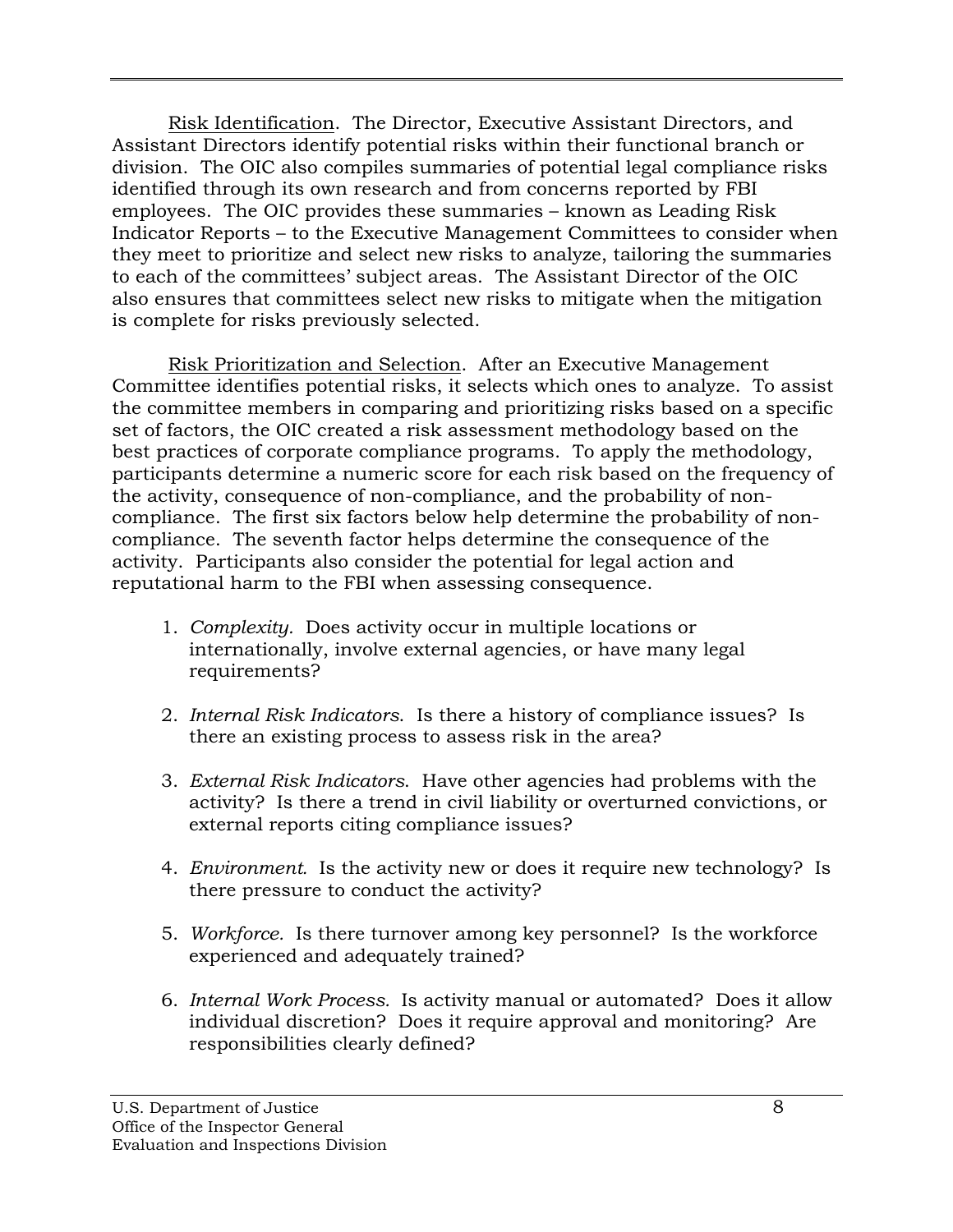7. *Impact on Privacy and Civil Liberties.* Does activity affect privacy, First Amendment rights, individuals directly, or other civil liberties?

The Executive Assistant Director for the committee approves the selection of the potential risk for analysis, and the Division considered to be most involved with the risk becomes responsible for analyzing the risk. The Assistant Director in charge of the selected division, or the Assistant Director's designee, becomes the "risk owner." The risk owner is responsible for overseeing the analysis. If the analysis shows that mitigation is needed, the risk owner is also responsible for overseeing the mitigation of the risk.

Risk Analysis. After the risk has been assigned to a risk owner, the risk owner forms a Red Team to analyze the selected risk. The Red Team, led by a representative from the division assigned to be the risk owner, assesses the adequacy of policies and procedures, training, and monitoring and auditing efforts associated with the risk, and identifies compliance weaknesses. The Red Team then produces a written report that includes a legal analysis of applicable law and regulations; and analysis of how existing policy and procedures, training, and monitoring and auditing efforts comply with the legal requirements outlined in the legal analysis. The Red Team also makes recommendations to address the weaknesses identified. Red Teams are usually composed of one or two OIC staff members, employees who are subject matter experts on the selected risk, and one attorney from the Office of General Counsel, who is responsible for writing the legal analysis. Red Teams typically have 90 days to complete their reports, but this deadline is largely dependent upon the complexity of the issue under review.

 plan they are assigned.26 Risk Mitigation. If the Red Team's risk analysis determines that a legal compliance risk does exist, then a mitigation team is formed to design a plan to address the issues identified in the Red Team report. The mitigation team is led by a representative from the division assigned to be the risk owner. Mitigation team members are often the same as the Red Team's. If implementation of the mitigation plan requires technical expertise, then the OIC may request that the relevant division provide a representative with that expertise to the team. For example, if the mitigation requires the design of software, the OIC would request information technology specialists to assist the team. After the Deputy Director approves the mitigation plan, the divisions specified in the plan are then responsible for implementing the portions of the

-

 $26$  The OIC also can select and mitigate issues itself. For these issues, the OIC takes the place of the Red Team and the mitigation team.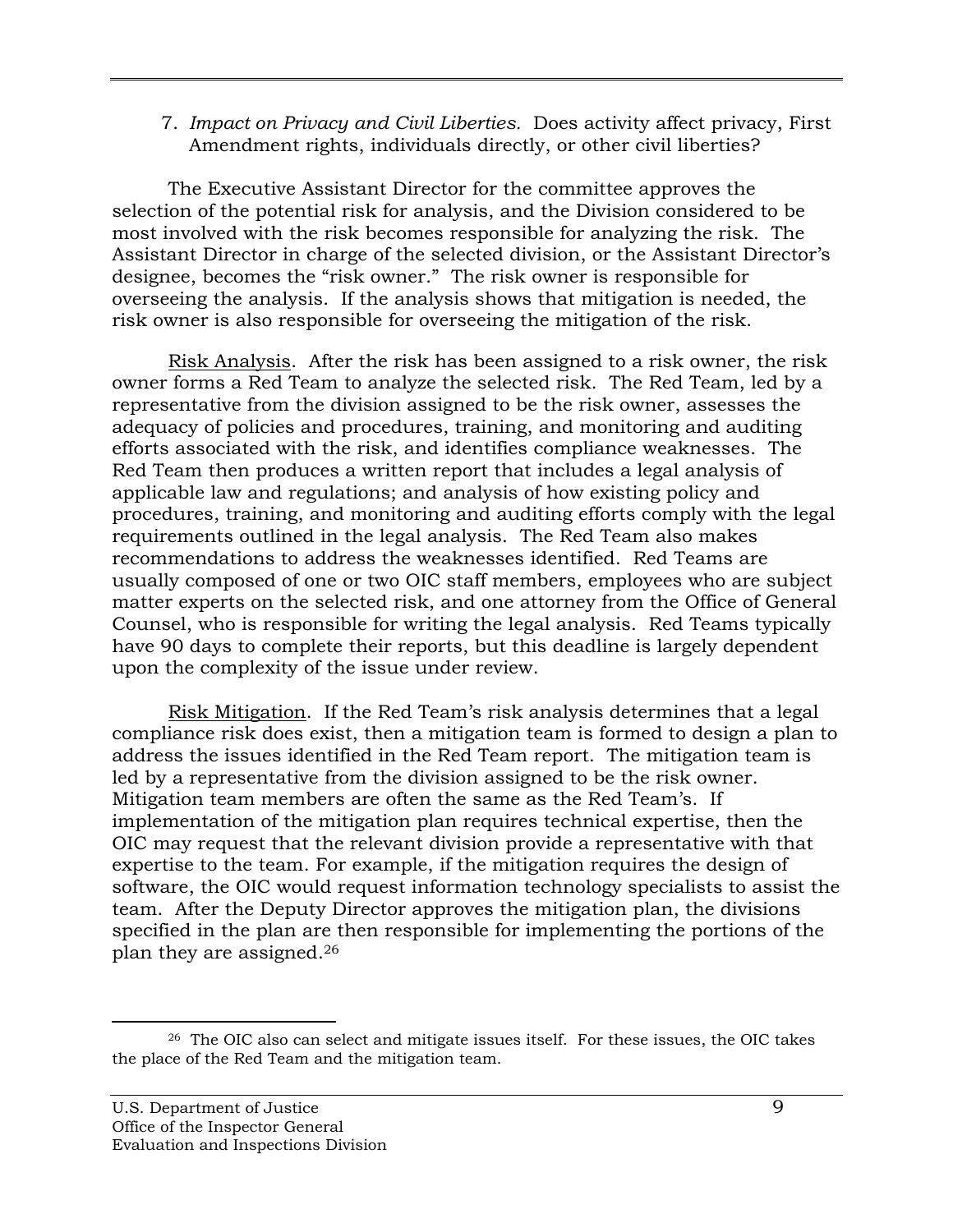Audit. When the ICP believes that a risk mitigation plan has been fully implemented, the OIC requests that the Inspection Division conduct an audit. The audit verifies whether the plan has been implemented, whether the risk of non-compliance is reduced, and whether there is non-compliance in the activity. The Inspection Division conducts its audit after enough time has passed for the implementation of the plan to reasonably have taken effect. If the audit determines that the risk was mitigated, the ICP closes the risk. If the audit shows that non-compliance risk remains, the risk owner, OIC staff, and relevant stakeholders will develop a corrective action plan until the risk has been fully mitigated.

On February 3, 2011, the FBI informally established a unit within the Inspection Division called the Compliance and Mitigation Unit. This unit was created to plan, design, and coordinate the audits of the implemented risk mitigation plans. The unit is led by a Section Chief and has four additional staff members. According to the FBI, as of August 2011 this unit had not been formally approved, but convenes regularly.

#### Risk Identification and Mitigation at the Program Level

At the program level, the FBI uses a different process to identify and mitigate legal compliance risks. FBI policy requires managers of 53 major programs to apply compliance principles and methodology to their programs to identify risks that can be mitigated within those programs.27 The OIC determined which of the FBI's programs are "major" by reviewing budget data and consulting with the FBI's Inspection Division. FBI senior management reviewed and approved the list. These programs are located within headquarters divisions. See Appendix II for the list of FBI major programs.

Since June 2009, the OIC has required major program managers to identify and prioritize their top three legal compliance risks for mitigation and to submit reports twice a year to the OIC and their Assistant Directors. These reports are to include a description of these risks and the plan for mitigating the highest priority risk. The OIC reviews the program reports to make sure the issues identified are legal risks, the plans to address the risk are realistic, and that program managers are taking the steps that could reasonably be expected to reduce the risk. According to the template program managers use to develop risk mitigation plans, the program level should also include an audit or a way to monitor the mitigation steps.

<sup>&</sup>lt;sup>27</sup> FBI Policy Directive 0126D, Application of the Integrity and Compliance Program to FBI Program Management, October 24, 2008.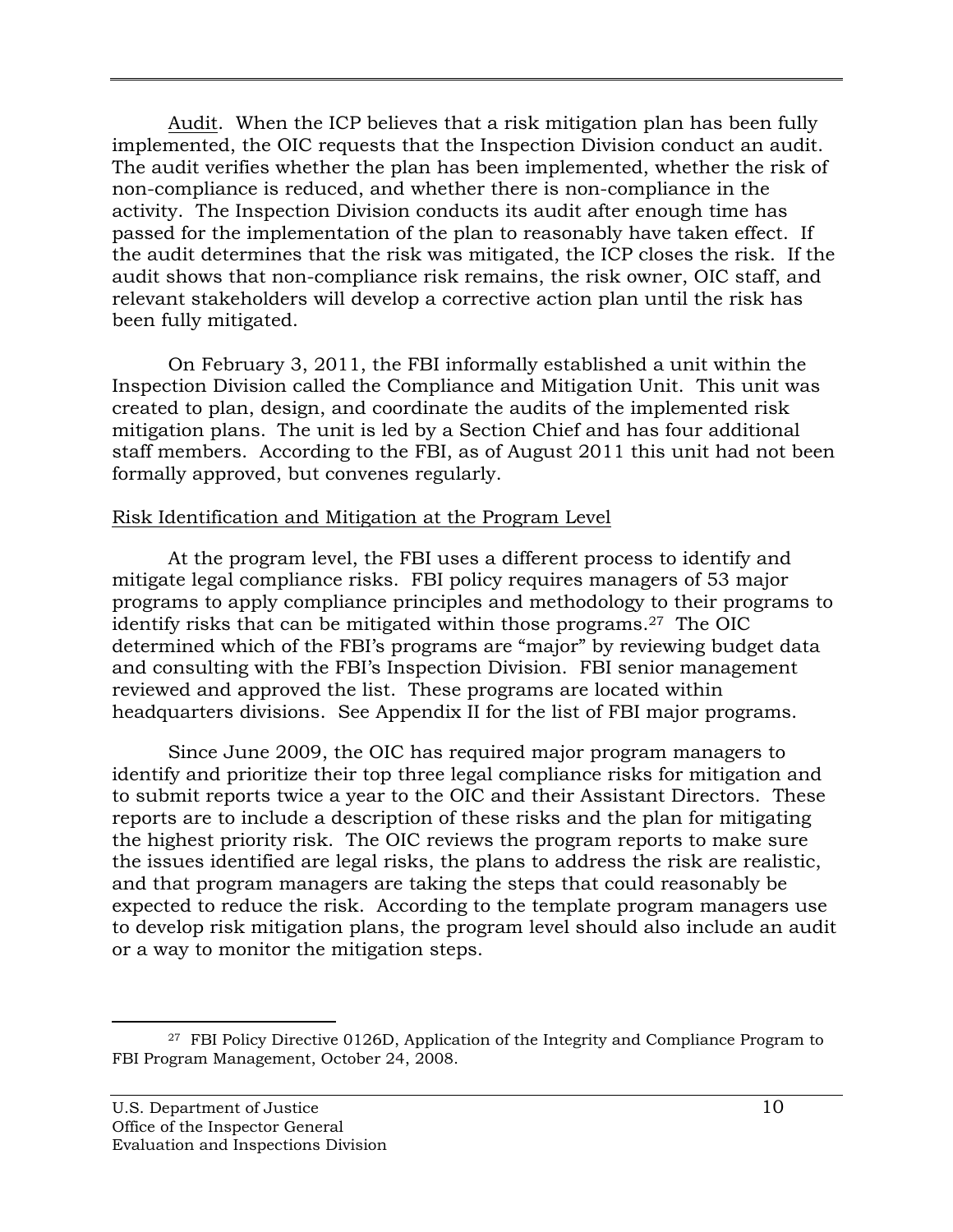#### Risk Identification within FBI Field Divisions

The FBI established the Division Compliance Officer position in 2007 to provide a single point of contact for each division in support of the ICP and to be the OIC's contact in each field division.<sup>28</sup> Twenty-seven headquarters divisions and all 56 field divisions have designated at least one individual to serve as their Division Compliance Officer.<sup>29</sup> In 84 percent of field divisions (47 of 56), the Division Compliance Officers are also the field divisions' Chief Division Counsels. In this capacity, the Division Compliance Officers provide advice and training regarding the legal and ethical requirements of the FBI.

In August 2011, the OIC submitted a draft policy to the FBI's Corporate Policy Office that would formally implement the ICP in field divisions. If approved, this policy will implement division compliance councils in each field division and will clarify the role of FBI employees serving as Division Compliance Officers. According to the policy, the councils will provide an additional level of risk identification and mitigation through which field divisions are to reduce legal compliance risks.

# **Purpose and Scope of the OIG's Review**

The objectives of this review were to evaluate how the FBI's Integrity and Compliance Program: (1) identifies risks of non-compliance with laws, regulations, rules, and FBI and Department of Justice policies; (2) prioritizes and selects identified risks; (3) analyzes highly ranked risks; (4) mitigates risks with adequate corrective actions; (5) monitors the implementation of the corrective actions to ensure that mitigation is effective; and (6) promotes a culture of integrity and ethical compliance throughout the FBI.

We examined the FBI's ICP since its establishment in 2007 through August 2011, including the roles and responsibilities of all entities that are part of the program. We evaluated the program the FBI developed and implemented for risk identification, assessment, mitigation, and monitoring legal compliance risks FBI-wide and in major programs at the program level. Our methodology included in-person and telephone interviews of FBI personnel in the Washington, D.C., area, site visits to interview FBI field office personnel in three field divisions, reviewing a variety of documents such as FBI policies of the Integrity and Compliance Program and Executive Management Committee meeting minutes, administering an e-mail questionnaire for FBI major program

<sup>28</sup> FBI Policy Directive 0005D, FBI Division Compliance Officer, October 1, 2007.

<sup>29</sup> Four of the 56 field offices designated at least 2 people to be their Division Compliance Officers.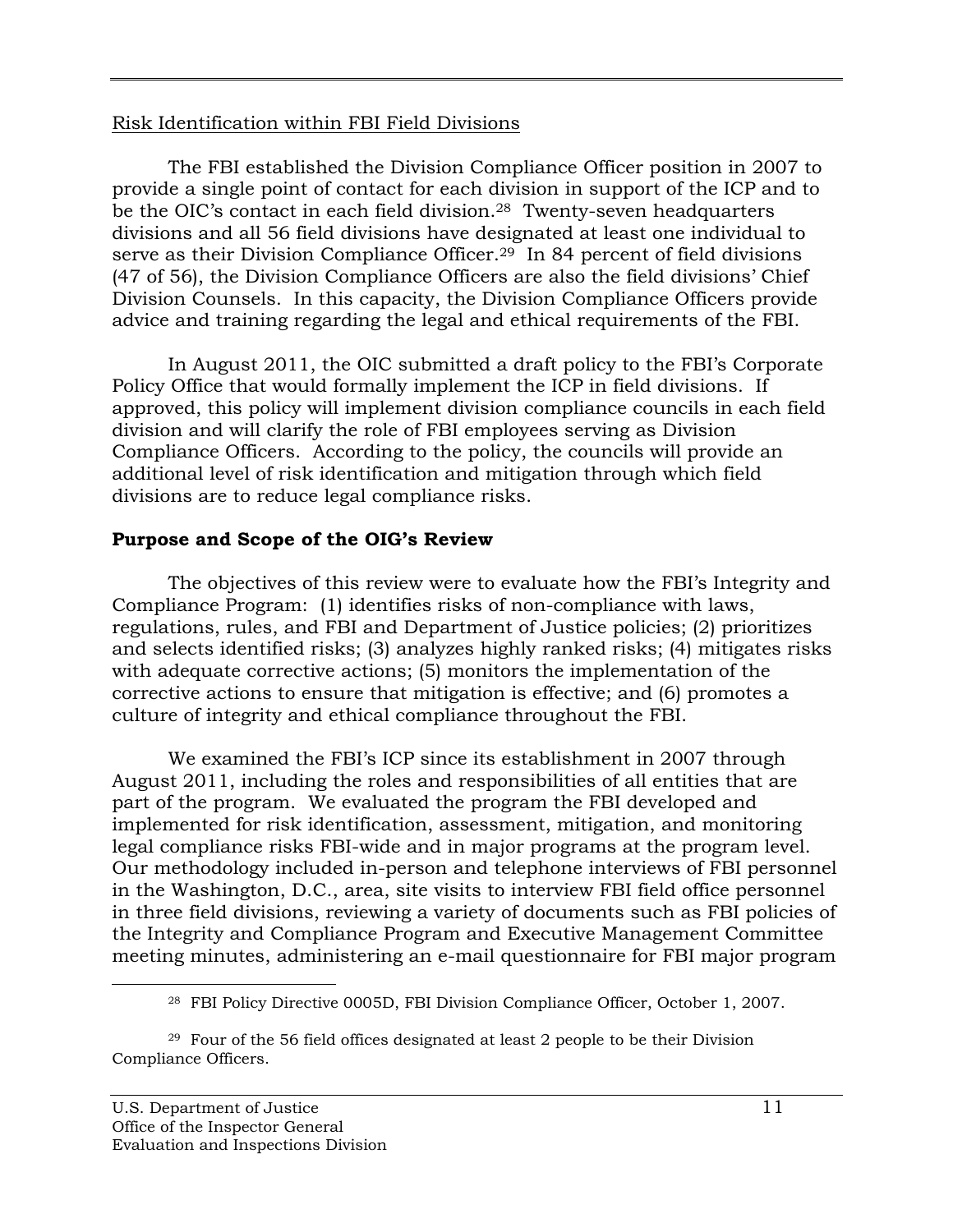mangers, performing data analysis, and observing meetings of the Executive Management Committees. We conducted fieldwork from July 2010 to March 2011. More details on our methodology are discussed in Appendix III.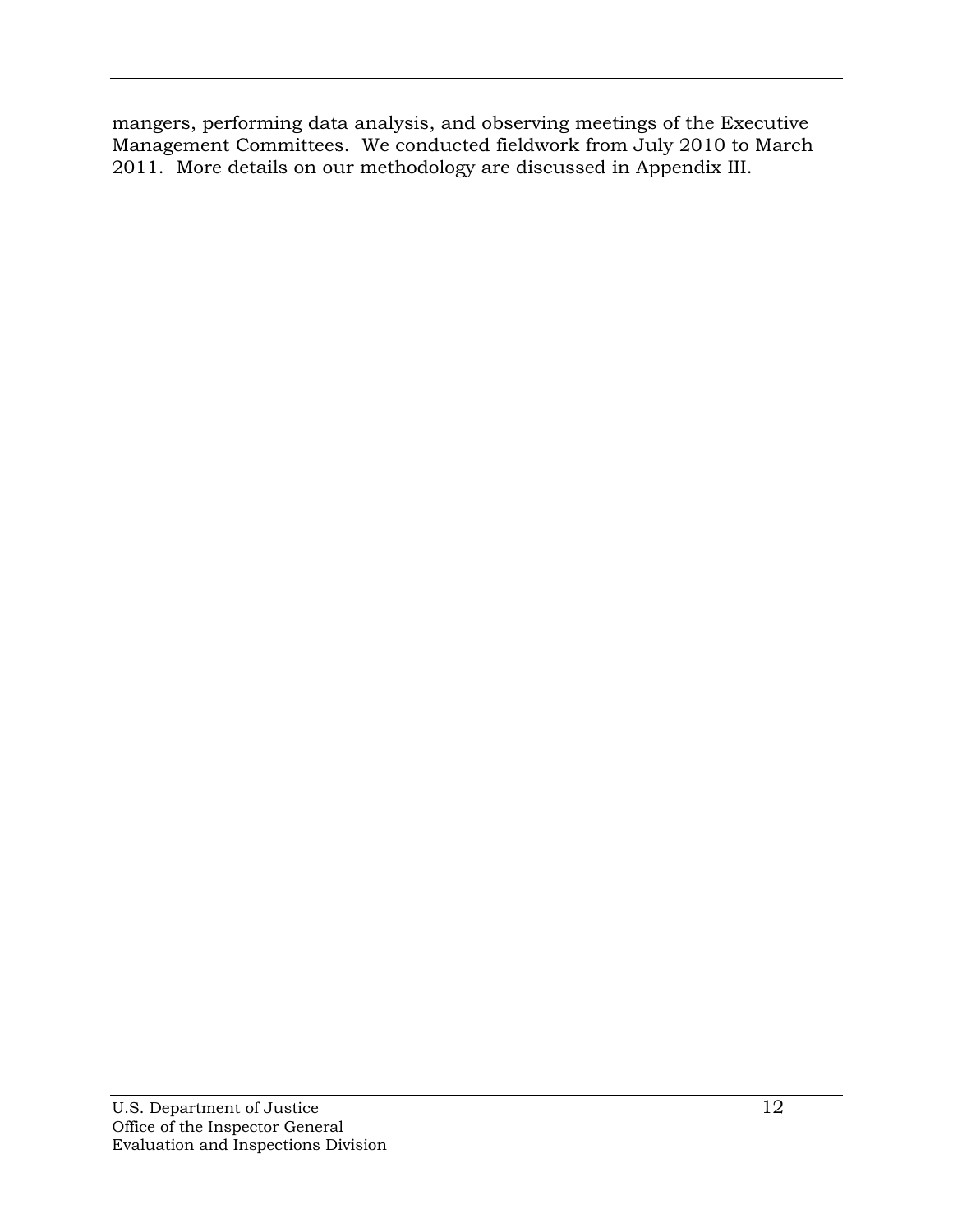#### <span id="page-27-0"></span>**THE ICP IS BEGINNING TO REDUCE THE FBI'S COMPLIANCE RISK**

**Through its ICP, the FBI has implemented strategies that have started to reduce legal compliance risk within FBI operations and activities. We found that, since the ICP's inception in 2007, the ICP has used a variety of sources to identify 206 FBI-wide potential risks and 112 program-level risks, and conducted risk analyses and developed mitigation plans. As a result, the FBI has started to reduce compliance risk by implementing mitigation plans for 13 FBI-wide risks and 16 programlevel risks. Five of the implementations of FBI-wide plans have been audited, and we found that legal compliance risk was mitigated in three instances and not fully mitigated in two. Further, we determined that the process the ICP used to develop mitigation plans addressed the areas of compliance risk that the Red Teams identified in their risk analyses and involved relevant stakeholders. Finally, in managing the FBI's ethics program, the OIC has promoted reporting of compliance concerns.** 

The implementation of the ICP marked a fundamental change in how the FBI identifies and manages legal compliance risks before they develop into problems. Prior to the ICP, the FBI identified and addressed compliance risks unsystematically through efforts that were generally stove-piped within specific divisions. The ICP has improved FBI management's understanding of the FBI's compliance risks by requiring executives and managers to routinely and systematically identify risks. In addition, risk analyses and mitigation plans that the ICP developed at the FBI-wide level have the potential to reduce compliance risk because they incorporate the input of relevant stakeholders and subject matter experts within and outside of the FBI; address the adequacy of policy and procedure, training, and monitoring and auditing efforts; and, if necessary, propose significant operational and policy changes to address the identified risk.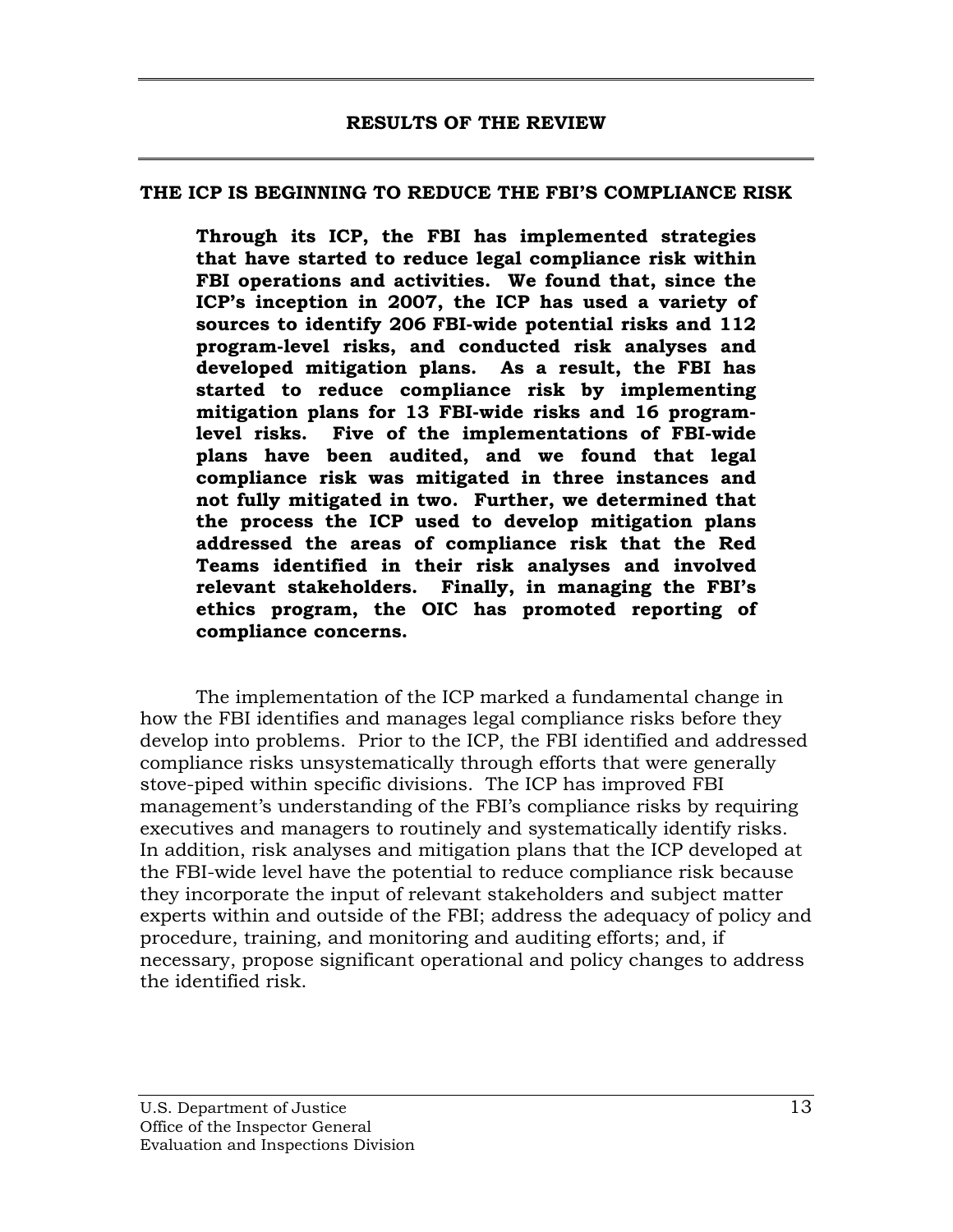areas by implementing controls and operational and policy changes.<sup>30</sup> At the FBI-wide level, we found that 3 of the 11 implemented mitigation plans that we reviewed mitigated compliance risk in their We found that two implemented mitigation plans had not mitigated the risk identified. The remaining six plans appeared reasonable, but we cannot conclude that they effectively reduced compliance risk because evidence for us to make such an assessment (such as an audit or mitigation action that we could observe in the field) was not available at the time our review. At the program level, we found that the ICP implemented 16 risk mitigation strategies. However, because there is no verification that the mitigation strategies were implemented and effective, we cannot conclude that compliance risk was mitigated in these areas.

The following two sections discuss the FBI's efforts to reduce legal compliance risk through the ICP in more detail.31

### **The ICP has identified risks using a variety of sources.**

The ICP identifies legal compliance risks from a variety of sources at both the FBI-wide and the program level, as FBI policy requires.32 We interviewed 15 FBI executives, 3 from each of the 5 Executive Management Committees, and found that the variety of sources that they use to identify risks includes FBI executives; program managers; field division employees; and open source information such as policies, oversight entity reports, and newspaper articles.

# The ICP uses a variety of sources to identify FBI-wide risks.

As of August 2011, the executives from the 5 Executive Management Committees, corresponding to the FBI's 5 functional branches, and OIC staff members had collectively identified approximately 206 potential risk indicators for consideration by the

 $\overline{a}$ 30 We did not review 2 of the 13 implemented mitigation plans because they contained classified material, and we determined that access to that material was not essential to our review.

 $31$  The ICP is not a separate office within the FBI. Except for OIC staff members who manage the program full-time, the remaining work of the program is conducted by FBI employees and committees who do the work of the program in addition to their regular duties. In this report we attribute actions to the ICP to convey that various individuals or entities are collectively performing the ICP's functions.

<sup>&</sup>lt;sup>32</sup> FBI Policy Directive 0002D, FBI Integrity and Compliance Program, June 25, 2007.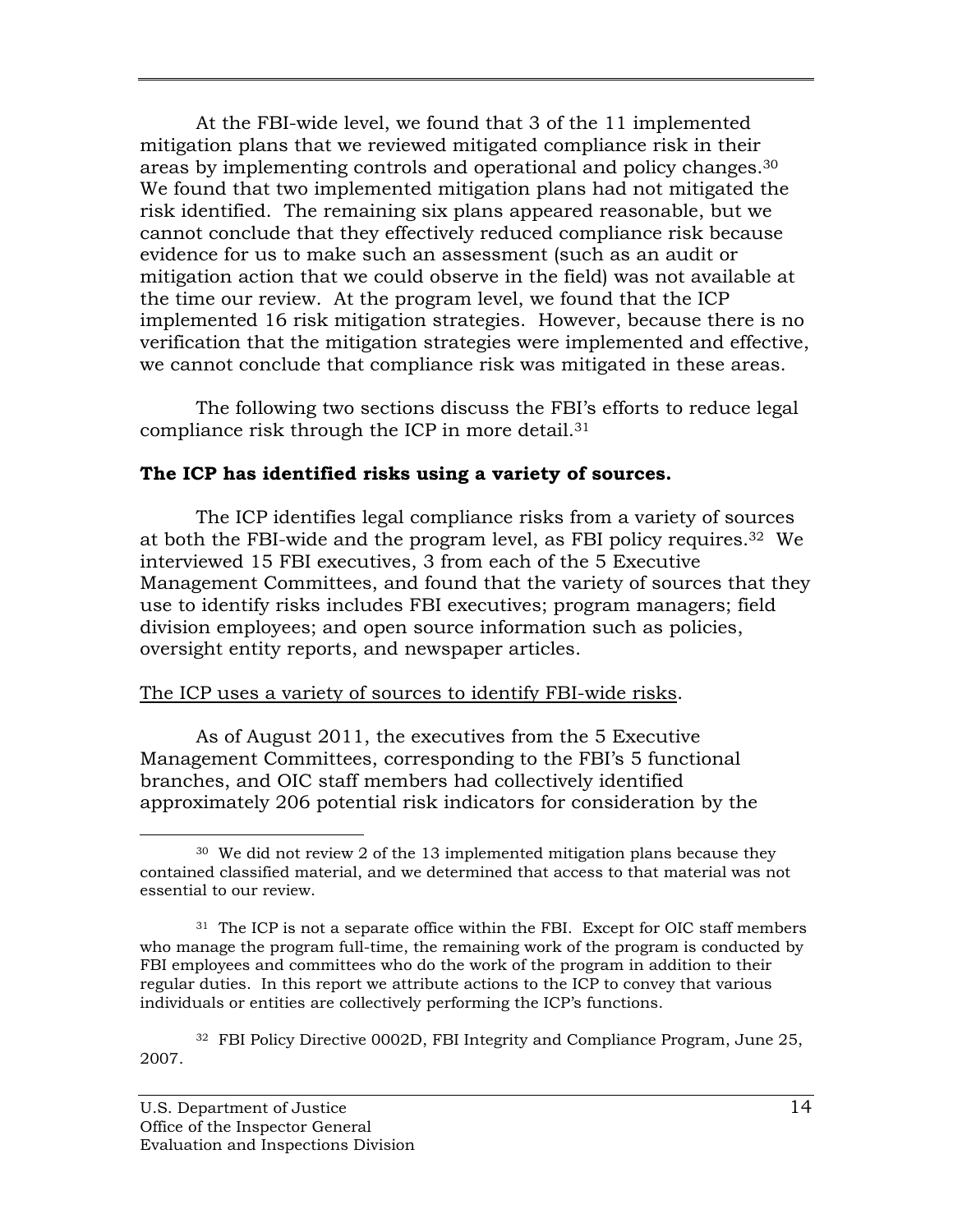Executive Management Committees.33 Of these potential risks, FBI executives selected 50 for analysis. The five Executive Assistant Directors we interviewed described the way they identify risks within their branches as drawing on their own experience and expertise and consulting with their Assistant Directors, who they also require to identify risks within their divisions.

FBI executives told us that they use a variety of sources, as well as their general knowledge of their branches, to identify FBI-wide risks. Six of the 10 Assistant Directors we interviewed stated that they identify risks, in part, by consulting their staff members and talking to their

employees who work in field<br>
divisions. For example, the<br>
Assistant Directors in charge<br>
of the Weapons of Mass<br> **Policy that Does Not Reflect Current<br>
Presidential Order** 

Destruction Directorate and<br>
Operational Technology<br>
Division have employees<br>
Division have employees<br>
Destruction Directorate at FBI headquarters after<br>
Learning that a new presidential order made learning that a new presidential order made from their programs Immigration and Customs Enforcement the lead embedded in field divisions. <br>The resistant Director of the Directorate The positions of these told us he viewed this as a compliance risk for the FBI because if FBI employees adhered to the become aware of issues superseded policy, which assumed that the FBI affecting the field and also to was the lead agency, they could be out of comparison they concerns they compliance with the presidential order. He report the concerns they raised the issue to the Presidential order. He raised the issue to the Executive Assistant Director of the National Security Branch.

headquarters. One Assistant Director told us that his Division Compliance officer solicits risks from his program coordinators in field divisions and that any risks identified are "rolled up" from the Unit Chiefs to the Section Chiefs, and then to him and the Executive Management Committees.34 He provided an example of a legal risk being identified in the field (see text box).

 $\overline{a}$ 33 Before Executive Management Committees review potential risks and determine whether they may be a concern for the FBI, the FBI considers them "potential risk indicators." We generated this estimate of potential risk indicators from Executive Management Committee meeting minutes, a list of risks identified at the inception of the ICP, and from Leading Risk Indicator Reports from the beginning of the ICP through summer 2010.

<sup>34</sup> In 2007, the FBI appointed Division Compliance Officers within FBI headquarters and each field office to provide a point of contact for each office in support of the ICP.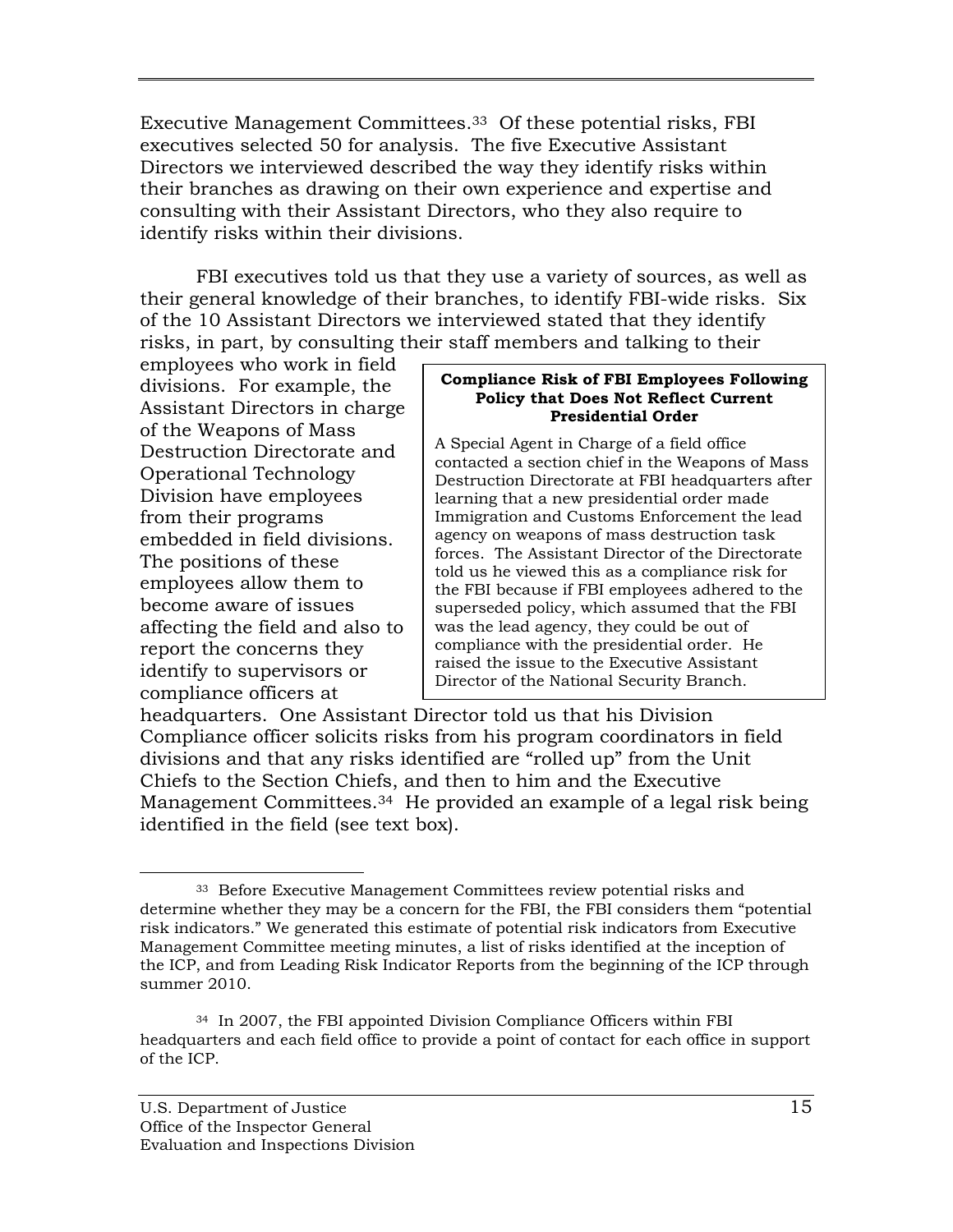To help in the identification of legal risks, the OIC provides Leading Risk Indicator Reports to FBI executives for those quarterly meetings in which they will select a new risk to analyze. These reports summarize the risks pertaining to each branch that OIC staff members compile from their research of open source information, government reports, and new regulations, and from risks that individual FBI employees and employee groups reported to the OIC. OIC staff members prepare separate reports for each Executive Management Committee that summarize the legal risks pertaining to each committee's subject area. We analyzed the sources identified in the reports the OIC prepared between 2008 and 2010 and found that the OIC provided FBI executives risks to consider that OIC staff identified from sources within and outside of the FBI.

#### FBI managers of major programs are an additional source for risk identification within their program areas.

FBI policy requires managers of the FBI's 53 major programs to identify legal compliance risk within their program areas across 20 divisions and all 5 of the FBI's functional branches.35 In the sample of bi-annual reports program managers submitted to the OIC in December 2010, we found that managers collectively identified 112 program-level legal compliance risks. Program managers from all but 9 of the 53 programs submitted reports detailing their identified risks. The OIC exempted one program in the Administrative Branch from reporting because it had been recently added to the FBI's major program list and two programs in the Science and Technology Branch because their managers were assisting with mitigating FBI-wide risks. Six other programs did not submit reports. In such instances, the OIC follows up with the program managers and directs managers to identify and submit risks "in accordance with FBI policy" in their next bi-annual reports.

#### Identifying risks has increased senior management's understanding of the FBI's vulnerabilities.

Senior FBI executives we interviewed stated that the ICP facilitates the identification of weaknesses that could result in non-compliance. For example, in our interview with the FBI Director, he noted that in the FBI, there is a tendency to concentrate on the agency's mission, to keep moving full-speed ahead, and consequently the FBI does not always focus on the potential risks. He said that a benefit of the ICP has been

<sup>35</sup> FBI Policy Directive 0126D, Application of the Integrity and Compliance Program to FBI Program Management, October 24, 2008.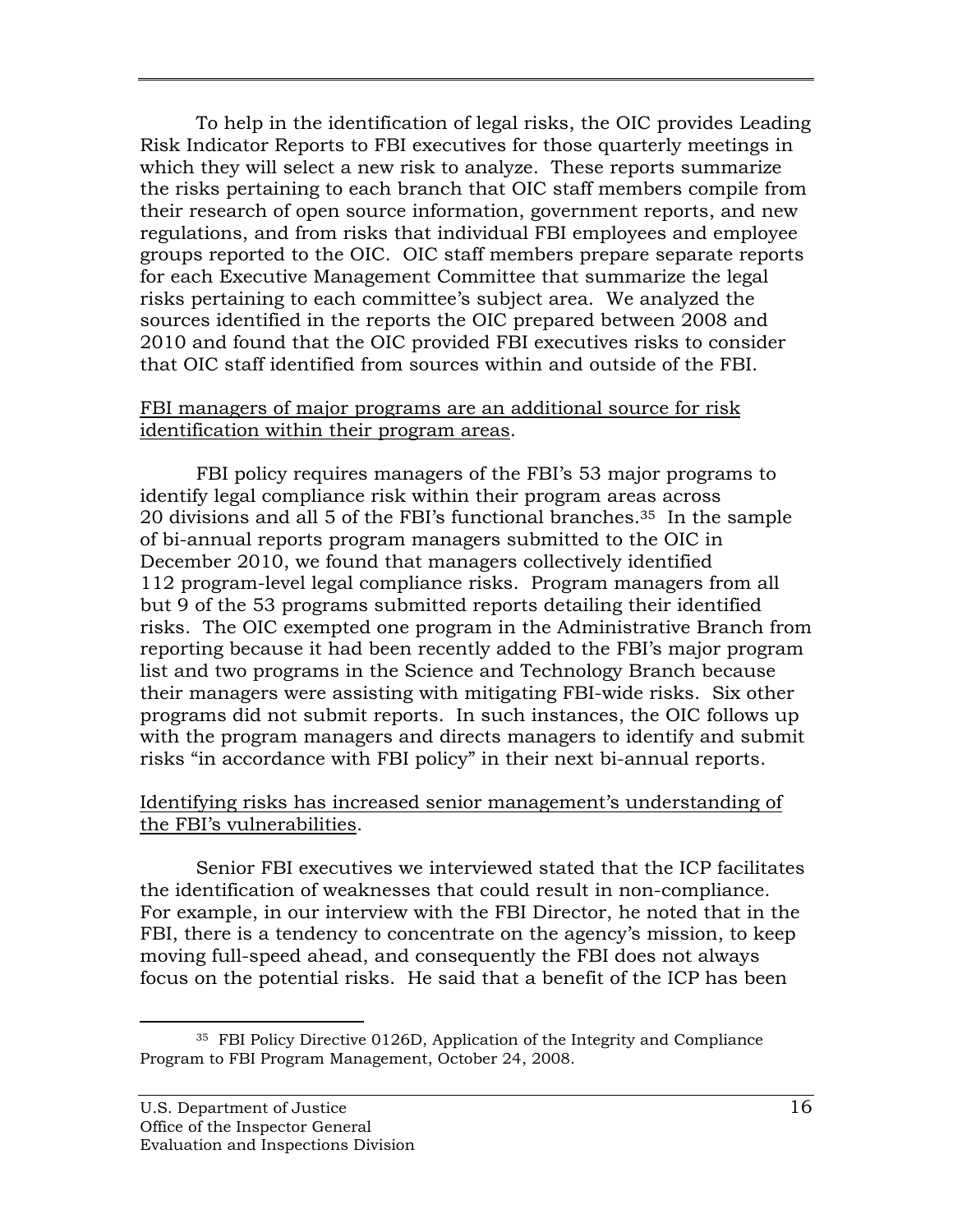that it identifies "gaps and vulnerabilities" and that the ICP has equipped him with more knowledge about the compliance threats facing the FBI and given him more confidence that there is follow-up on issues that are identified. The FBI's General Counsel stated that an organized, methodical way of looking at risk is new in the FBI and that the FBI's culture is to not talk about problems, but rather to solve them yourself. She stated that the ICP prompted a change in culture because executives are now willing to say, "We have a problem with 'x.'" A program manager reiterated this view in response to our survey, stating "the process provides for a logical analysis of legal compliance gaps."

#### **Through the ICP, the FBI has started to reduce legal compliance risk by conducting risk analyses and by developing and implementing mitigation plans.**

With the development of risk analyses and mitigation plans at both the FBI-wide and program levels, and implementation of those plans, the FBI has started to reduce legal compliance risks. According to the FBI, the ICP developed 26 total risk mitigation plans to address identified risks. Since its inception, the ICP has fully implemented 13 of the 26 mitigation plans for FBI-wide risks, and 3 of the plans have fully mitigated the compliance risk identified.36 We determined that the process the ICP used to develop mitigation plans at this level addressed the areas of compliance risk that the Red Teams identified in their risk analyses and involved relevant stakeholders. At the program level, our review of the reports that program managers submitted to the OIC covering mitigation work completed or initiated between December 2009 and July 2010 found that mitigation plans had been implemented for 102 risks and that OIC staff members had determined 16 of those risks to be closed and fully mitigated.

The following sections discuss the FBI's efforts to reduce legal compliance risk through the ICP in more detail.

At the FBI-wide level, the ICP has started to reduce the risk of legal noncompliance by implementing mitigation plans.

*The ICP mitigated the compliance risk identified in three FBI-wide areas*. On the basis of two completed FBI Inspection Division audits that found the risks to be mitigated as well as one OIG audit, we conclude

 $\overline{a}$ <sup>36</sup> Our review only addressed the 13 plans that had been fully implemented at the time of our fieldwork.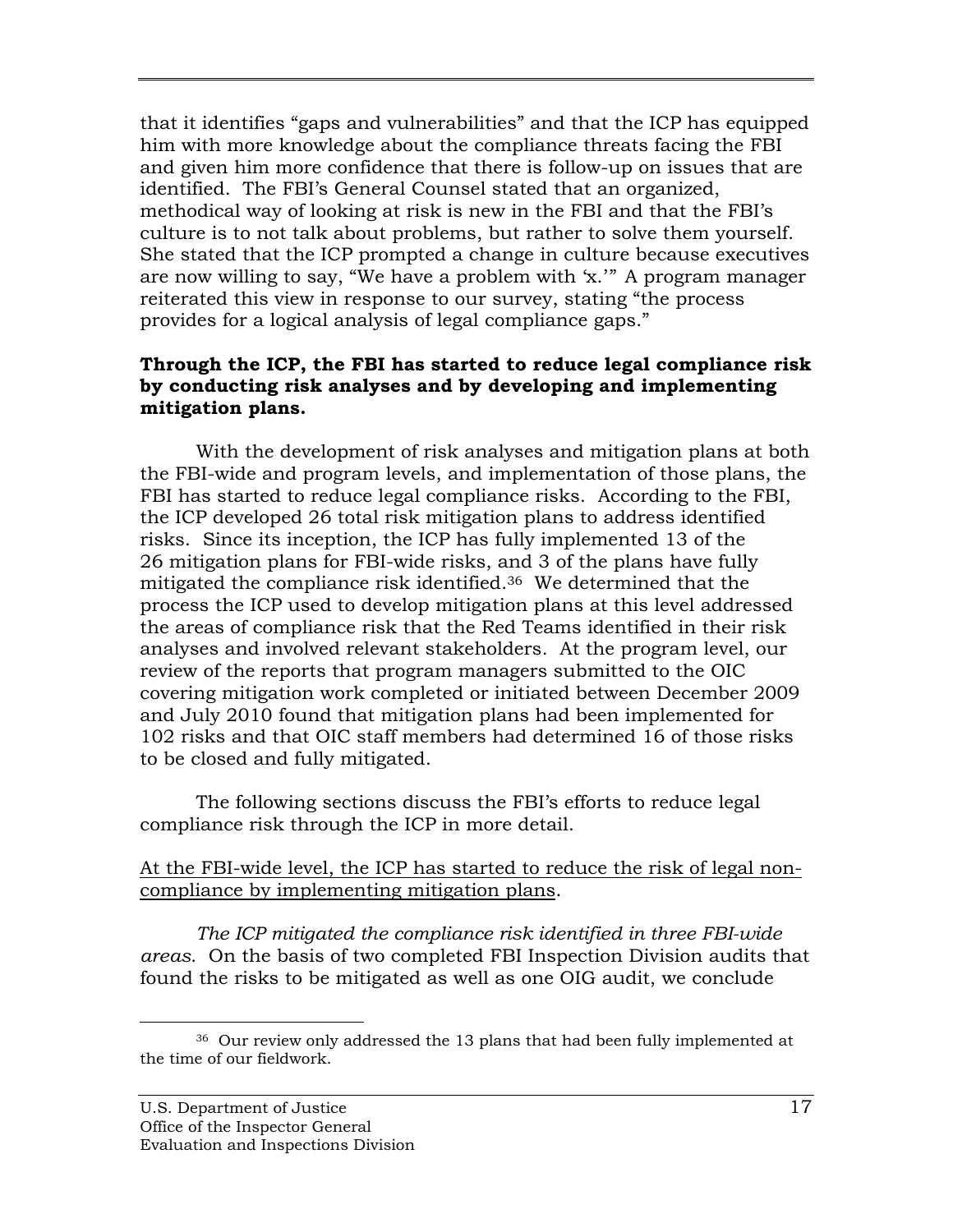that the FBI has reduced legal compliance risks in three areas. As an example, below we summarize one of three risks identified, the mitigation steps taken, and the results of the audit of the mitigation steps.

An analysis team evaluated various areas of vulnerability in the collection of and access to DNA information. One conclusion was that the delay in collecting, analyzing, and uploading DNA samples from federal convicted offenders, federal arrestees, and non-U.S. detainees to the Combined DNA Index System could lead to congressional inquiries, public criticism, and litigation from crime victims. The mitigation team developed a mitigation plan, dated January 24, 2008, to eliminate the existing Federal Convicted Offender Program backlog and minimize the probability of future backlogs by hiring additional staff and acquiring additional laboratory space and equipment. An OIG audit found that the FBI successfully eliminated this backlog and reduced the compliance risk in this area.37

*The ICP did not fully mitigate the identified risk in two FBI-wide areas*. FBI Inspection Division audits of two other implemented mitigation plans found that the risks identified had not been fully mitigated. In response, as of August 2011, the ICP was developing and implementing corrective action plans as required by FBI policy. FBI policy states that that Integrity and Compliance Council members "shall review and assess the results of audits performed in connection with the ICP to determine whether additional corrective measures should be employed and make related recommendations."38 As an example, below we summarize one of the two risks identified, the mitigation steps taken, and the results of the audit of the mitigation steps.

FBI Special Agents can use administrative subpoenas to obtain information to support investigations involving controlled substances or the sexual exploitation or abuse of children. The ICP found that the process for obtaining administrative subpoenas allowed agents to use them for other types of investigations and that the FBI did not have a way to track the overall number of administrative subpoenas issued, as the Attorney General's

 $\overline{a}$  37 U.S. Department of Justice Office of the Inspector General, *Audit of the Federal Bureau of Investigation's Convicted Offender, Arrestee, and Detainee DNA Backlog*, Audit Report 11-39 (September 2011), 19-21.

<sup>38</sup> FBI Policy Directive 0004D, FBI Integrity and Compliance Council Charter, June 25, 2007.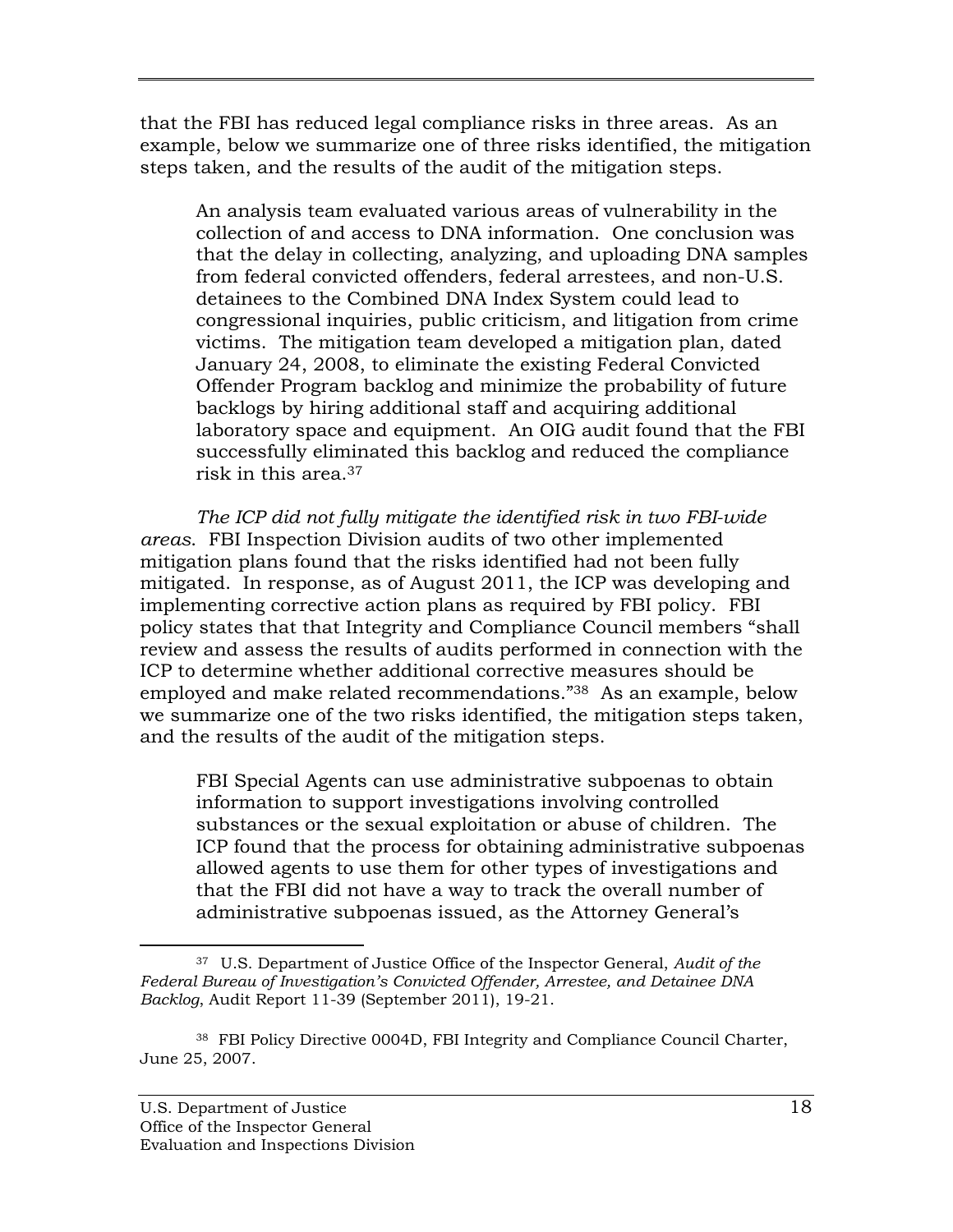Guidelines require.39 To mitigate this risk, the ICP developed a plan, dated October 11, 2007, to automate the form that agents use to request administrative subpoenas. The automated form was to include a built-in control that would limit the types of investigations for which agents could obtain administrative subpoenas. The automated system was also to track each request.

A March 2011 FBI Inspection Division audit of the mitigation steps found that compliance concerns remained and, as a result, the audit made 11 recommendations for further mitigation of the administrative subpoena compliance risk. As of August 2011, the ICP was developing a corrective action plan and expected to have a draft in early September 2011.

For these two risks to be mitigated, the corrective action plans must address the findings and recommendations of the audits and be implemented. Because in one case the corrective action plan has not yet been implemented, and in the other case the plan has not yet been developed, we conclude that these risks have not been fully mitigated.

*Assessment is not yet possible for six FBI-wide risk areas.* The ICP considers the mitigation plans for six risks to have been implemented. But at the time of our review, the mitigation actions for these risks had not been audited, and the changes were either not observable in the field or had not been implemented when we made our site visits. As a result, we cannot conclude that these risks have been mitigated. As an example, below we summarize one of these six risks and the mitigation actions proposed in the mitigation plan.

A confidential human source is an individual who provides intelligence to the FBI on FBI investigative and national intelligence priorities. A 2005 OIG report found instances of non-compliance with Attorney General Guidelines in the FBI's use of confidential human sources due to inadequate administrative support, failure to hold supervisors accountable for compliance deficiencies and to exercise effective oversight of agents using confidential informants, inadequate training on appropriate methods to operate confidential informants, and differences in FBI and Department informant

 $\overline{a}$ <sup>39</sup> The Attorney General's Guidelines for Domestic FBI Operations state that the FBI should maintain a database or records system that permits a prompt retrieval of the status and basis for each investigation.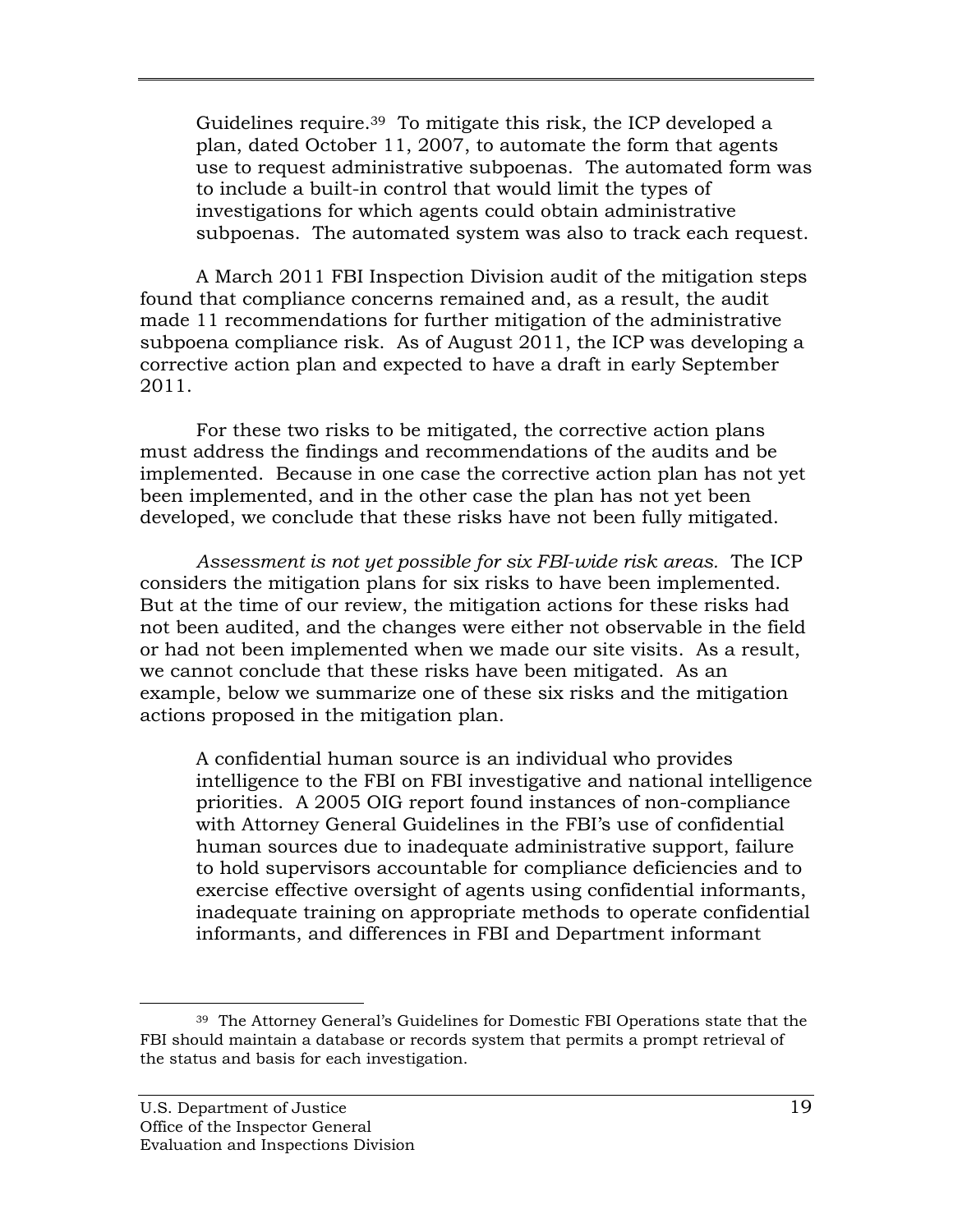policies.40 Subsequent to the OIG report, the FBI formed analysis teams to address confidential human sources-related compliance risks. According to the FBI, as a result of the team findings, mitigation efforts were implemented to improve policy, procedures, and training affecting the control and use of confidential human sources in accordance with the OIG report and the analysis team recommendations.

We believe that if the ICP effectively implemented the actions as described in the plans for the six risks that have not yet been audited, it is reasonable to expect that the actions will reduce compliance risk in those areas. However, without verification that the actions were implemented and effectively addressed the compliance risks, we cannot reach a conclusion that risks were fully mitigated.

*The ICP's process for developing mitigation plans includes relevant stakeholders and has resulted in the development of comprehensive mitigation plans.* Our review of the ICP's process for developing FBI-wide mitigation plans found that they involved the participation of relevant stakeholders and subject matter experts within and outside the FBI.<sup>41</sup> In addition, the mitigation process sometimes led to the creation of interand intra-agency working groups so that the mitigation plans were developed with the perspectives of the stakeholders and experts knowledgeable about the risk area. At least 3 FBI divisions participated in the mitigation of each FBI-wide risk, and in one case, 10 divisions participated. Two of the mitigation plans required the participation of more than one Executive Management Committee to address a technical aspect of the risk, one required an inter-agency working group, three required intra-agency working groups, and five required consultation and involvement with Department executive offices. The mitigation teams consult with Department executive offices, such as the Office of Legislative Affairs if a mitigation plan proposes statutory changes or the Criminal Division if a mitigation plan proposes changes that fall within that division's jurisdiction. FBI executives we interviewed stated that FBI-wide risk mitigation is effective and beneficial because it involves collaboration across FBI functional areas. For example, the FBI's General Counsel stated that through the ICP, everyone with a role comes

 $\overline{a}$  40 U.S. Department of Justice Office of the Inspector General, *The FBI's Compliance with the Attorney General's Investigative Guidelines* (September 2005).

<sup>41</sup> Mitigation plans are developed based on the findings of the Red Teams' risk analyses.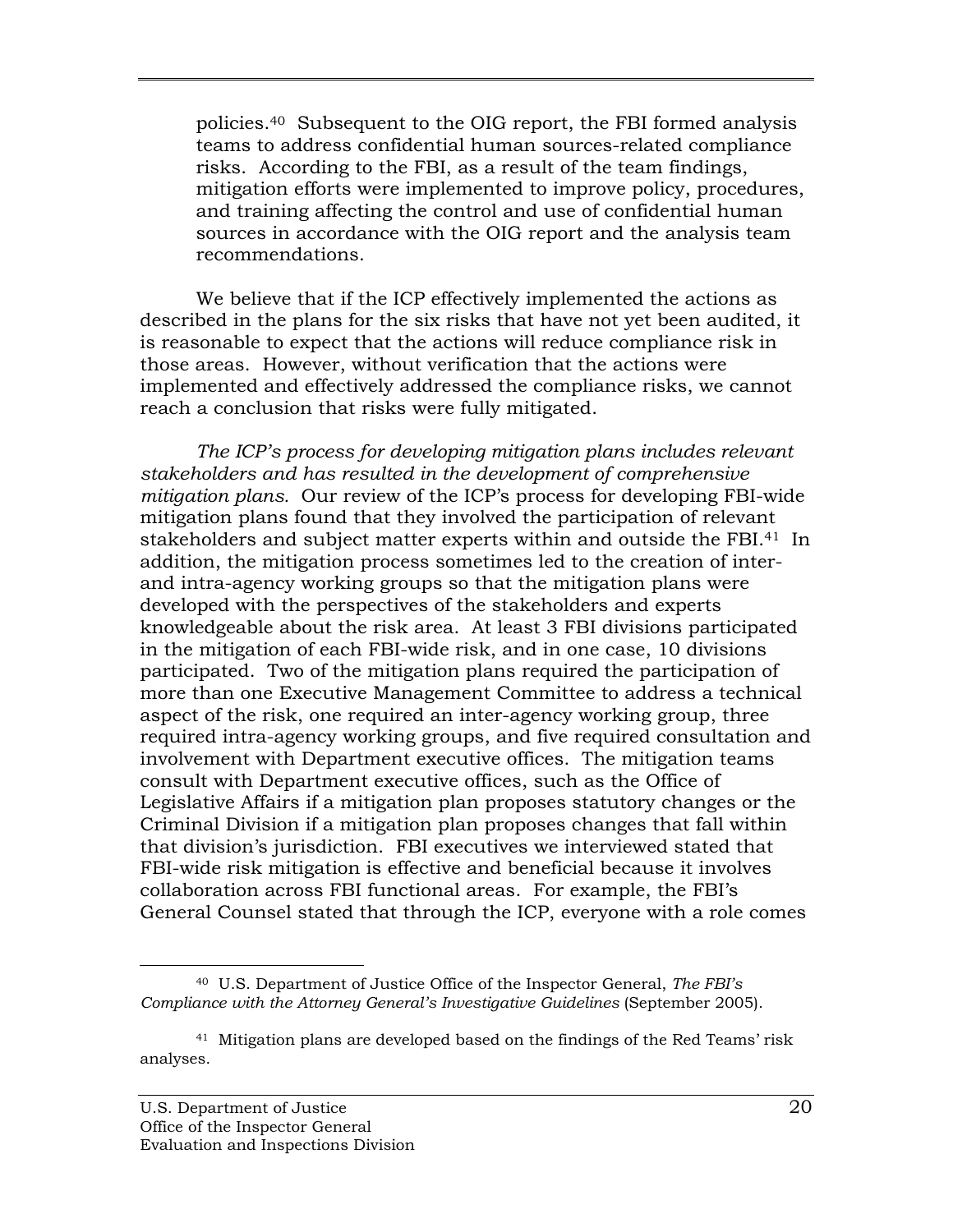together, and the ICP "gets [them] rowing in the same direction at the same time."

Our review of the mitigation plans also found that each contained elements to address relevant compliance weaknesses, as identified in the risk analysis. Specifically, 9 of the 11 plans proposed changes to existing FBI policy or that new policy be drafted, and 10 of the 11 identified the need for and recommended that existing training be modified or additional training be developed and implemented. The plans also proposed significant changes in operations to reduce compliance risk, including the design and deployment of new software and equipment, as well as changes to Department policy and federal legislation.

In addition to implementing mitigation plans for FBI-wide risks, the ICP has also implemented 16 program-level risks. We discuss these below.

### At the program level, the ICP implemented mitigation strategies for 16 risks.

In our review of the reports that program managers submitted to the OIC covering their program-level risk mitigation work completed or initiated between December 2009 and July 2010, we found that program managers had identified a total of 112 risks.<sup>42</sup> OIC staff determined that 16 risks had been closed and fully mitigated and that program managers had begun mitigating 86 additional risks. For the remaining 10 risks that managers identified, mitigation procedures had not begun. Because the ICP does not require independent verification of program-level mitigation actions to confirm that the actions were actually completed and effective, we cannot conclude that the actions reduced compliance risk in these areas. However, as we explain in more detail below, we note that the mitigation actions for 5 of the 16 risks that the OIC considered closed established internal controls that we believe could reasonably be expected to reduce the risk. In contrast, the remaining 11 risks did not provide for any monitoring of the mitigation actions and thus provided less assurance of effectiveness.

 *internal audit or the implementation of an automated system that would The mitigation actions for five program-level risks included either an reduce the likelihood of human error*. We conclude that these controls

-

 $42$  These are the risks mentioned in the reports we reviewed for one reporting cycle. If program-level risks were identified and mitigated in previous reports, they would not be included in this total.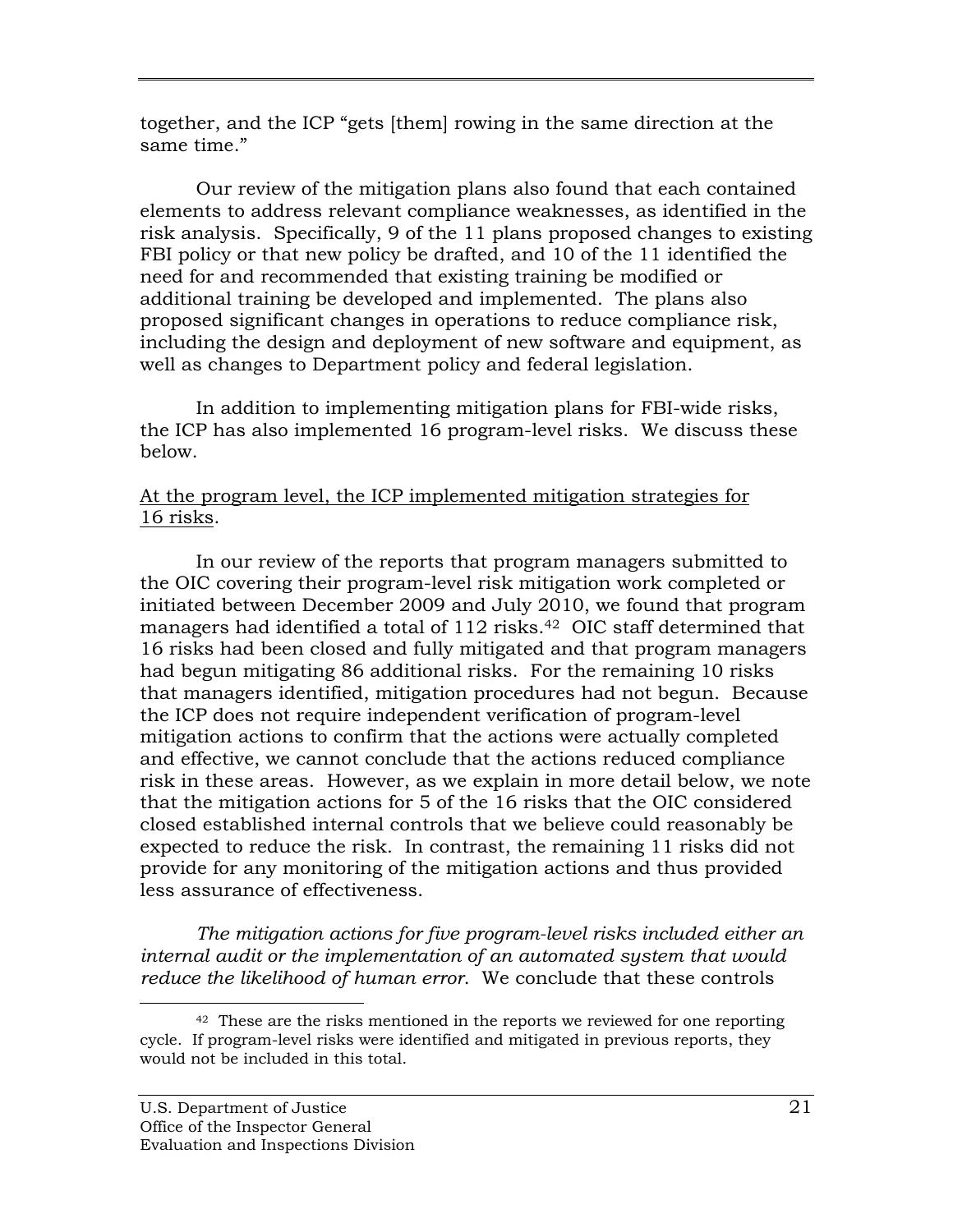appear reasonable to reduce compliance risk. As an example, below we discuss one of the five compliance risks and the controls program managers described in their report.

The Surveillance and Aviation Program mitigated a risk of noncompliance with the Federal Aviation Administration's requirements for pilot currency and safe aircraft operations. The program mitigated the risk by adding three new elements to the annual field division inspections that FBI instructor pilots conduct. Specifically, instructor pilots examine divisions' compliance with safety and security requirements, make sure pilots' training is up to date, and verify that field divisions comply with all FBI aviation procedures.

 *The OIC determined that 11 additional risks had been mitigated.* For all 11 risks reviewed, we found that none included the implementation of a control or any kind of monitoring to help ensure ongoing compliance, nor did the program assess the effectiveness of the mitigation actions. For example, the National Name Check Program, which disseminates information from FBI files to other federal agencies when requested, identified a risk that an inadvertent release of protected information might occur. To mitigate the risk, the program developed a standard operating procedure. It also required all National Name Check Program employees to attend annual training covering the guidelines for disseminating certain information. However, other than the Quality Assurance Program that was already in place, which reviews about 10 percent of outgoing work, no monitoring was put into place to see if the training was successful or if the risk of inadvertent disclosure was addressed.

In some cases, there may be a monitoring mechanism in place, but in current practice existing monitoring or its results are not necessarily shared with the OIC. If the OIC is not aware of monitoring and the program does not report the results of monitoring efforts, there is still no way to ensure that the risk mitigation occurred and was effective. Without some kind of monitoring of the risk and verification that the actions stated in the mitigation plan were actually performed and resulted in the needed changes, it is not possible to know whether the steps were effective and actually reduced the risk.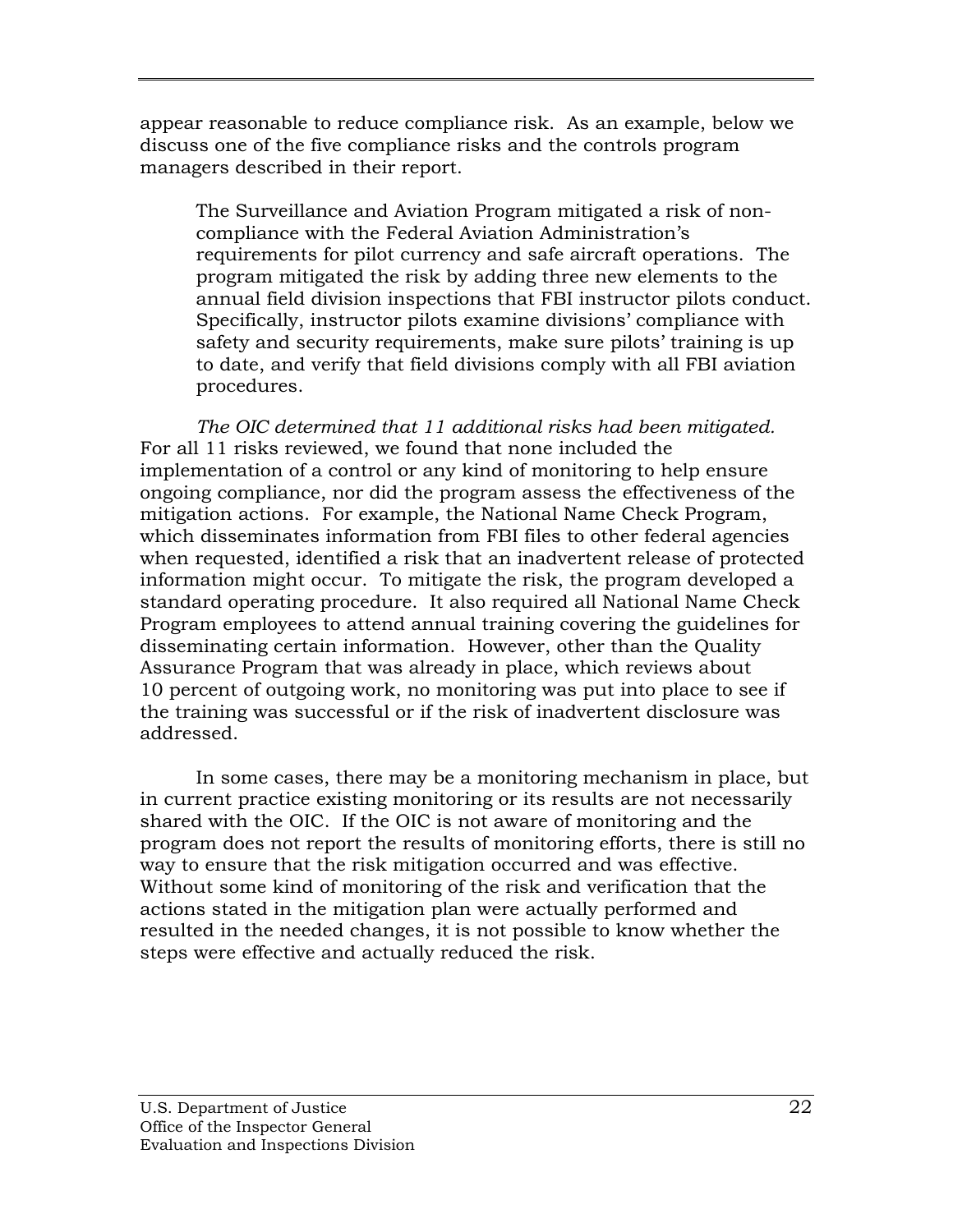#### **The OIC manages the FBI's ethics program and promotes reporting of compliance concerns.**

The OIC supports the ICP's objective of reducing compliance risk by promoting the reporting of compliance and ethical concerns within the FBI. The OIC does this by managing the FBI's Ethics and Standards of Conduct program (ethics program). The OIC also established human resource initiatives that encourage compliance and communication channels for FBI employees to report compliance concerns.

#### The OIC maintains and has enhanced the FBI's ethics program.

 to the *2008 State of the Integrity and Compliance Program* report, In 2007, the FBI transferred responsibility for maintaining the ethics program from the Office of General Counsel to the OIC. According combining the ethics program with the OIC's compliance program allows the FBI to better coordinate and build on the experience of the personnel in both programs.

The OIC enhanced the ethics program by creating new ethics videos and creating and revising printed ethics information. The OIC created a video in 2008 to highlight the importance of the ICP that features the FBI Director and is shown as part of the new employee and in-service ethics training. Additionally, the OIC developed a video discussing and reinforcing the FBI's core values.43 The OIC also created and distributed a brochure advising FBI employees to report compliance and ethics concerns to the OIC or the appropriate FBI headquarters division and revised the FBI Employee Ethics Handbook. OIC attorneys also receive calls and e-mails regarding ethics questions and provide legal opinions in response. For example, FBI employees contact the OIC for guidance regarding travel and the acceptance of gifts. One OIC attorney stated that in 1 year, he received and responded to more than 2,500 ethics questions.

<sup>43</sup> FBI core values are (1) rigorous obedience to the Constitution of the United States; (2) respect for the dignity of those we protect; (3) compassion; (4) fairness; (5) uncompromising personal integrity and institutional integrity; (6) accountability by accepting responsibility for our actions and decisions and the consequences of our actions and decisions; and (7) leadership, both personal and professional.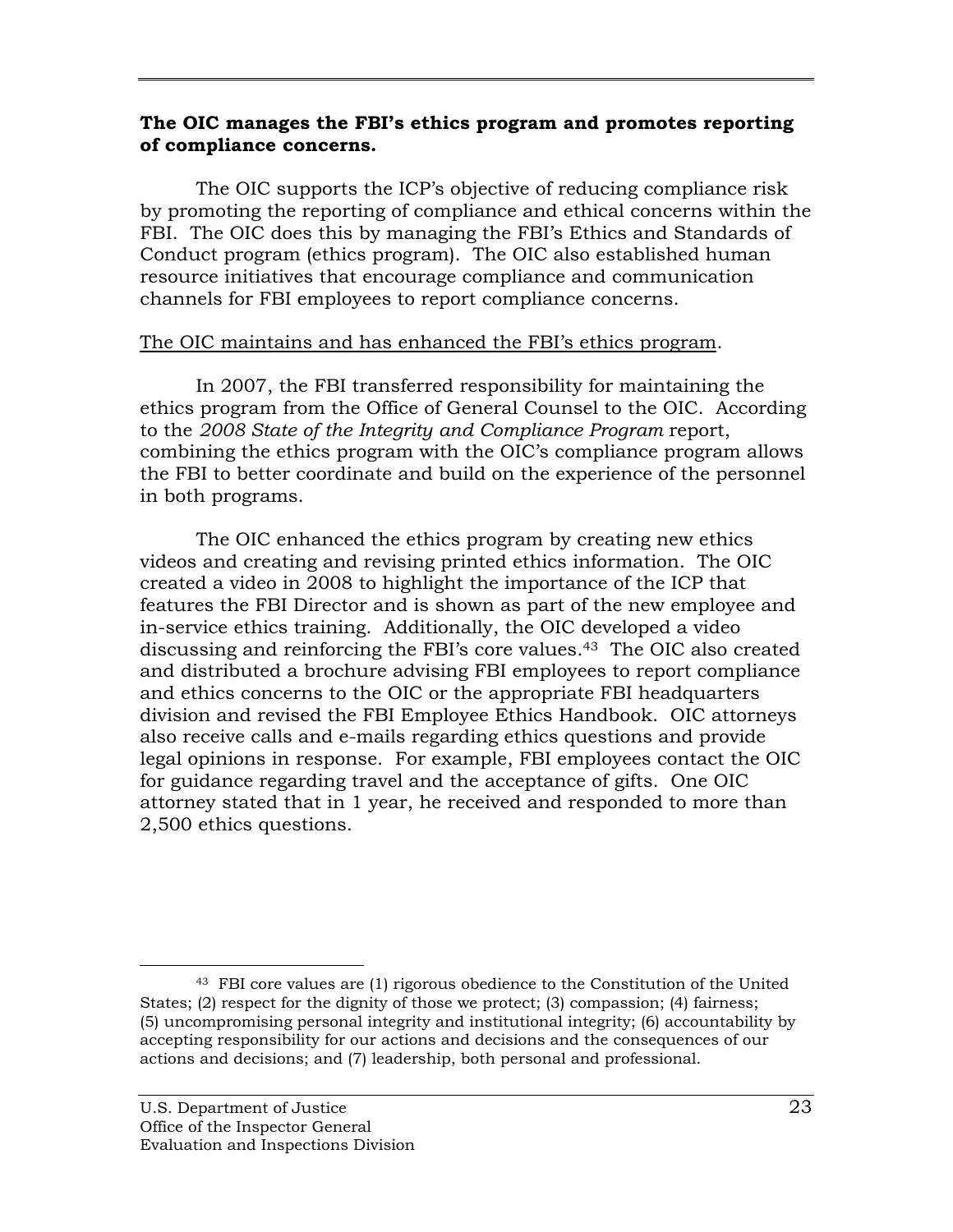The FBI has established initiatives to encourage compliance and ethical behavior within the FBI.

The FBI supported the ICP by establishing human resource initiatives to encourage compliance and ethical behavior. In 2007, the FBI incorporated risk mitigation efforts into executive management's performance appraisals. In February 2008, the FBI established a nonretaliation policy that specifically prohibits retaliation against employees for reporting compliance concerns to support a work environment in which there is "open communication regarding compliance risks."<sup>44</sup> The FBI also established a Director's award to recognize outstanding employee contributions to the ICP and a Compliance Helpline to facilitate reporting of compliance concerns. Finally, in 2009, the FBI added an addendum to all FBI employee performance appraisals reminding employees to follow the guidelines outlined in the FBI Ethics and Integrity Program Manual and, in order to receive an outstanding rating, to support an environment in which co-workers understand the importance of and are comfortable raising compliance concerns.

To assess whether the FBI supported the intent of the ICP by not violating the retaliation policy, we examined all complaints of retaliation by FBI employees between January 2007 and February 2011. We found that in no case did an employee report a compliance concern to the OIC and later report retaliation for making that report.

To assess whether these initiatives were helping to encourage compliance and ethical behavior, we assessed whether FBI employees were aware of and receiving the Director's award the OIC established. We found that as of August 2011, 40 FBI employees had received the award since 2008, when the OIC first awarded it. Of those 40 employees, 35 were from headquarters and 5 were from the field divisions. During our field visits, we asked interviewees if they were aware of this award. We found that only 13 percent (8 of the 64) of field division employees we asked were aware of the award. While this is understandable given that the ICP has so far been a largely headquarters-centric program, as the ICP is further implemented in field divisions, the FBI should raise awareness about this award to field division employees.

Finally, we assessed whether FBI employees were aware of the Compliance Helpline that the OIC created to facilitate the direct reporting

 44 The FBI non-retaliation policy does not expand or contract any "whistleblower" protection that may be available to FBI employees pursuant to 5 U.S.C. § 2303 and Department of Justice regulations set out in 28 C.F.R. Part 27.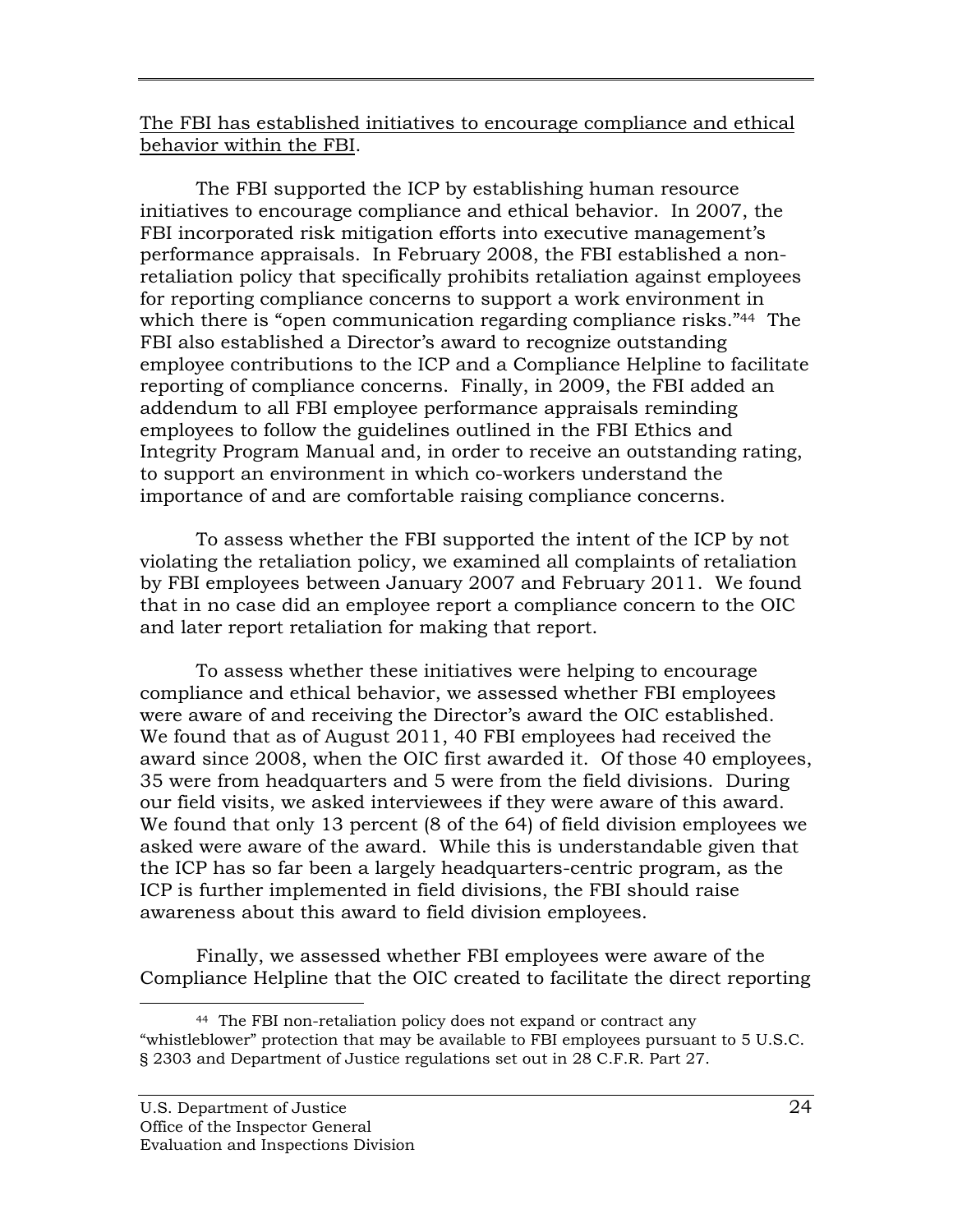of compliance concerns by FBI employees. While the OIC established and began receiving calls over the Compliance Helpline in September 2008, we found that only 20 percent (14 of 70) of the field division employees we asked were aware of it. As of October 2010, the OIC had received 47 Helpline calls from FBI employees, of which 22 were from field division employees. Field division employees need to be aware of the Helpline's existence for it to be an effective way of reporting compliance concerns.

### **Conclusions and Recommendation**

The FBI, through the ICP, has started to implement legal compliance risk reduction strategies within its operations and activities by identifying and mitigating risks before they become problems. As of August 2011, the ICP had identified 206 FBI-wide potential risk indicators and 112 program-level risks from a variety of sources, including FBI executives, program managers, employees, and open source information such as newspaper articles and government oversight reports. The ICP implemented mitigation plans for 13 FBI-wide risks and, according to the reports that program managers submitted to the OIC, 16 program-level risks. As of August 2011, we conclude that the ICP's implemented mitigation strategies reduced compliance risk in three FBI-wide risk areas.

The OIC also enhanced the ethics program by establishing initiatives to encourage compliance and ethical behavior within the FBI. However, we found that only 20 percent (14 of 70) of the field division employees we asked were aware of the Helpline the OIC established to facilitate direct reporting of compliance concerns and that only 13 percent (8 of the 64) of field division employees we asked were aware of the Director's award the OIC established to recognize contributions to the ICP.

For the ICP to increase its effectiveness in encouraging compliance and reporting of compliance concerns, we recommend that the FBI:

1. Increase employee awareness of the Compliance Helpline and other OIC human resource initiatives.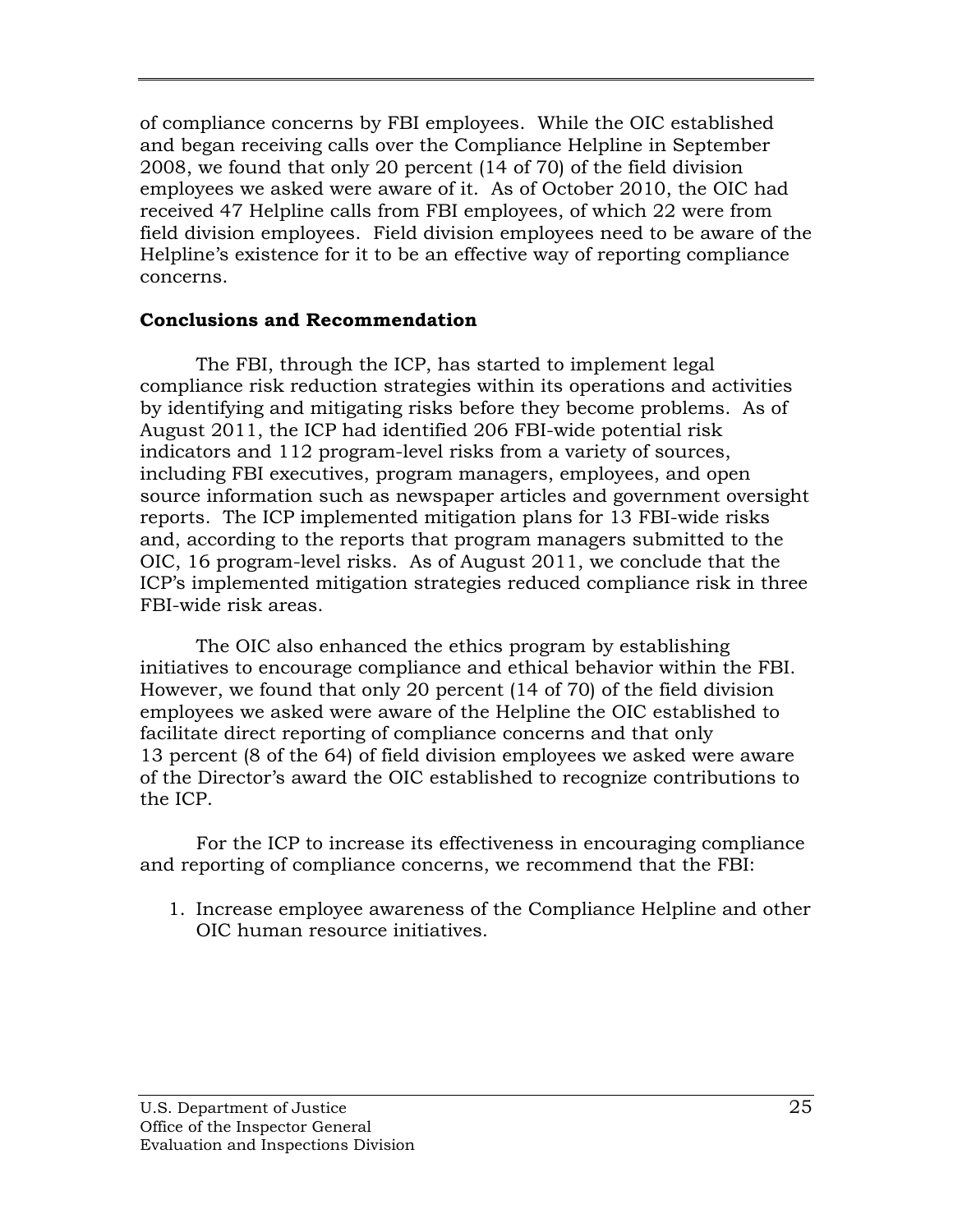#### <span id="page-40-0"></span>**ADDRESSING AREAS FOR IMPROVEMENT COULD ENHANCE THE ICP'S EFFECTIVENESS**

**The FBI could improve the ICP's effectiveness and sustainability by addressing certain factors. We found that FBI executives and managers no longer consistently use the ICP's risk assessment methodology designed for the ICP to evaluate identified risks, and the risk assessment and selection process is unsystematic and undocumented. In addition, at the program level, there is no external verification that mitigation actions are complete and effective. Because of this lack of monitoring, the FBI cannot be sure that the ICP has successfully implemented the risk reduction strategies for the selected risks. Also, the ICP has not yet been fully implemented in field divisions, and as a result, field divisions' role in risk identification and reporting to the ICP is undeveloped. Finally, the OIC, which manages the ICP, has not established a way to evaluate the program's overall effectiveness or the effectiveness of its processes. Without evaluation, the ICP cannot identify where changes in the program should occur or ensure the sustainability of the ICP.** 

We identified areas for improvement in the ICP at both the FBIwide and program levels involving the use of its risk assessment methodology, verification of risk mitigation strategies, and implementation of the ICP in field divisions. We discuss the areas for improvement and their impact on the effectiveness and sustainability of the ICP in the following sections.

### **FBI executives and managers are not using the ICP's risk assessment methodology, and the risk selection process is informal, unsystematic, and undocumented.**

We found that executives and managers are making minimal use of the risk assessment methodology the FBI developed to assist them in applying their professional judgment to the assessment and selection of risks. The ICP does not require this tool to be used. The FBI based this methodology on its research of best practices in corporate compliance programs, and it reflects the factors the FBI deemed important in considering risks to be addressed through the ICP. To prioritize risks, participants calculate a numeric score for each risk based on the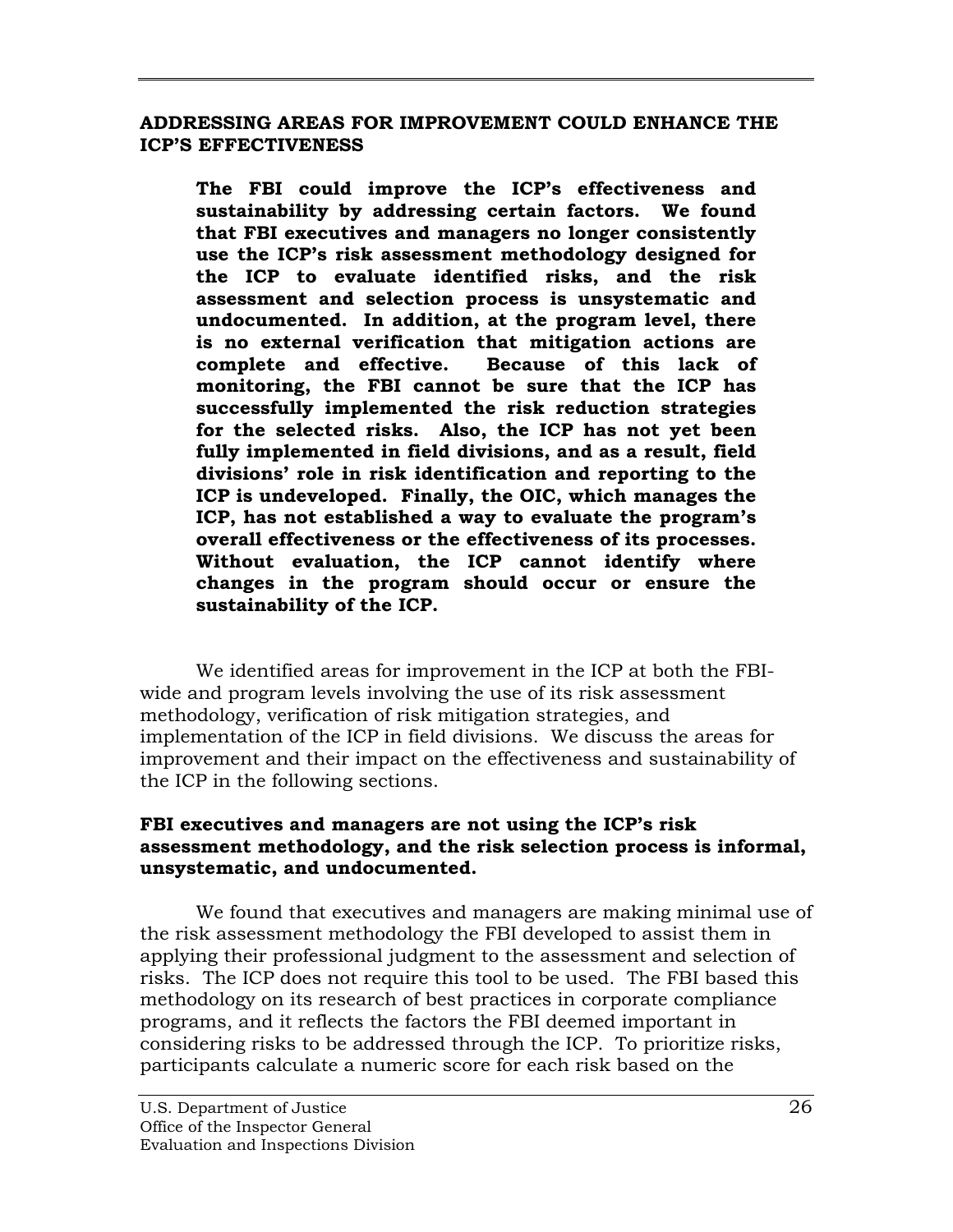frequency of the activity, the probability of non-compliance, and the consequence of non-compliance. The risk assessment methodology uses seven factors that we described in the background section of this report. The first six factors help calculate the probability of non-compliance. These factors are: complexity, internal risk indicators, external risk indicators, environment, workforce, and internal work process. The seventh factor, impact on privacy and civil liberties, helps determine the consequence of the activity. Participants also consider potential for legal action and reputational harm to the FBI when calculating consequence.

At the FBI-wide level, we found that as of fall 2010, FBI executives no longer consistently used the risk assessment methodology. Instead, ICP participants use their own, ad hoc criteria to prioritize risks. Interviewees from four of five Executive Management Committees told us that they did not use the methodology at all, and that they assessed risk through informal discussion before and during the quarterly Executive Management Committee meetings. Interviewees in the fifth Executive Management Committee told us that certain members of their committee sometimes used the FBI's methodology.45 The criteria most of the executives used included overall impact or seriousness, protecting the reputation of the FBI, the availability of human resources to work on mitigating the risk, the probability of the risk's occurrence, the scope of the risk, negative financial impact, asking "what happens if we do nothing," and "what would we not want to read in the paper." While these are reasonable and important considerations – and many of them are incorporated into the risk assessment methodology – the FBI's current practices do not ensure that managers will consider them consistently. The Executive Management Committees' risk prioritization and selection are also not documented. While an attendee at each Executive Management Committee meeting takes minutes that include updates about the mitigation actions for risks undergoing mitigation, the minutes do not document how participants prioritized or selected risks for analysis.

Similarly, at the program level, we found that program managers' use of the methodology was limited. Based on our survey results of program mangers, we concluded that program managers used their professional judgment alone to assess risk more often than the methodology. Only 29 percent (13 out of 45) of the managers who responded to our survey reported using the methodology or the criteria in

<sup>45</sup> We interviewed 15 FBI executives, 3 from each of the 5 Executive Management Committees.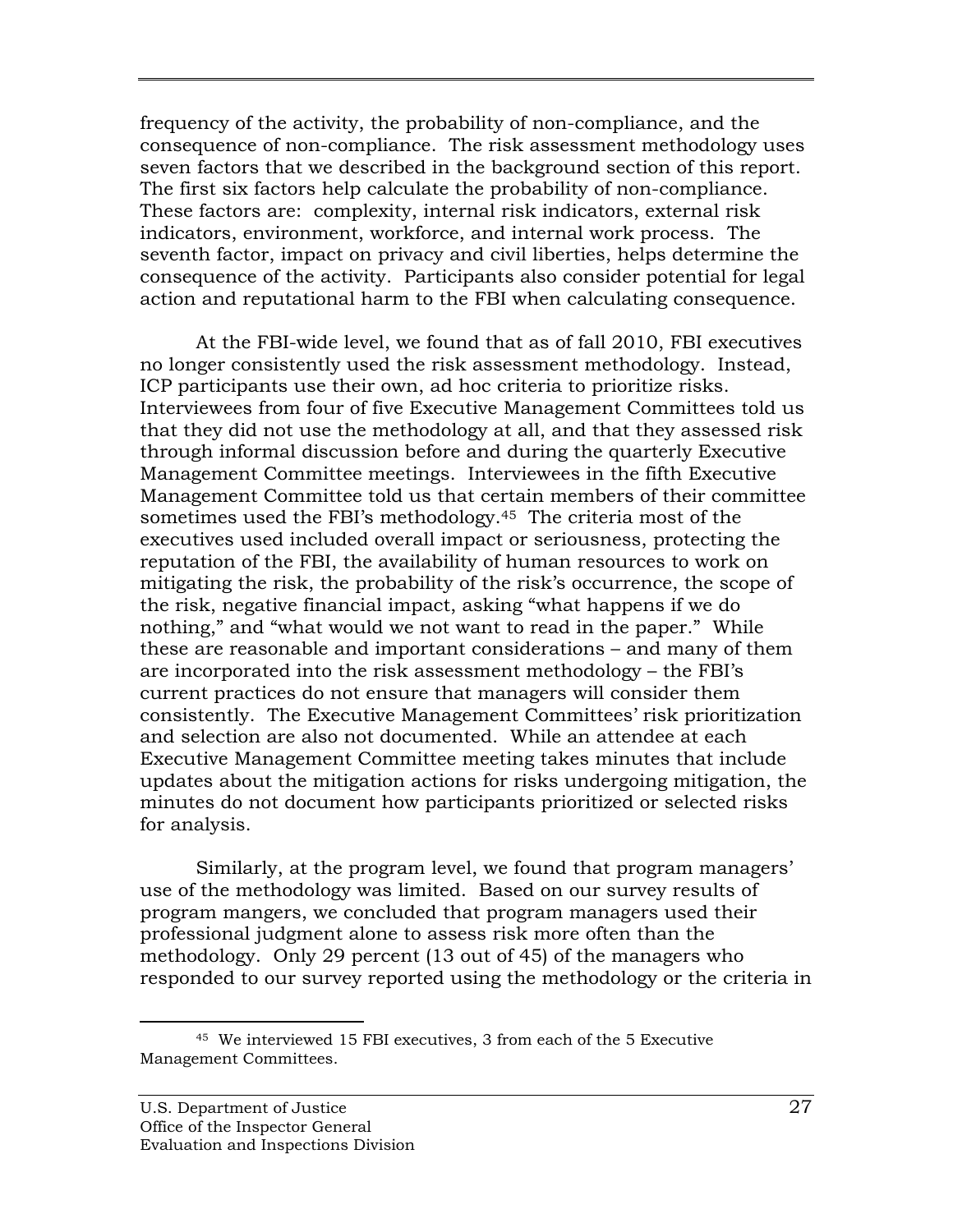it to select risks when asked, "What do you use to determine the legal compliance risk to mitigate?" The remaining 71 percent (32 out of 45) gave a variety of answers that did not coincide with use of the methodology. While professional judgment is essential, its value to the process can be increased if it is focused through the FBI's risk assessment methodology. We found that program managers describe the risks they have identified and their plans to mitigate them in written reports to the OIC, but these reports do not explain why they chose one risk over another or document the relative significance of the risks. Program risk identification relies primarily on written communication with the OIC two times per year and does not require in-person contact between OIC staff members and managers. This sporadic involvement may not allow for sufficient understanding among program managers of how risks should be assessed and selected.

We believe that use of a risk methodology does not exclude the use of professional judgment and knowledge in making the assessment; rather, it enhances the use of professional judgment. Further, when FBI executives and managers do not use the risk assessment tool, they cannot demonstrate that they considered each risk against the factors the FBI considers important. For example, one of the factors used in the methodology to assess the significance of a risk's consequence is its impact on privacy and civil liberties. In fact, FBI violations of privacy and civil liberties in its use of National Security Letter authority were what prompted the FBI to establish the ICP.<sup>46</sup> However, only 33 percent (5 of 15) of the executives we interviewed said they considered this factor when they made their assessments. The other 10 may have also considered this factor, but they did not articulate that to us when we asked them what factors they considered when assessing risks. Using a formal methodology would give consistency to risk assessment and selection by ensuring that current and future participants consider the criteria the FBI deems important when assessing risk. This is an important consideration because the ICP's participants are unlikely to remain constant due to turnover within the FBI and the FBI plans to expand the ICP to include more FBI field division participation.

 $\overline{a}$  46 U.S. Department of Justice Office of the Inspector General, *Review of the Federal Bureau of Investigation's Use of National Security Letters* (March 9, 2007).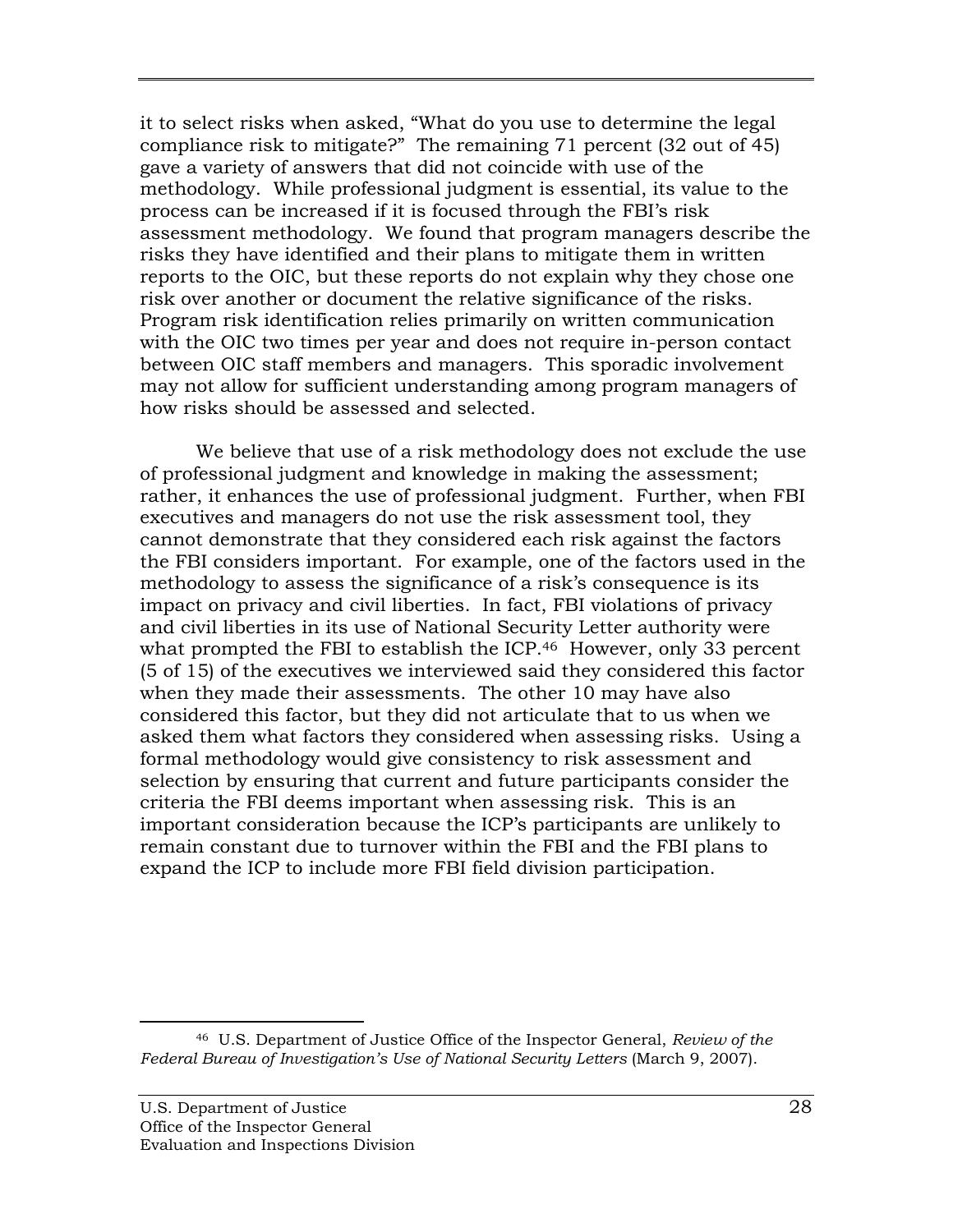#### **The ICP does not require external verification for major program mitigation efforts, and the OIC lacks the authority to require program-level participation**

At the program level, we found that the ICP lacks a way to ensure that risk reduction strategies are implemented and that they are effective at reducing compliance risks. First, program-level mitigation does not include any independent assessment of implemented strategies. Because of this lack of follow-through, the FBI cannot be sure that the mitigation steps were implemented and that compliance risk was reduced. Second, OIC staff oversees the program-level risk mitigation, but does not have the authority to require program managers to participate. We found that six program managers did not participate as mandated by FBI policy.

In our sample of the reports that program managers submitted to the OIC covering activities completed, ongoing, or initiated from January through June 2010, we found that no mitigation actions were verified by an independent group, such as the FBI Inspection Division, individuals from another division, or even the OIC. We saw 24 instances in the sample where OIC staff members asked program managers to provide information about audit, monitoring, or "perceived effectiveness" of risk mitigation efforts, indicating that the OIC intended to use information about how well risk reduction strategies worked in its assessment. However, in no case did a program have an external verification to ensure that the mitigation actions had been taken and to assess the effectiveness of those actions. Verification could be as simple as someone checking that the plan is implemented and operational, and that the risk appears to be mitigated. Without this step, the ICP cannot ensure that managers' mitigation actions are complete or effective.

While FBI policy mandates major program managers' participation in the ICP, we found that this did not always occur.47 Specifically, 6 of 53 programs did not submit written reports to the OIC, as required. In these instances, the OIC directed managers to identify and submit risks "in accordance with FBI policy" in their next bi-annual reports. OIC staff members manage program-level risk mitigation but do not have authority to require programs to participate. Assistant Directors could ensure that managers participate, but in our interviews only one of nine Assistant Directors we asked about program-level risk mitigation told us that he was aware of it, even though all nine were included in the distribution

<sup>47</sup> FBI Policy Directive 0126D, Application of the Integrity and Compliance Program to FBI Program Management, October 24, 2008.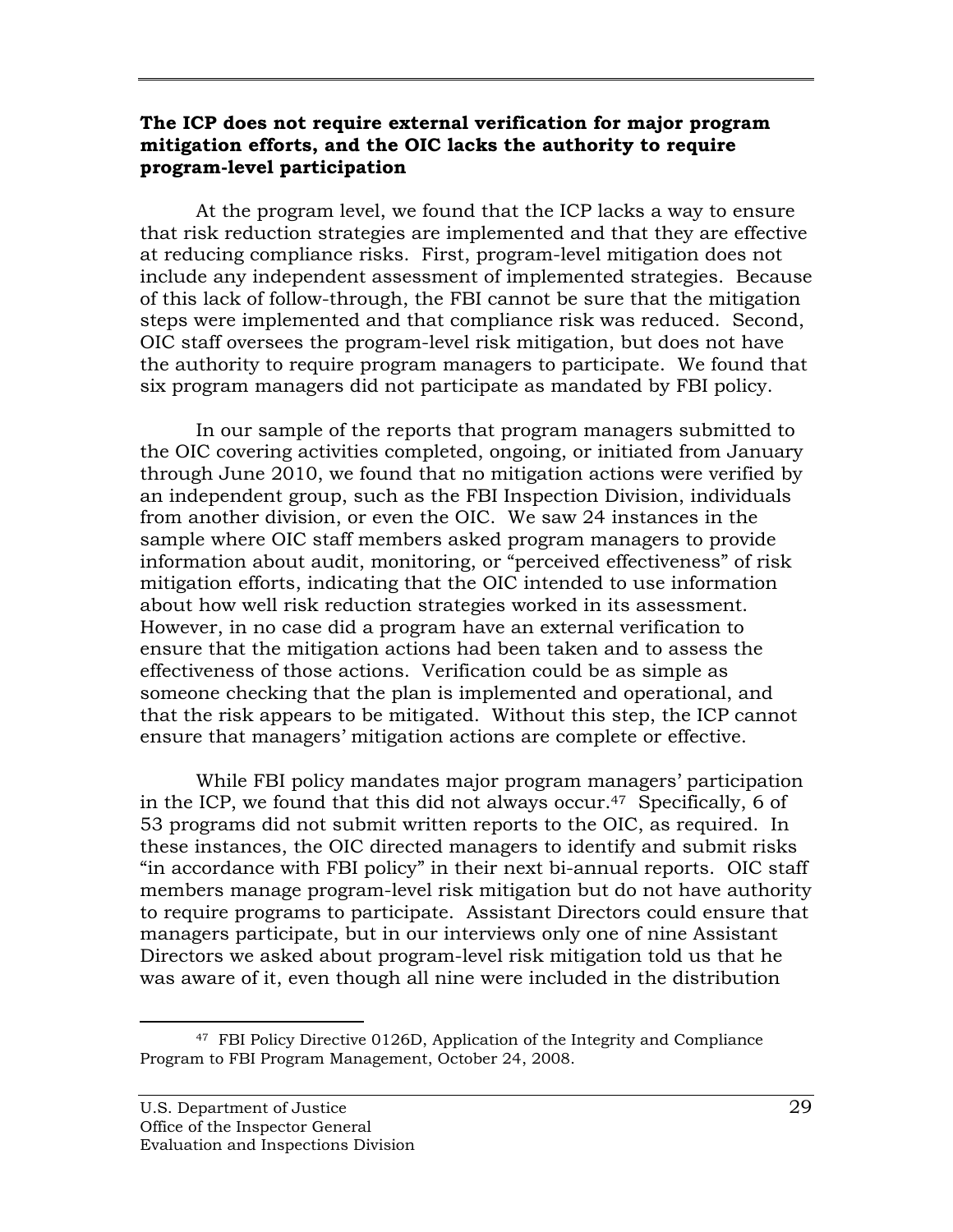list for the reports about the risk mitigation activities. Moreover, the one Assistant Director who was aware of program-level risk mitigation questioned its value.

We believe that success at the program level depends not only on the work of program managers and OIC staff, but also the Assistant Directors' involvement and buy-in. Unlike the FBI-wide level of risk identification and mitigation, where senior executives meet quarterly with the OIC and the progress about risks is reported monthly to the FBI Director, at the program level, managers work more independently, often without any in-person interaction with OIC staff members. Program managers submit their reports to OIC staff members two times per year, and then the OIC staff review and provide feedback to the program managers. The Assistant Directors are included on the distribution lists for the reports from program managers to the OIC and then from the OIC to program managers, but their participation is not required.

For program-level risk mitigation to be an effective tool for reducing compliance risk, it should include verification that the mitigation actions were taken and are effective. The verifications should examine the risk mitigation efforts and make a determination about whether compliance risk was reduced. In addition, involving Assistant Directors would ensure that they were aware of the risks their managers were addressing and that program managers prioritized program-level risk mitigation.

# **The ICP is not fully implemented in field divisions.**

Although the majority of the ICP's risk identification and mitigation activities currently take place at FBI headquarters, the OIC intends for field division employees to play a role in identifying compliance concerns. The ICP plans to establish field division compliance councils that will identify and mitigate risks, and has established a Division Compliance Officer position within field divisions to coordinate each field division's council. However, the focus of the ICP thus far has been to implement the program at headquarters, and no formal structure has been established yet to implement the ICP in FBI field divisions.

In response to the 2007 creation of the Division Compliance Officer position, field divisions appointed officers, but as of fall 2010, the OIC had not fully developed or utilized this position, and the OIC's Assistant Director described it as "a latent role." The three Division Compliance Officers we interviewed in the field divisions we visited stated that they did not yet perform any additional tasks because of that role. They told us that, as their divisions' Chief Division Counsels, they already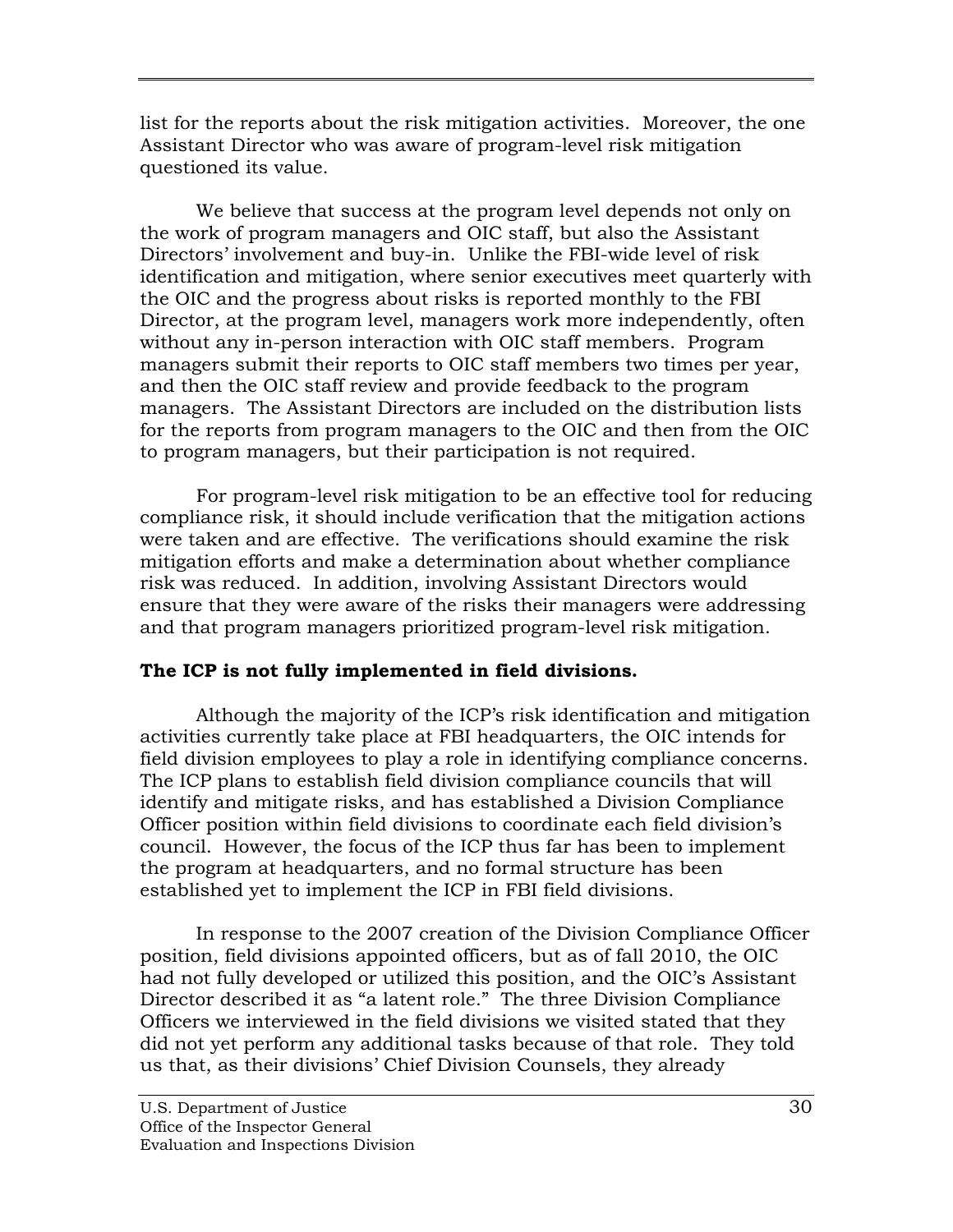performed most the duties that the Division Compliance Officer policy established, such as providing legal and ethics advice and ethics training to FBI employees.48 The one duty that these three Division Compliance Officers did not currently perform was coordination with the OIC.

 assessment in 2008 when it wrote in the *State of the Integrity and*  Additionally, as of August 2011 the ICP had not established a method to identify and mitigate compliance risks in field divisions. What we observed in 2010 seemed largely unchanged from the OIC's *Compliance Program* report that the "compliance portion of the program is still relatively unheralded beyond headquarters." We found that field division employees were more likely to report compliance concerns to officials within their field divisions rather than to the OIC. During our site visit interviews, field division employees told us that they preferred to handle issues within their field divisions rather than to involve headquarters. Seventy of the 75 field division employees we interviewed told us that when they have a legal or a compliance-related question, they seek assistance from their Chief Division Counsels first. All three field Chief Division Counsels we interviewed (who also served as their field divisions' Division Compliance Officers) indicated they would resolve issues within the field division if possible. While resolving issues at the lowest possible level is generally preferable, if potential legal compliance issues are not consistently reported to the OIC – even if they are solved at the field division level – broader issues may not be recognized.

In August 2011 the OIC's Assistant Director submitted a draft policy to the FBI's Corporate Policy Office that would formally implement the ICP in field divisions. This policy would require each field division to establish a compliance council that would be required to meet at least twice a year. These councils would identify potential compliance risks and determine whether they constitute actual compliance risk within the division. For risks identified that pose a compliance risk within the division, the council would develop, implement, and track to completion mitigation plans. The council would inform the OIC of FBI-wide compliance risks and risks that could affect multiple field divisions. This policy would clarify the role of the Division Compliance Officer and require the Division Compliance Officer to be a field division senior manager "not lower than an Assistant Special Agent in Charge" because "for the ICP to succeed in the field, the ICP point of contact needs to have a certain level of authority." Assistant Special Agents in Charge have

<sup>48</sup> In 47 of 56 of field offices the Chief Division Counsel serves as the Division Compliance Officer.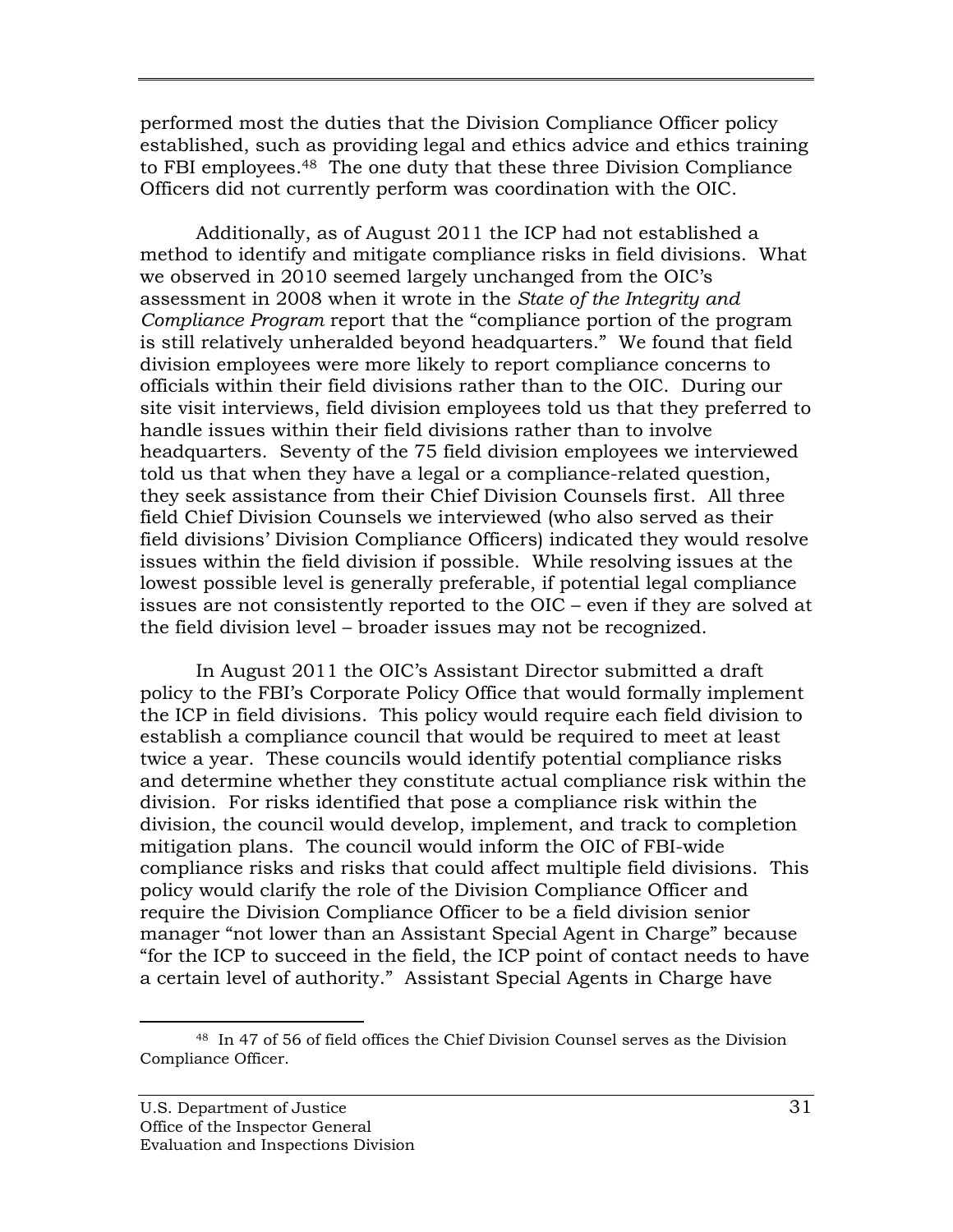more authority than Chief Division Counsels. Although they will no longer serve as Division Compliance Officers, the Chief Division Counsels would continue to administer the field divisions' ethics program, provide legal advice, and respond to compliance concerns. The Division Compliance Officer would lead the compliance council whose membership would include the Chief Division Counsel and other field division staff.

Having input from field divisions will help the ICP have a complete picture of compliance risks in FBI operations. Ten of 15 FBI executives we interviewed stated that field input to the ICP was important.<sup>49</sup> One Executive Assistant Director stated that he wanted "risks to come from everyone because there may be additional perspectives or perceived risks." Similarly, the FBI's General Counsel stated that she expected the ICP would be getting field input because "we operate in the field" and "risks exist in the field." Because field division employees are more likely to report compliance concerns to officials within their field division rather than to headquarters, the effectiveness of the ICP's efforts to ensure that risks identified in the field are reported to the ICP depends on the development of the ICP in field divisions.

### **The OIC has not established a way to assess the ICP's overall effectiveness or to measure progress toward achievement of ICP goals.**

While the OIC is responsible for assessing the ICP, it has not evaluated the effectiveness of the ICP's risk identification and mitigation efforts at either the FBI-wide or program level nor has it measured its progress toward achievement of the ICP's goals since 2008. The OIC has not created the annual report of the ICP's activities that FBI policy requires since 2008, and it does not track the ICP's progress toward attaining the program's goals. The OIC's tool for measuring the FBI's culture of compliance does not substitute as a way to measure the performance of the ICP. Without a way to assess the ICP and a way to measure progress toward accomplishment of the ICP's goals, the OIC cannot determine the ICP's effectiveness at reducing compliance risk or identify where changes in the program should occur to ensure the sustainability of the ICP.

The 2008 report summarized the elements of the ICP, the goals of the ICP, the steps the OIC took or planned to take to accomplish the

 $\overline{a}$ <sup>49</sup> The other five executives may consider field input important but did not specifically state that during interviews.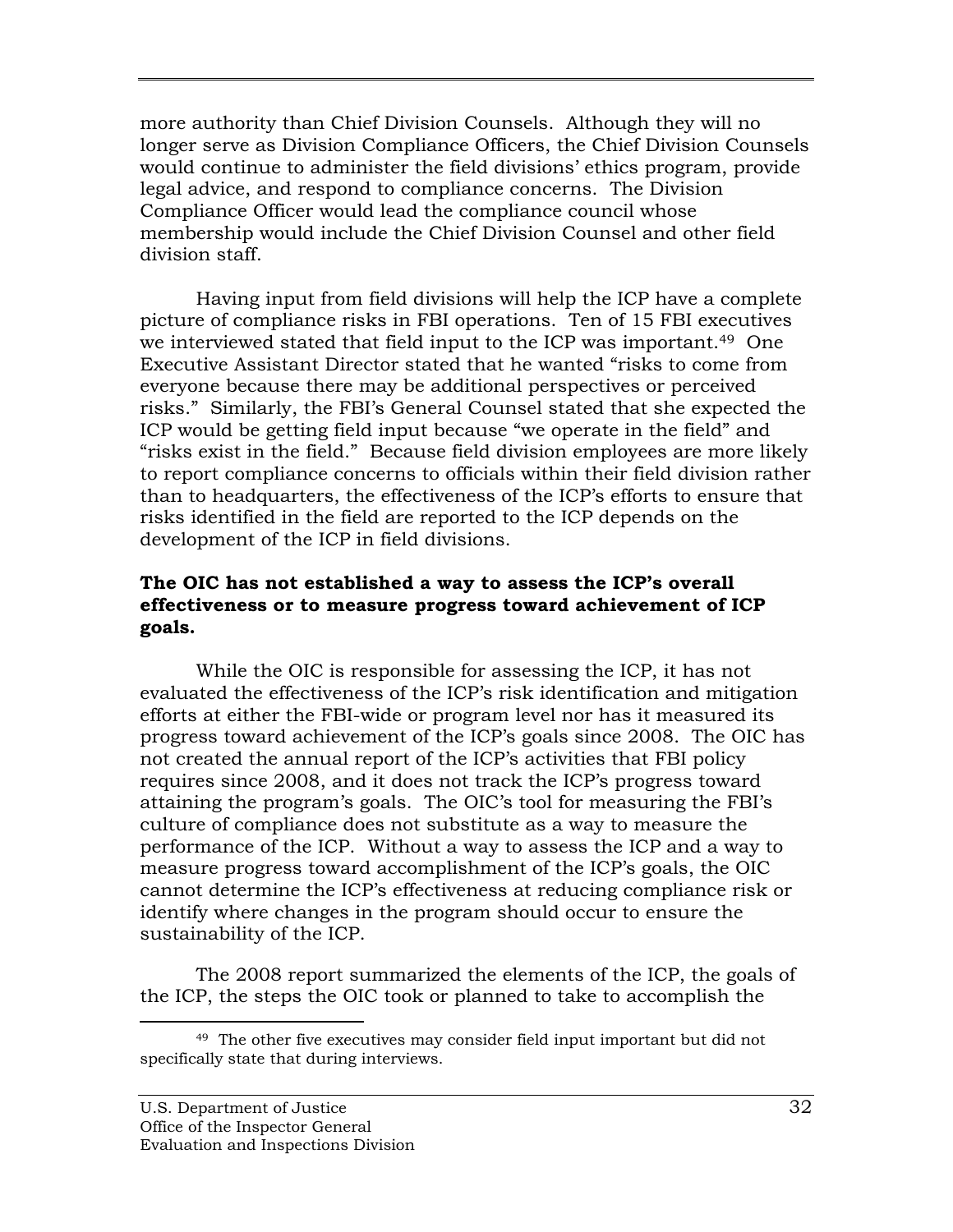ICP's goals, and assessed how the ICP was doing so far.50 According to the OIC's Assistant Director, the report was discontinued because it was too time consuming to write and duplicative of a monthly report that the OIC prepared for the FBI Director. This monthly report shows the status of all FBI-wide risks the ICP is mitigating, the degree to which the ICP has implemented each mitigation plan, and whether it considers any part of the mitigation process to be delayed. However, the monthly report does not provide information about the status of program-level risks, overall accomplishments of the ICP, challenges to the ICP, or information about whether the ICP is accomplishing its goals or future plans.

The OIC Assistant Director told us that the ICP uses responses to ethics- and integrity-related questions on the FBI's employee survey to assess the FBI's culture of compliance (see Appendix V). While the survey data provides a useful assessment of the culture of compliance, it does not provide an adequate assessment of the ICP's performance. While the efforts of the ICP may contribute to the positive ethical climate and culture of compliance, the survey cannot distill what aspects of the culture of compliance are attributable to the ICP's efforts, as opposed to other activities in the FBI. It is not possible to know whether or to what degree the ICP's activities have affected the culture based on the survey because the survey results have been consistently high year after year and were already high at the time of the creation of the ICP. An FBI survey analyst told us that the data over 3 years does not show any statistically significant trends.

While it is difficult to objectively evaluate the ICP, we believe the OIC could evaluate the extent to which the ICP effected shifts in the FBI's culture of compliance and changes in how the FBI manages compliance risk. A consolidated annual report similar to the FBI's *2008 State of the Integrity and Compliance Program* report would be a tool for FBI executives and OIC management to gauge the ICP's effectiveness; to review progress toward completing planned activities, strengths of, and challenges to the program; would increase awareness about the ICP; and would show what impact the ICP has had on the FBI.

#### **Conclusions and Recommendations**

We identified areas for improvement in the ICP at both the FBIwide and program levels that, if addressed, could enhance its

-

 $50$  The ICP goals are described as strategic shifts. These are summarized in Appendix IV.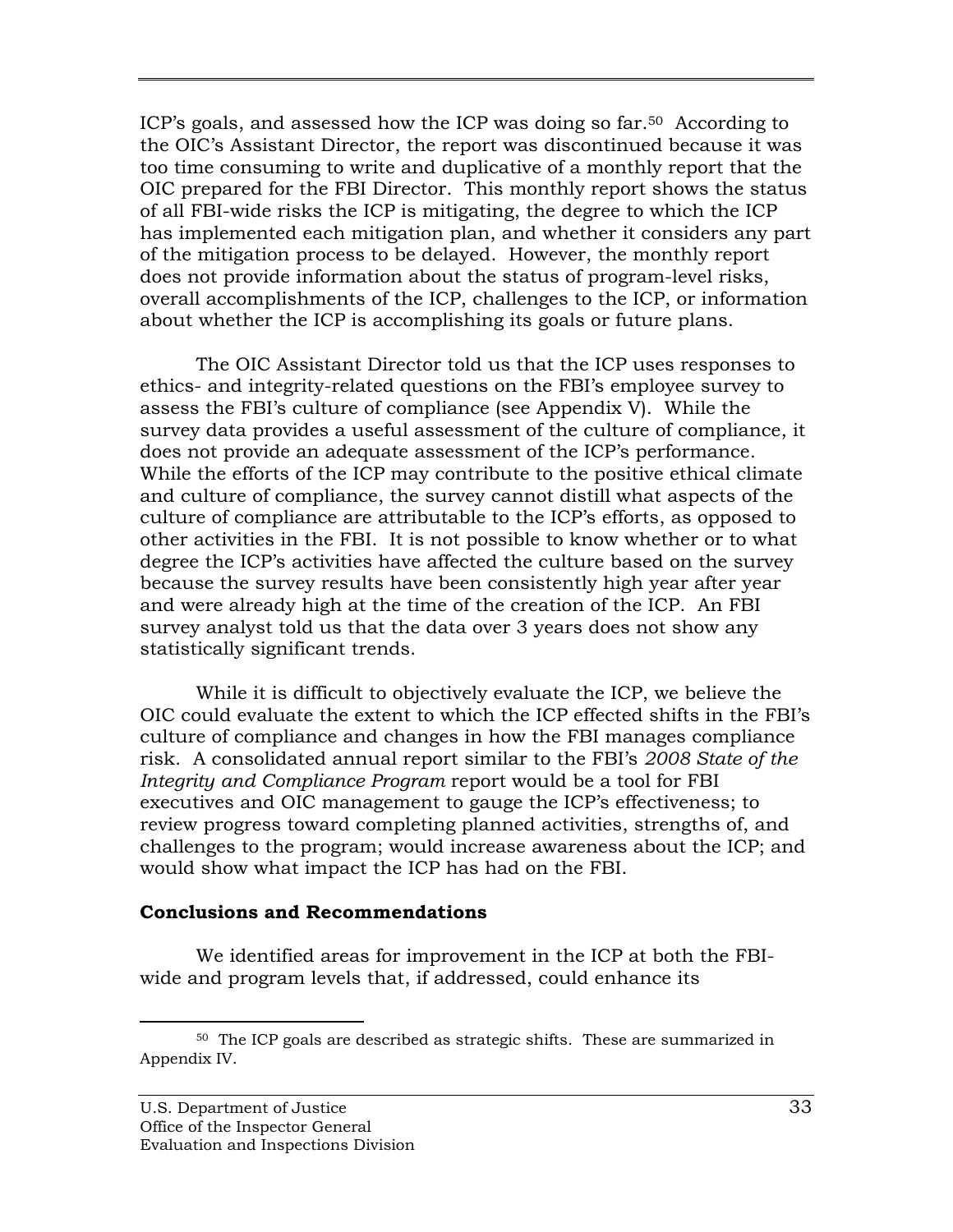effectiveness and sustainability. We found that FBI executives and managers do not use the risk assessment methodology designed for the ICP to evaluate identified risks and that risk assessment and selection is unsystematic and undocumented. The FBI cannot address all potential risks simultaneously because each risk requires significant resources to analyze and mitigate. Thus, it is important that the ICP produce a common understanding of risks' relative priority so that executives and managers select those potential risks that most closely align with the criteria contained in the risk assessment methodology.

In addition, at the program level, the ICP does not have external verification nor is it able to ensure full participation by major programs. Because of this lack of external verification and because there is a lack of involvement by officials with the authority to require program manager participation, the FBI cannot be sure that the ICP has successfully implemented the mitigation actions for the selected risks.

Also, the OIC has not yet fully implemented the ICP in field divisions, and as a result, field divisions' role in risk identification and reporting to the OIC is undeveloped. Finally, the OIC has not established a way to evaluate the ICP's overall effectiveness or the effectiveness of its processes. Without this, the FBI cannot identify where changes in the ICP should occur and ensure the sustainability of the program.

To ensure the sustainability and improve the effectiveness of the ICP, we recommend that the FBI:

- 2. Consider using a formal methodology that includes specific criteria that participants must consider when assessing and prioritizing risk.
- 3. Increase Assistant Director involvement in program-level risk mitigation.
- 4. Require program-level risks to include a verification step.
- 5. Comply with existing requirements for an annual report assessing the effectiveness of the ICP, for example, a report that articulates the program's goals, shows progress toward accomplishing them, and identifies areas for improvement.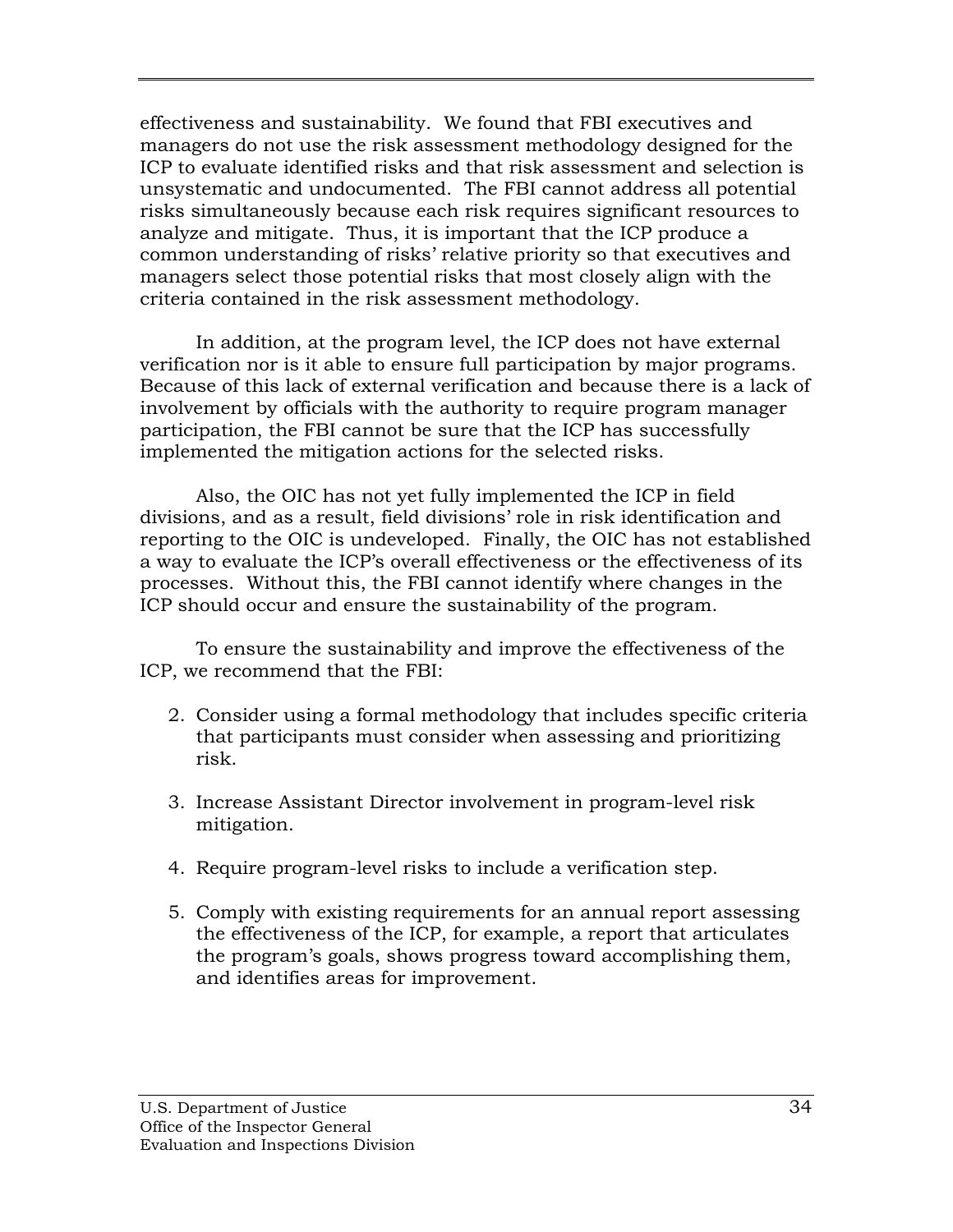#### **CONCLUSION AND RECOMMENDATIONS**

<span id="page-49-0"></span>We conclude that the FBI, through the ICP, has started to reduce the FBI's risk of legal non-compliance and that the ICP has the potential to further reduce risk by identifying risks and making the operational and policy changes necessary to mitigate them before they become problems. As of August 2011, the ICP's implemented mitigation strategies reduced compliance risk in three FBI-wide risk areas. Further, the ICP improved the FBI's ability to identify its potential compliance risks by, for example, using a variety of sources to identify potential risks. We believe that the concept of the FBI's OIC program has been beneficial to its efforts to monitor and enhance compliance with legal requirements, and that other agencies may wish to consider implementing a similar kind of program. We found that the ICP's process for developing mitigation strategies resulted in comprehensive plans that, if implemented as described, we believe would reduce compliance risk in those areas.

We identified several areas in the ICP that, if refined, could improve the ICP's ability to reduce legal compliance risk and the ICP's sustainability. The OIC manages the FBI's ethics program and promotes reporting of compliance concerns, and has enhanced the program by establishing new initiatives to encourage compliance and ethical behavior within the FBI. However, we found that only 20 percent (14 of 70) of the field division employees we asked were aware of the Helpline the OIC established to facilitate direct reporting of compliance concerns. Only 13 percent (8 of the 64) of field division employees we asked were aware of the Director's award the OIC established to recognize contributions to the ICP. For these initiatives to be effective, FBI personnel must be aware of them.

In addition, we found that FBI executives and managers do not use the risk assessment methodology designed for the ICP to prioritize identified risks and that risk prioritization and selection is informal, unsystematic, and undocumented. It is important for the ICP to produce a common understanding of risks' relative priority so that executives and managers select, analyze, and mitigate those that most closely align with the criteria contained in the risk assessment methodology.

Further, at the program level there is no external verification that mitigation actions were completed and were effective. Because of this lack of monitoring, the FBI cannot be sure that the ICP successfully implemented the mitigation actions for the identified risks.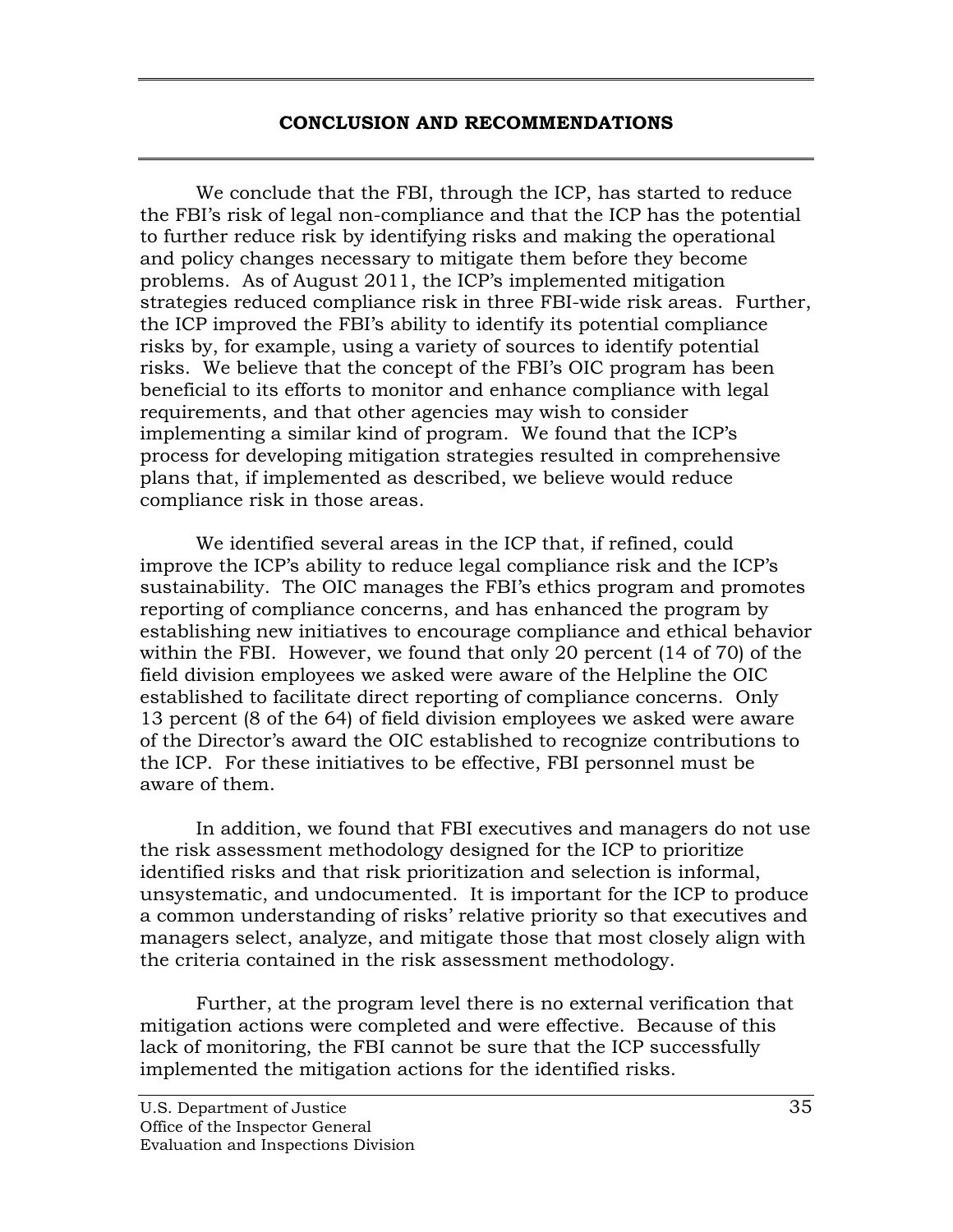Also, the OIC has not yet fully implemented the ICP in field divisions, and as a result, field divisions' role in risk identification and reporting to the OIC is undeveloped. Finally, the OIC has not established a way to evaluate the ICP's overall effectiveness or the effectiveness of its processes. Without this, the FBI cannot identify where changes in the ICP should occur and ensure the sustainability of the program.

To ensure the sustainability and improve the effectiveness of the ICP, we recommend that the FBI:

- 1. Increase awareness of the Compliance Helpline and other OIC human resource initiatives.
- 2. Consider using a formal methodology that includes specific criteria that participants must consider when assessing and prioritizing risk.
- 3. Increase Assistant Director involvement in program-level risk mitigation.
- 4. Require program-level risks to include a verification step.
- 5. Comply with existing requirements for an annual report assessing the effectiveness of the ICP, for example, a report that articulates the program's goals, shows progress toward accomplishing them, and identifies areas for improvement.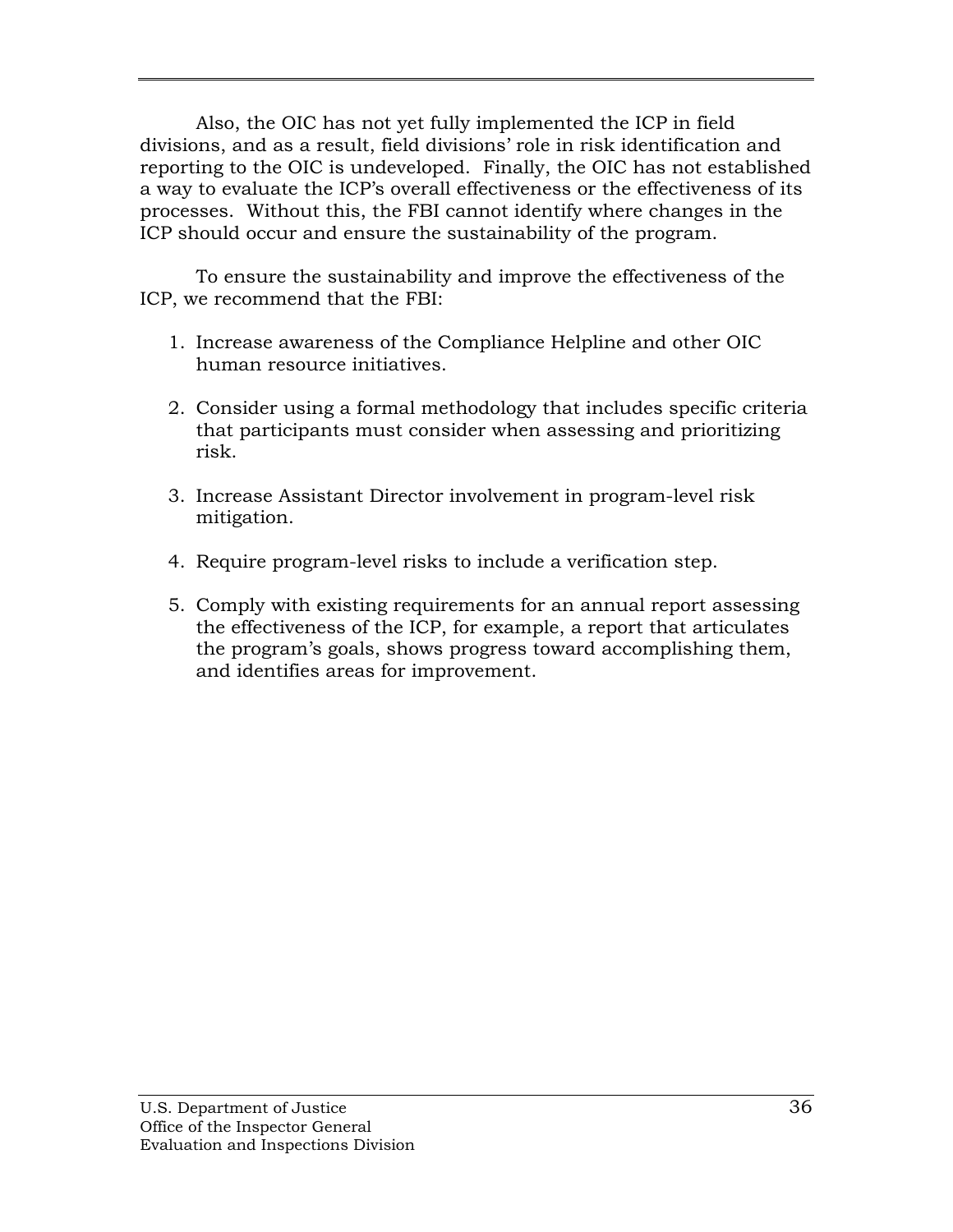# **APPENDIX I: FBI COMPLIANCE PROGRAM POLICIES**

<span id="page-51-0"></span>

| <b>FBI Corporate</b><br>Policy                                                                                       | <b>Date Approved</b>                                                                                                                                                                | Summary                                                                                                                                                                                                                                                                                      |  |
|----------------------------------------------------------------------------------------------------------------------|-------------------------------------------------------------------------------------------------------------------------------------------------------------------------------------|----------------------------------------------------------------------------------------------------------------------------------------------------------------------------------------------------------------------------------------------------------------------------------------------|--|
| Integrity and<br>Compliance Program,<br>0002D                                                                        | June 25, 2007                                                                                                                                                                       | Establishes the Integrity and Compliance Program<br>and the Office of Integrity and Compliance and<br>describes their responsibilities. Additionally, it<br>explains the roles of the Inspection Division and<br>the Office of General Counsel in the Integrity and<br>Compliance Program.   |  |
| Integrity and<br>Compliance Executive<br>Management<br>Committees Charter,<br>0003D                                  | Describes the membership of each Executive<br>Management Committee, and the membership's<br>June 25, 2007<br>roles and responsibilities in the Integrity and<br>Compliance Program. |                                                                                                                                                                                                                                                                                              |  |
| Integrity and<br>Compliance Council<br>Charter, 0004D                                                                | June 25, 2007                                                                                                                                                                       | Details the purpose of the Integrity and<br>Compliance Council, its members, and the<br>members' roles and responsibilities.                                                                                                                                                                 |  |
| Division Compliance<br>Officer, 0005D                                                                                | October 1, 2007                                                                                                                                                                     | States that each division must appoint a Division<br>Compliance Officer. This policy establishes that<br>the Division Compliance Officer, which is a<br>collateral duty, is to provide a single point of<br>contact for each field division.                                                 |  |
| <b>Executive Performance</b><br>Appraisals -<br>October 1, 2007<br>Compliance, 0006D                                 |                                                                                                                                                                                     | Integrates the Integrity and Compliance Program<br>into executive management performance<br>appraisals. Specifically, it requires that FBI<br>executive management review and mitigate each of<br>the number-one compliance risks identified by the<br>five Executive Management Committees. |  |
| Non-Retaliation for<br>Reporting Compliance<br><b>Risks</b> , 0032D                                                  | February 11, 2008                                                                                                                                                                   | States that FBI management shall train their<br>personnel on ways to report compliance risks. It<br>also encourages employees to report compliance<br>concerns, and prohibits retaliation against anyone<br>who reports them.                                                                |  |
| Application of the<br>Integrity and<br>Compliance Program<br>October 24, 2008<br>to FBI Program<br>Management, 0126D |                                                                                                                                                                                     | Identifies the FBI programs the Integrity and<br>Compliance Program considers "major." In<br>addition, this directive states that major programs<br>must prioritize their top three risks and mitigate<br>them one at a time in order of priority.                                           |  |
| Compliance Risk<br>Referrals, 0136D                                                                                  | October 24, 2008                                                                                                                                                                    | Describes the process the Office of Integrity and<br>Compliance must follow when compliance risks<br>are reported.                                                                                                                                                                           |  |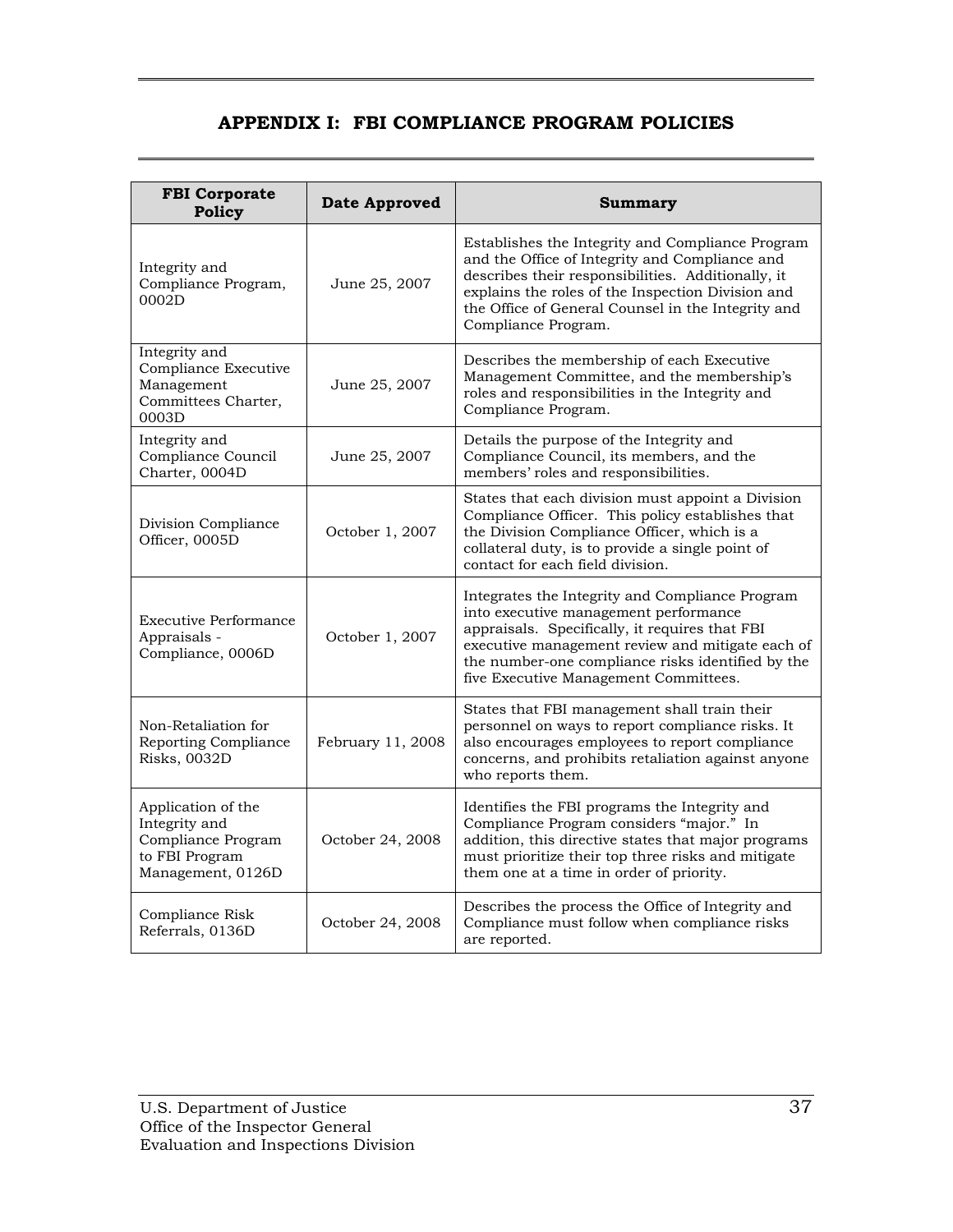# **APPENDIX II: LIST OF FBI MAJOR PROGRAMS**

- <span id="page-52-0"></span>1. Facilities Management and Acquisition Program
- 2. Fleet Management & Transportation Services Program
- 3. Secure Work Environment Program
- 4. Applicant Program
- 5. Executive Development & Selection Program
- 6. Healthcare/Medical Services Program
- 7. Human Resource Information Systems Program
- 8. Human Resources Management Program
- 9. Freedom of Information Privacy Acts Program
- 10. National Name Check Program
- 11. Information Assurance Program
- 12. Personnel Security Program
- 13. Training Program
- 14. Defensive Systems Program
- 15. Civil Rights Program
- 16. Gang/Criminal Enterprise Program
- 17. Organized Crime Program
- 18. Public Corruption/Civil Rights Program
- 19. Undercover and Sensitive Ops Program
- 20. Violent Crimes Program
- 21. Financial Crimes Section/Health Care Fraud
- 22. Critical Incident Response Program
- 23. Surveillance and Aviation Program
- 24. Computer Intrusion Program
- 25. Cyber Crime Program
- 26. Legat Attaché Program
- 27. IT Engineering Program
- 28. IT Management Program
- 29. IT Services Program
- 30. Knowledge Management Program
- 31. Counterintelligence Program
- 32. Domestic Terrorism Program
- 33. International Terrorism Program
- 34. Foreign Terrorist Tracking Taskforce Program
- 35. Foreign Language Program
- 36. Human Intelligence Program
- 37. Intelligence Program
- 38. Weapons of Mass Destruction
- 39. Biometric Interoperability Program
- 40. IAFIS/Interoperability Program
- 41. Law Enforcement National Data Exchange Program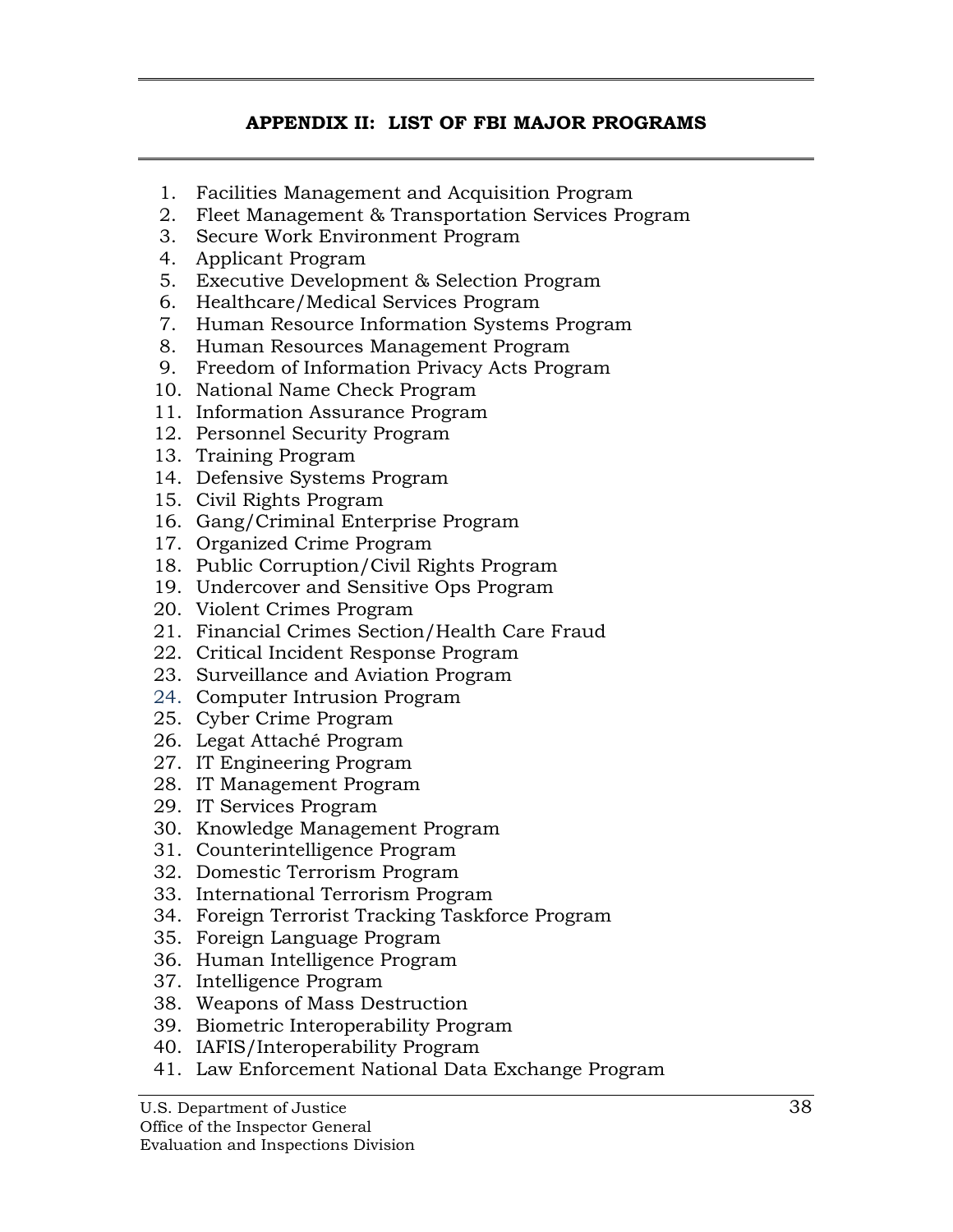- 42. Next Generation Identification Program
- 43. Biometrics (Biometric Center of Excellence) Program
- 44. Combined DNA Index System Program
- 45. Field Evidence Program
- 46. Operational Response Program
- 47. Advanced Electronic Surveillance and Search Program
- 48. Digital Evidence Forensics Program
- 49. Radio Program
- 50. Specialized Support and Coordination Program
- 51. Tactical Operations Program
- 52. Technical Personnel and Defensive Program
- 53. Video Physical Surveillance Program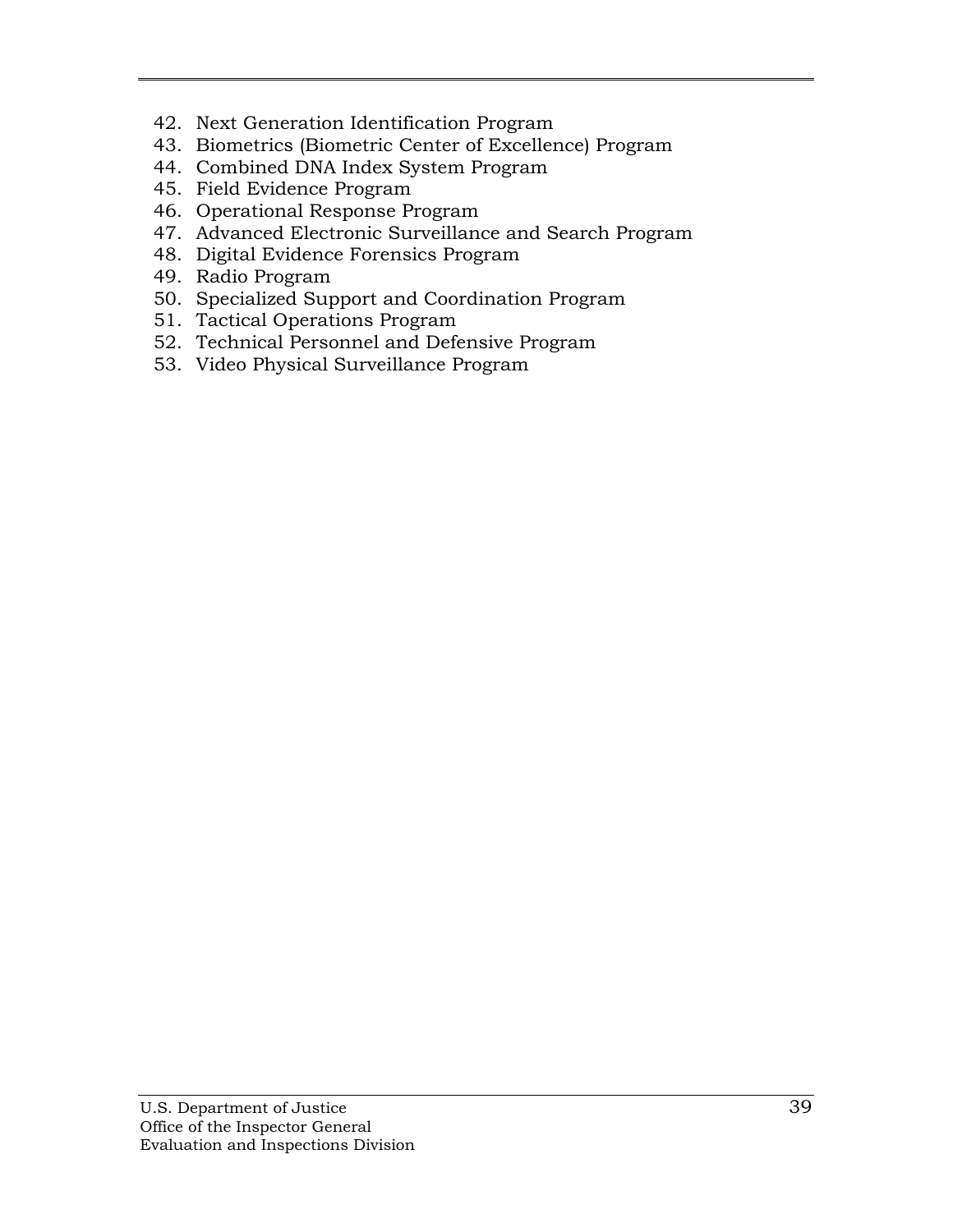#### **APPENDIX III: METHODOLOGY OF THE OIG REVIEW**

<span id="page-54-0"></span>We conducted in-person and telephone interviews of FBI personnel in the Washington, D.C., area, conducted site visits to interview field division personnel, and reviewed policies of the Integrity and Compliance Program. We conducted document reviews, performed data analysis, observed meetings of the Executive Management Committees, and attended an Ethics and Compliance Officers Association's annual conference. We also developed an e-mail survey for FBI program mangers.

#### Interviews

We interviewed 118 FBI officials and staff members at headquarters and field divisions, and 3 non-FBI personnel. The 37 FBI headquarters-level interviews provided information on the overall operations of the ICP. Of the 118 interviews of FBI staff, 81 were conducted at field divisions and provided insight into the current level of field involvement in and awareness of the ICP. We conducted the three non-FBI interviews to learn about corporate compliance programs. See below for a list of officials interviewed during the review.

| Organization                                                                                                      | <b>Interviewees by Position</b>                                                                                   |
|-------------------------------------------------------------------------------------------------------------------|-------------------------------------------------------------------------------------------------------------------|
|                                                                                                                   | FBI Director                                                                                                      |
|                                                                                                                   | Associate Deputy Director (former Executive Assistant Director,<br>Criminal, Cyber, Response and Services Branch) |
|                                                                                                                   | Executive Assistant Director, National Security Branch                                                            |
| Integrity<br>and<br>Compliance<br>Council &<br><b>Executive</b><br><b>Management</b><br>Committee<br>Participants | Executive Assistant Director, Science & Technology Branch                                                         |
|                                                                                                                   | Executive Assistant Director, Information Technology Branch                                                       |
|                                                                                                                   | Executive Assistant Director, Human Resources Branch                                                              |
|                                                                                                                   | General Counsel                                                                                                   |
|                                                                                                                   | Assistant Director, Criminal Investigative Division                                                               |
|                                                                                                                   | Assistant Director, Information Technology                                                                        |
|                                                                                                                   | Assistant Director, Directorate of Intelligence                                                                   |
|                                                                                                                   | Assistant Director, Critical Incident Response Group                                                              |
|                                                                                                                   | Assistant Director, Operational Technology Division                                                               |
|                                                                                                                   | Assistant Director, Weapons of Mass Destruction Directorate                                                       |
|                                                                                                                   | Assistant Director, Human Resources Division                                                                      |
|                                                                                                                   | Section Chief, Special Technologies and Applications Office                                                       |
|                                                                                                                   | Chief Knowledge Officer                                                                                           |
|                                                                                                                   | Deputy Assistant Director, Training Division                                                                      |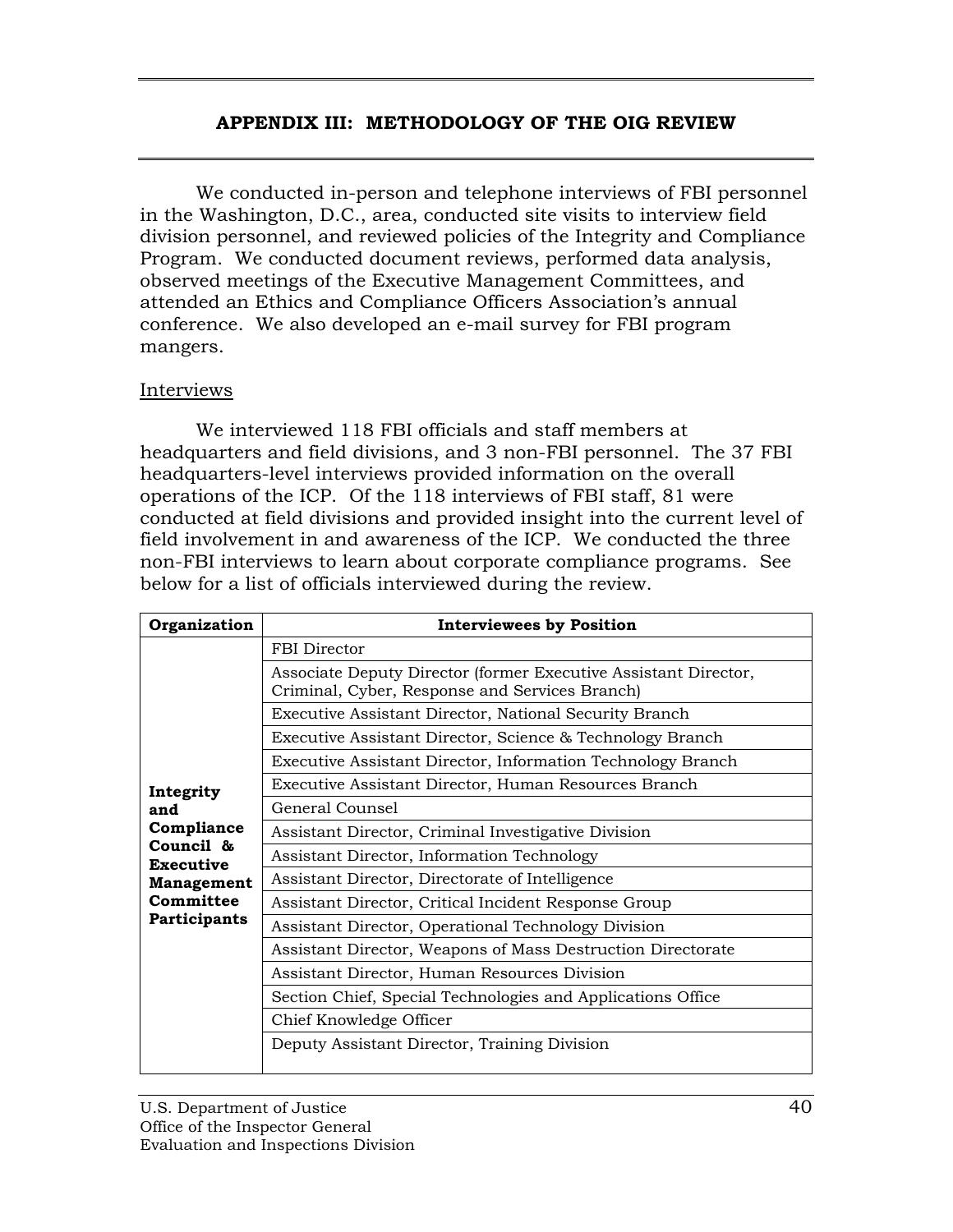| Organization                                 | <b>Interviewees by Position</b>                                                                                                                                                                                                                                                                                                                                                                                                                                                                            |
|----------------------------------------------|------------------------------------------------------------------------------------------------------------------------------------------------------------------------------------------------------------------------------------------------------------------------------------------------------------------------------------------------------------------------------------------------------------------------------------------------------------------------------------------------------------|
|                                              | Assistant Director, Office of Integrity and Compliance                                                                                                                                                                                                                                                                                                                                                                                                                                                     |
| Office of                                    | 1 Unit Chief                                                                                                                                                                                                                                                                                                                                                                                                                                                                                               |
| Integrity                                    |                                                                                                                                                                                                                                                                                                                                                                                                                                                                                                            |
| and                                          | 9 Attorneys                                                                                                                                                                                                                                                                                                                                                                                                                                                                                                |
| Compliance                                   | 1 Supervisory Special Agent                                                                                                                                                                                                                                                                                                                                                                                                                                                                                |
|                                              | 2 Management Analysts                                                                                                                                                                                                                                                                                                                                                                                                                                                                                      |
|                                              | Assistant Director, Inspection Division                                                                                                                                                                                                                                                                                                                                                                                                                                                                    |
| Inspection                                   | Deputy Assistant Director, Inspection Division                                                                                                                                                                                                                                                                                                                                                                                                                                                             |
| <b>Division</b>                              | Section Chief, External Audit and Compliance, Inspection Division                                                                                                                                                                                                                                                                                                                                                                                                                                          |
|                                              | Chief Inspector, Inspection Division                                                                                                                                                                                                                                                                                                                                                                                                                                                                       |
| Other FBI                                    | Chair, Middle Management Committee                                                                                                                                                                                                                                                                                                                                                                                                                                                                         |
| Personnel                                    | Unit Chief, Criminal Investigative Division                                                                                                                                                                                                                                                                                                                                                                                                                                                                |
| <b>Field</b><br><b>Division</b><br>Personnel | In the Knoxville Field Division, we interviewed the Special Agent in<br>Charge, the Chief Division Counsel (serves as the Division<br>Compliance Officer), and 17 other staff consisting of Assistant Special<br>Agents in Charge; Supervisory Special Agents; Special Agents;<br>Intelligence Analysts; Technical Information Specialists; a Support<br>Supervisor; and an Auditor.                                                                                                                       |
|                                              | In the Sacramento Field Division, we interviewed the Special Agent in<br>Charge, the Chief Division Counsel (serves as the Division<br>Compliance Officer), and 30 other staff consisting of Assistant Special<br>Agents in Charge; Supervisory Special Agents; Special Agents;<br>Intelligence Analysts; a Support Services Technician; a Supervisory<br>Administrative Specialist; a Victim Specialist; an Investigative<br>Operations Analyst; a Electronic Surveillance Technician; and an<br>Auditor. |
|                                              | In the Miami Field Division, we interviewed the Special Agent in<br>Charge, the Chief Division Counsel (serves as the Division<br>Compliance Officer), and 28 other staff consisting of Assistant Special<br>Agents in Charge; Supervisory Special Agents; Special Agents;<br>Intelligence Operations Specialists; a Supervisory Intelligence<br>Analyst; a Support Operations Specialist; and a Support Supervisor.                                                                                       |
|                                              | Chief Executive Officer, Society of Corporate Compliance and Ethics                                                                                                                                                                                                                                                                                                                                                                                                                                        |
| Non-FBI<br><b>Interviewees</b>               | Consultant to the FBI's Office of Integrity and Compliance                                                                                                                                                                                                                                                                                                                                                                                                                                                 |
|                                              | Special Agent, Investigations Division, Office of the Inspector General                                                                                                                                                                                                                                                                                                                                                                                                                                    |

# Site Visits

To assess the perspectives of field employees, we conducted site visits to the FBI's Knoxville, Miami, and Sacramento field divisions and interviewed employees about identifying and reporting compliance risks. We selected these field divisions based on a series of criteria, such as size of the office, type of investigation, and field office scores on FBI employee survey questions that the OIC added to assess the culture of compliance.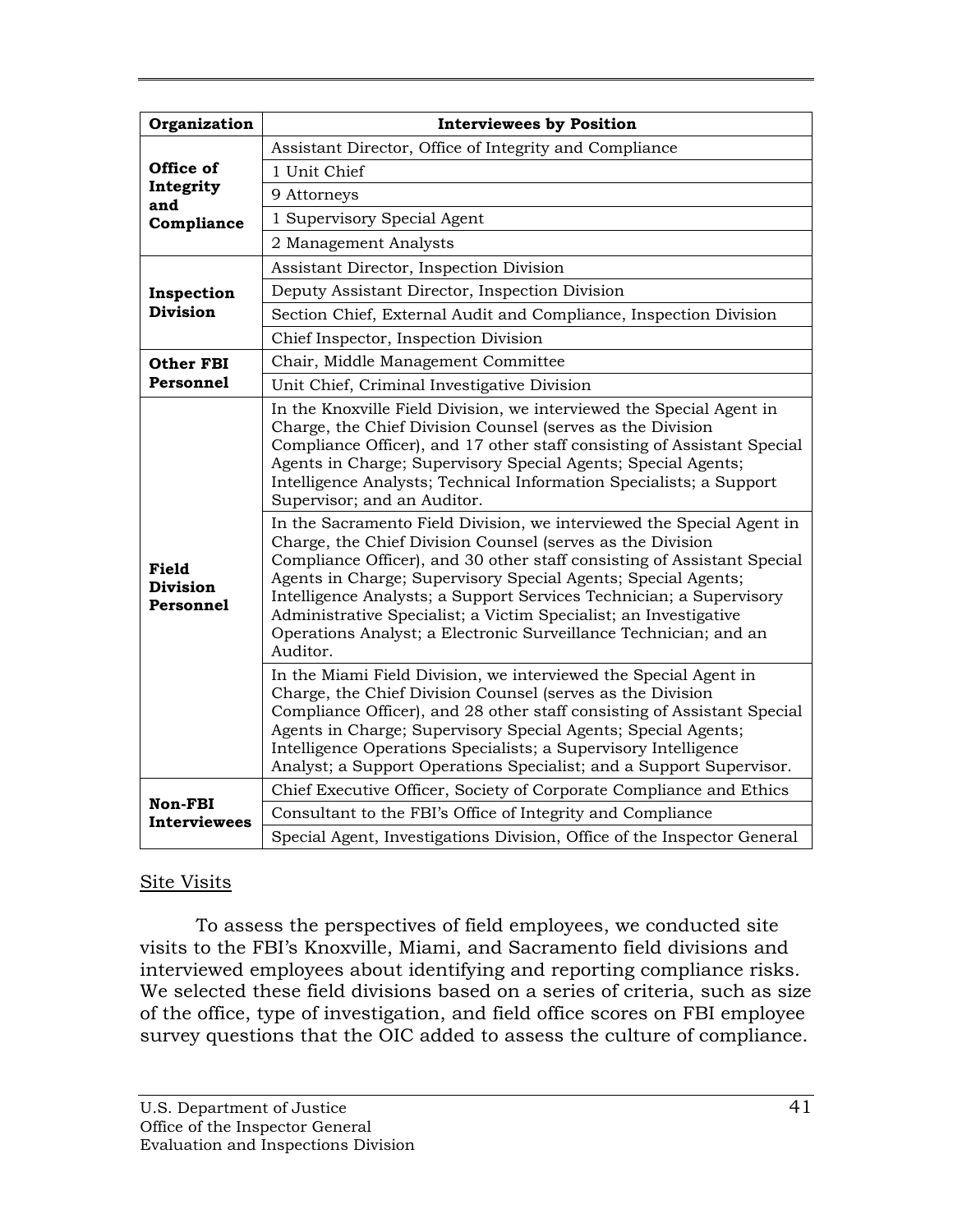#### Document Reviews and Data Analyses

To determine the scope of the ICP and to understand how it functions, we reviewed policy directives governing the ICP, OIC brochures, information about ICP awards, and who has received them, routine directives from the OIC to field divisions, and FBI ethics materials. We also examined documentation from the ICP's risk identification, mitigation, and audit process including Integrity and Compliance Council and Executive Management Committee meeting minutes; risk analyses, mitigation plans, and audits; and program-level reports. To gain information about the program-level process for assessing and selecting risk we surveyed program managers from the FBI's major program areas and performed qualitative analyses of their responses. We also reviewed FBI's Inspection Division self-inspection reports for the FBI field divisions we visited to determine how these reports could be used in risk identification.

We analyzed Leading Risk Indicator Reports from 2008 through 2010 to determine what sources the ICP used in identifying potential risks, reviewed compliance concerns reported to the OIC via its Helpline and other sources to determine whether FBI employees were reporting compliance concerns to the ICP, and compared reports of compliance concerns against reports of retaliation to determine whether any employee was retaliated against for reporting a compliance concern. We also examined results from the FBI's 2007, 2008, and 2009 climate survey to assess whether a culture of compliance existed within the FBI.

To understand how program managers of the FBI's major programs participated in the ICP, we reviewed a sample of FBI program manager reports covering activities initiated or completed between December 2009 and June 2010. These reports included information from 53 programs about risks being identified and mitigated, and OIC feedback about the information program managers submitted.

# **Observations**

To see the ICP process firsthand, we observed meetings of three Executive Management Committees in July 2010. In addition, we attended the Ethics and Compliance Officers Association's annual conference in September 2010 to gain a greater understanding of corporate compliance programs upon which the FBI's ICP is based.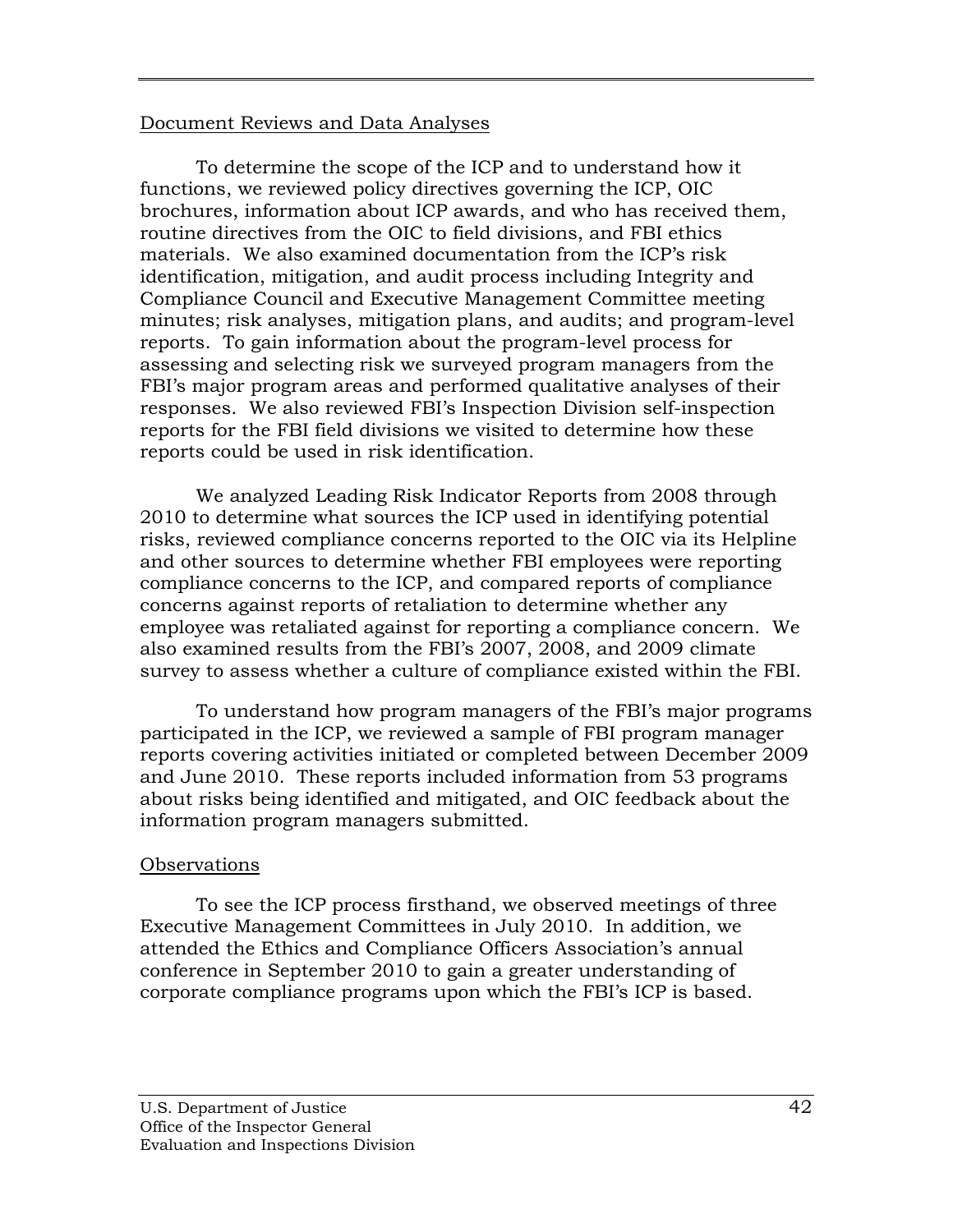#### Program Manager Survey

To learn more about how the ICP was implemented at the program level, we developed a nine-question e-mail survey for FBI program managers. The questions included the number of risks program managers had identified, the criteria used to identify risk, and ways the program benefitted them as well as any suggestions program managers had regarding the ICP process. We distributed the survey to 54 FBI program managers or their designees in the FBI's 53 major programs, and 48 managers responded representing 49 programs.<sup>51</sup>

<sup>51</sup> Some major programs had more than one program manager, and six program managers that responded represented more than one program.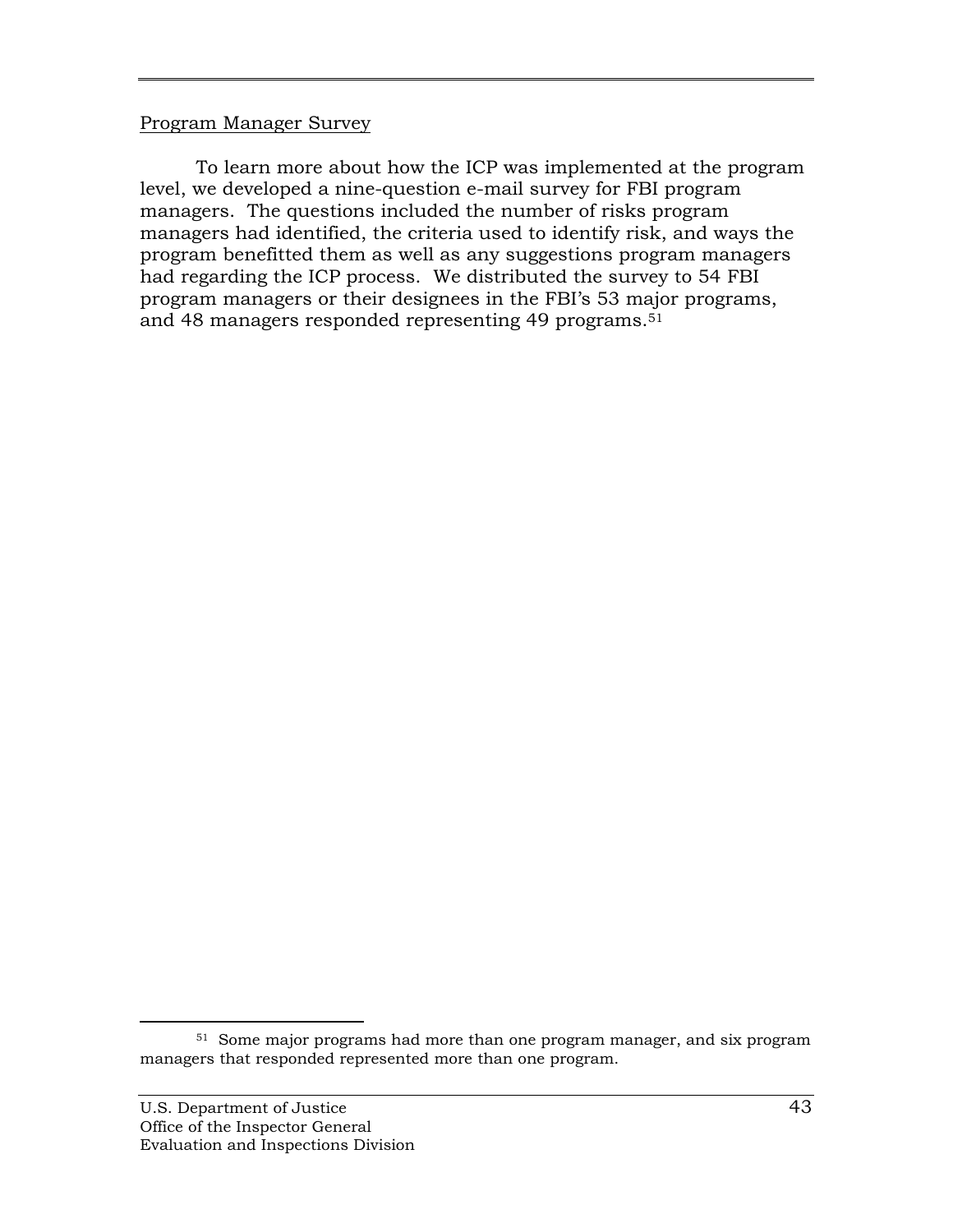## <span id="page-58-0"></span>**APPENDIX IV: FBI STRATEGIC SHIFTS ANTICIPATED BY OIC**

## **The Strategic Shifts the OIC Anticipated from Implementation of the ICP**

| <b>Pre-ICP Establishment</b>                                                              | <b>Post-ICP Establishment</b>                                                                                                                                                            |  |  |  |
|-------------------------------------------------------------------------------------------|------------------------------------------------------------------------------------------------------------------------------------------------------------------------------------------|--|--|--|
| <b>Cultural Changes in Views About Compliance Risk</b>                                    |                                                                                                                                                                                          |  |  |  |
| Compliance is viewed as an<br>obstacle to mission<br>accomplishment                       | Compliance is viewed as integral to mission<br>accomplishment, and is incorporated into day-to-<br>day operations, decision making and work<br>processes                                 |  |  |  |
| Compliance is a senior<br>leadership concern only                                         | Employees know and understand laws and policies<br>of their work, ask questions, and report non<br>compliance<br>Managers teach employees rules                                          |  |  |  |
| Non-compliance is enforced<br>through punitive measures                                   | Employees comfortable with raising compliance<br>concerns<br>Managers do not retaliate for and act on reports of<br>non-compliance                                                       |  |  |  |
| Performance evaluation based<br>on inspection and audit findings                          | Performance evaluation based on ability to identify<br>programs, practices, and activities that may pose<br>risks, determine causes of future failure points and<br>mitigate those risks |  |  |  |
| <b>Structural Changes in Managing Compliance Risk</b>                                     |                                                                                                                                                                                          |  |  |  |
| Scope is periodic, limited to<br>certain programs, and reactive<br>and backward looking   | Scope is continuous, enterprise-wide, and proactive<br>and forward looking                                                                                                               |  |  |  |
| Internal communications are<br>reactive, diffused, difficult to<br>find, top-down         | Internal communications are proactive, enterprise-<br>wide, unified, easily accessible and top down and<br>bottom-up                                                                     |  |  |  |
| Risk identification stove-piped<br>and primarily located in<br><b>Inspection Division</b> | Risk identification and mitigation at all levels and<br>divisions                                                                                                                        |  |  |  |
| Mitigation is ad hoc and reactive                                                         | Formal structure with oversight                                                                                                                                                          |  |  |  |
| Conducted as collateral duty                                                              | Conducted by a cadre of full time compliance<br>professionals                                                                                                                            |  |  |  |
| Resources are allocated in<br>reaction to compliance issues                               | Resource requests and allocations are driven by<br>risk identification, prioritization and mitigation                                                                                    |  |  |  |

 Note: The "strategic shifts" are an articulation of the ICP's goals. These goals are changes in the way the FBI views and manages compliance as a result of the ICP.

 Source: The FBI's *2008 State of the Integrity and Compliance Program* report.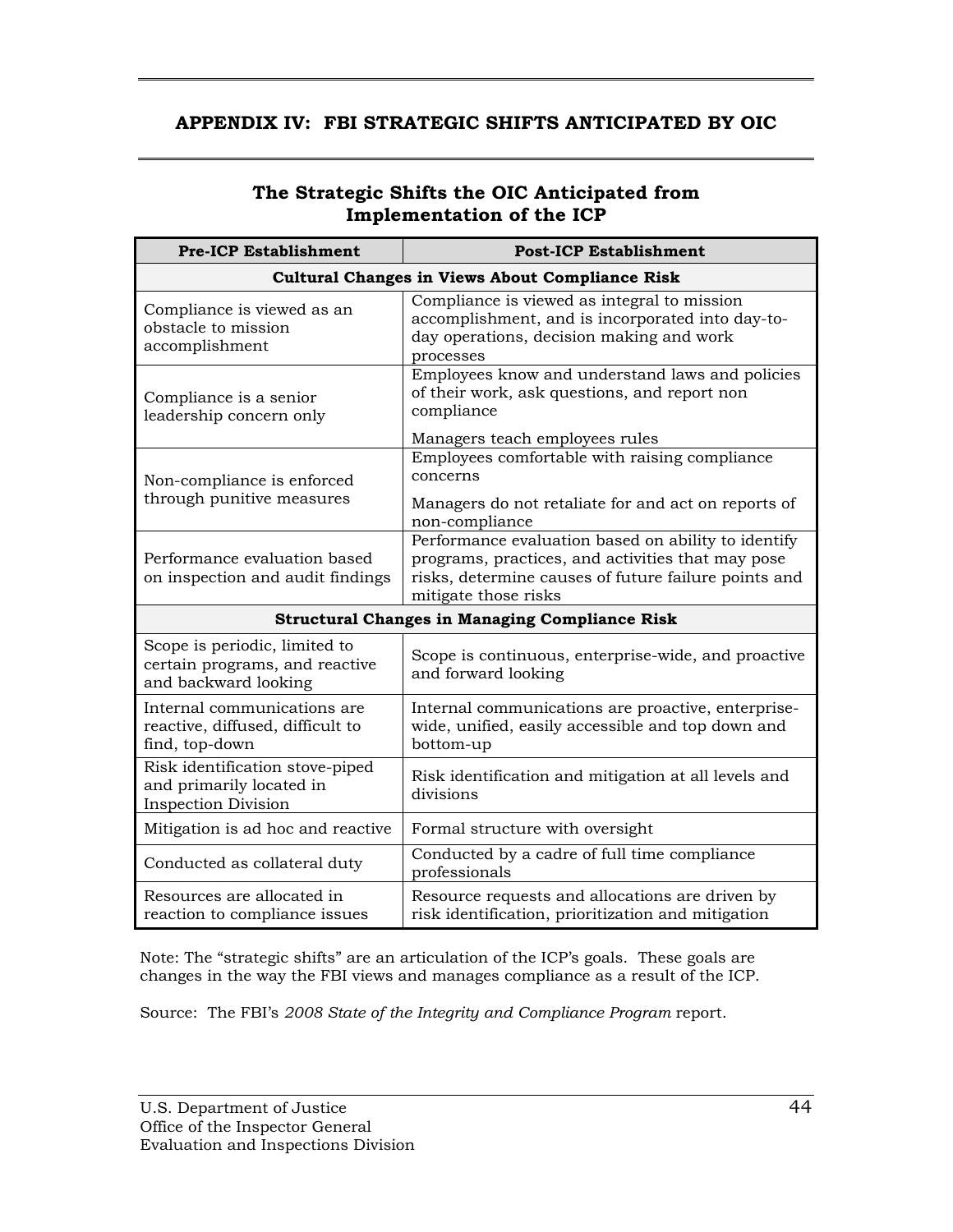### **APPENDIX V: FBI EMPLOYEE SURVEY QUESTIONS**

<span id="page-59-0"></span>

| <b>Employee Survey Question</b>                                                                                                                                                                           | 2007                | 2008 | 2009 |
|-----------------------------------------------------------------------------------------------------------------------------------------------------------------------------------------------------------|---------------------|------|------|
| Following the law is just as important as accomplishing the<br>mission                                                                                                                                    |                     | 4.56 | 4.73 |
| If my supervisor tells me to ignore a minor procedure<br>established by laws, regulations or policies, I assume he or she<br>has a good reason and will follow orders without asking for<br>those reasons | 3.91                | 3.95 | 4.09 |
| Sometimes it is necessary for me to ignore the literal<br>requirements of a law, regulation or policy to meet the FBI<br>mission                                                                          | 4.02                | 4.09 | 4.11 |
| FBI employees who comprise the general workforce set a<br>positive example for their peers and coworkers by adhering to<br>applicable rules, regulations, and policies                                    | 4.16                | 4.22 | 4.10 |
| I am reluctant to report incidents of non-compliance with<br>applicable rules, regulations, and policies due to the possible<br>consequences of reporting them                                            | 3.84                | 3.90 | 3.90 |
| If I see someone else engaging in misconduct, I will report it to<br>the appropriate authorities                                                                                                          | 4.07                | 4.06 | 4.09 |
| FBI executive management has made clear that a commitment<br>to ethics, integrity, and compliance is an institutional priority                                                                            | 4.08                | 4.12 | 4.20 |
| I am able to identify and communicate key risks within my<br>area of responsibility                                                                                                                       | <b>Not</b><br>asked | 3.98 | 4.00 |
| The importance of risk management and control has been<br>communicated to me through specific training, supervisor<br>communications, and policy and practice in my squad or unit.                        | <b>Not</b><br>asked | 3.79 | 3.87 |
| I understand the level of risk I can take on behalf of the FBI<br>involving override or alteration of internal control procedures<br>or policies                                                          | <b>Not</b><br>asked | 3.66 | 3.73 |
| I can easily find authoritative, usable policy information                                                                                                                                                | 3.31                | 3.32 | 3.06 |
| Management is receptive to all communications about risk,<br>including bad news                                                                                                                           | 3.12                | 3.58 | 3.60 |
| I believe FBI executive managers set a positive example for the<br>organization by adhering to applicable rules, regulations, and<br>policies                                                             | 3.33                | 3.46 | 3.56 |

 higher number is always better. The FBI then computed an average of responses to generate a score between 1 and 5. Note: Survey respondents answer each question depending on their level of agreement with the statement on a scale of 1 (strongly disagree) through 5 (strongly agree). However, some questions are worded negatively; therefore, they are re-coded so that the

Source: FBI employee survey.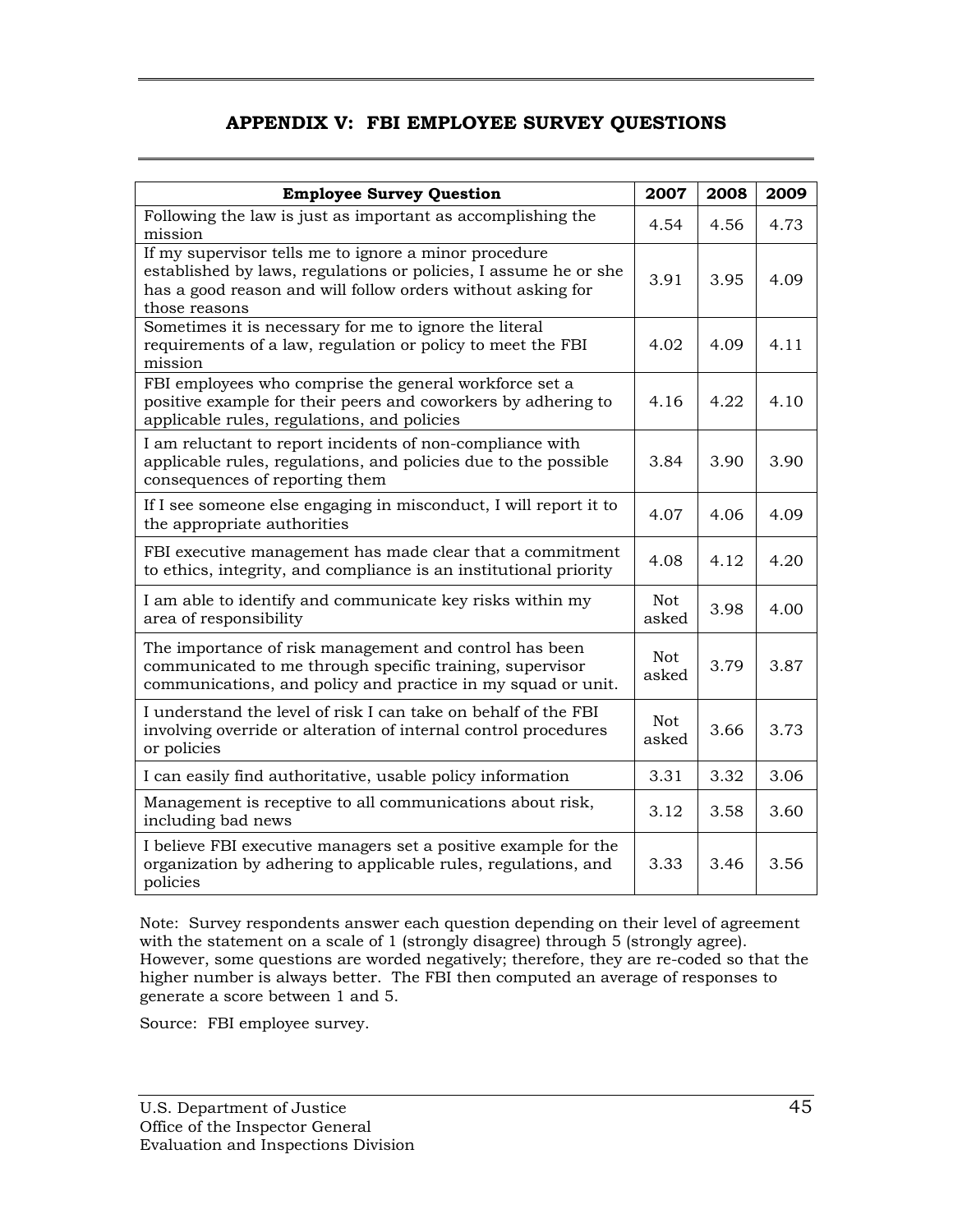#### **APPENDIX VI: FBI RESPONSE TO DRAFT REPORT**



U.S. Department of Justice

Federal Bureau of Investigation

Office of Integrity and Compliance

Washington, *D.C.* 20535. November 14, 2011

Cynthia A. Schnedar Acting Inspector General Office of the Inspector General U.S. Dcpanrnent of Justice Suite 4706 950 Pennsylvania Avenue, NW Washington. D.C. 20530

Dear Ms. Schnedar:

The Federal Bureau of Investigation (FBI) appreciates the opportunity to review and respond to your draft report on "The Federal Bureau of Investigation's Integrity and Compliance Program [ICP].<sup>•</sup>

Compliance with the Constitution, individual and institutional integrity, and accountability are core values of the FBI. Further, it is our policy to comply fully with all laws and rules governing our operations and to adhere to the highest standards of ethical conduct. To better implement that policy and advance our Core Values. we established the ICP. We note that the report found the Office of Integrity and Compliance has "enhanced" the FBI's ethics program and "promotes" reporting of compliance concerns. We are also pleased that the report found that. "[t]hrough the ICP, the FBI implemented strategies that have started to reduce legal compliance<br>risk in FBI operations." The report states that the ICP establishes a "systematic process for risk identification" and has improved FBI senior management's knowledge of, and response to. compliance risks. We agree with the report that the implementation of the ICP marked a "fundamental change" in how the FBI identifies and manages legal compliance risks before they develop into problems. We are proud to have taken this step towards good governance.

Enclosed herein are the FBI's responses to the report's recommendations. Please feel free to contact me at 202-324-6829 should you have any questions or need further information.

Sincerely.

Patrick W. Kelley

Patrick W. Kelley<br>Assistant Director Office of Integrity and Compliance

Enclosure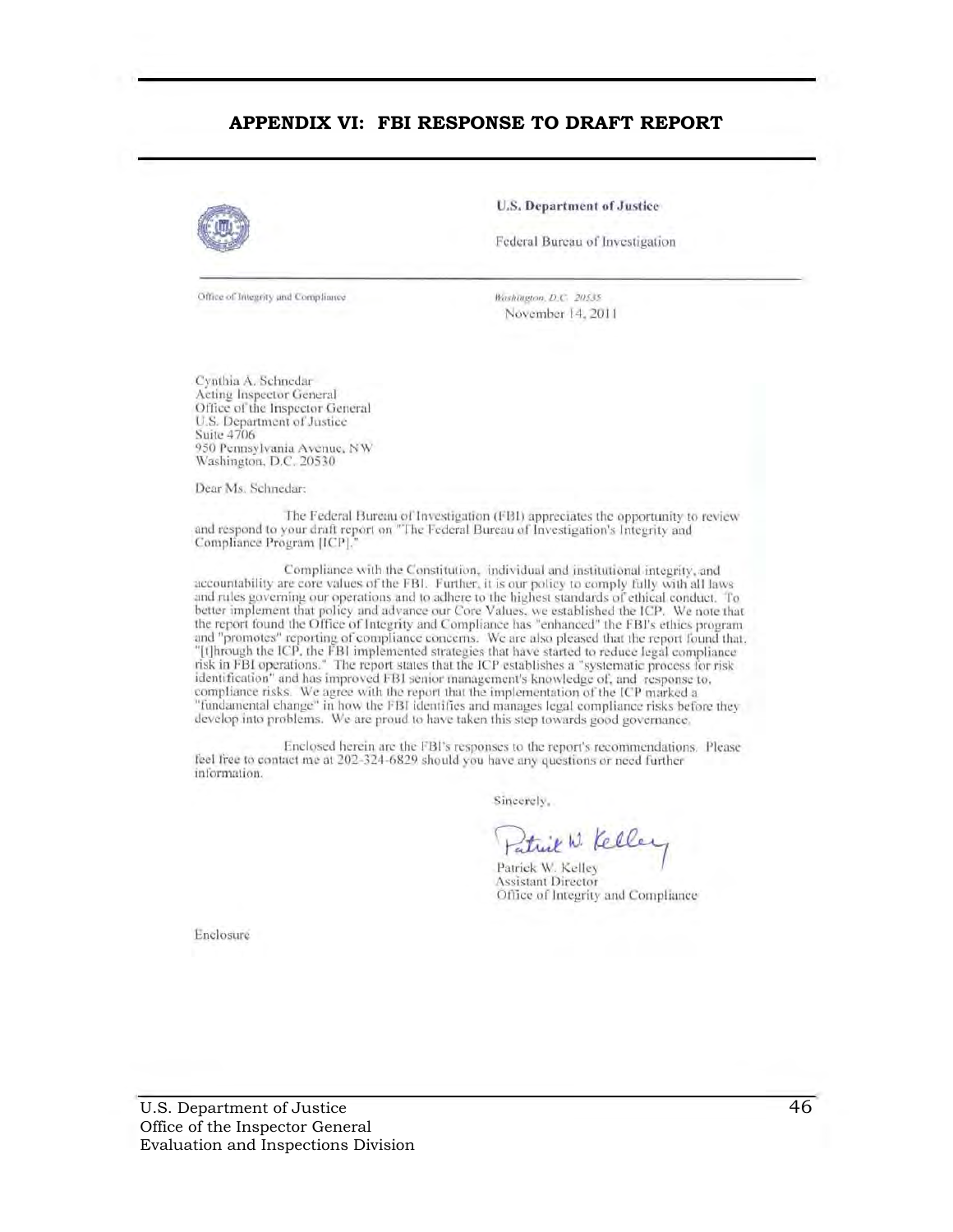#### OIG Review of the FBI's Integrity and Compliance Program

Recommendation #1 - Increase awareness of the Compliance Helpline and other OIC human resource initiatives.

#### FBI Response to Recommendation #1:

The Office of Integrity and Compliance (OIC) concurs with this recommendation. In Fiscal Year (FY) 12, OIC intends to develop and implement a plan to increase awareness of the Compliance Helpline and other OIC human rcsourcc initiatives such as the Director's Compliancc Award.

#### Recommendation #2 - Consider using a formal methodology that indudes specific criteria that participants must consider when assessing and prioritizing risk.

#### FBI Response to Recommendation #2:

OIC concurs with this recommendation. When OIC was formcd, a formal risk assessment methodology was developed as one of many tools to assist managemcnt in the identification of potcntial risks. OIC still uses this risk methodology tool and periodically trains leadership on its use to ensure Executive Management Committee (EMC) participants understand and consider this criteria when assessing and prioritizing risk. During this past round of EMC meetings in October and November of 2011, OIC provided training to each committee on the risk assessment methodology. Thcsc criteria were identified as one tool which should be considered in conjunction with a variety of other factors impacting the risk assessment and prioritization process. These other factors include staffing limitations (on either OIC or on the risk owner), resource limitations. and the risk owner's mission priorities. All of these ractors should be taken into consideration when selecting a risk. Using the corporate compliance sector as a model, OIC believes that compliance is the business of each executive. Each FBI exeeutive is uniquely positioned to understand and appreciate his or her fisk areas and mission. Ultimately. OIC defers to the executive in the selection of a potential risk for analysis.

#### Recommendation #3 - Increase Assistant Director involvement in program-level risk mitigation.

#### FBI Response to Recommendation #3:

OIC concurs with this recommendation. Pursuant to FBI Corporate Policy Directive 0126D, all managers of major programs must submit their semi-annual compliance risk report "up to and including the Assistant Director level and Ole." Pursuant to this Directive, OtC will remind major program managers of this requirement in the coming year. During this most recent set of quarterly EMC meetings, OIC provided training to each committee, to include Assistant Directors. A component of this training addressed thc reporting requirement for major program managers and reminded Assistant Directors of their role in the process.

Recommendation #4 - Require program-level risks to include a verification step.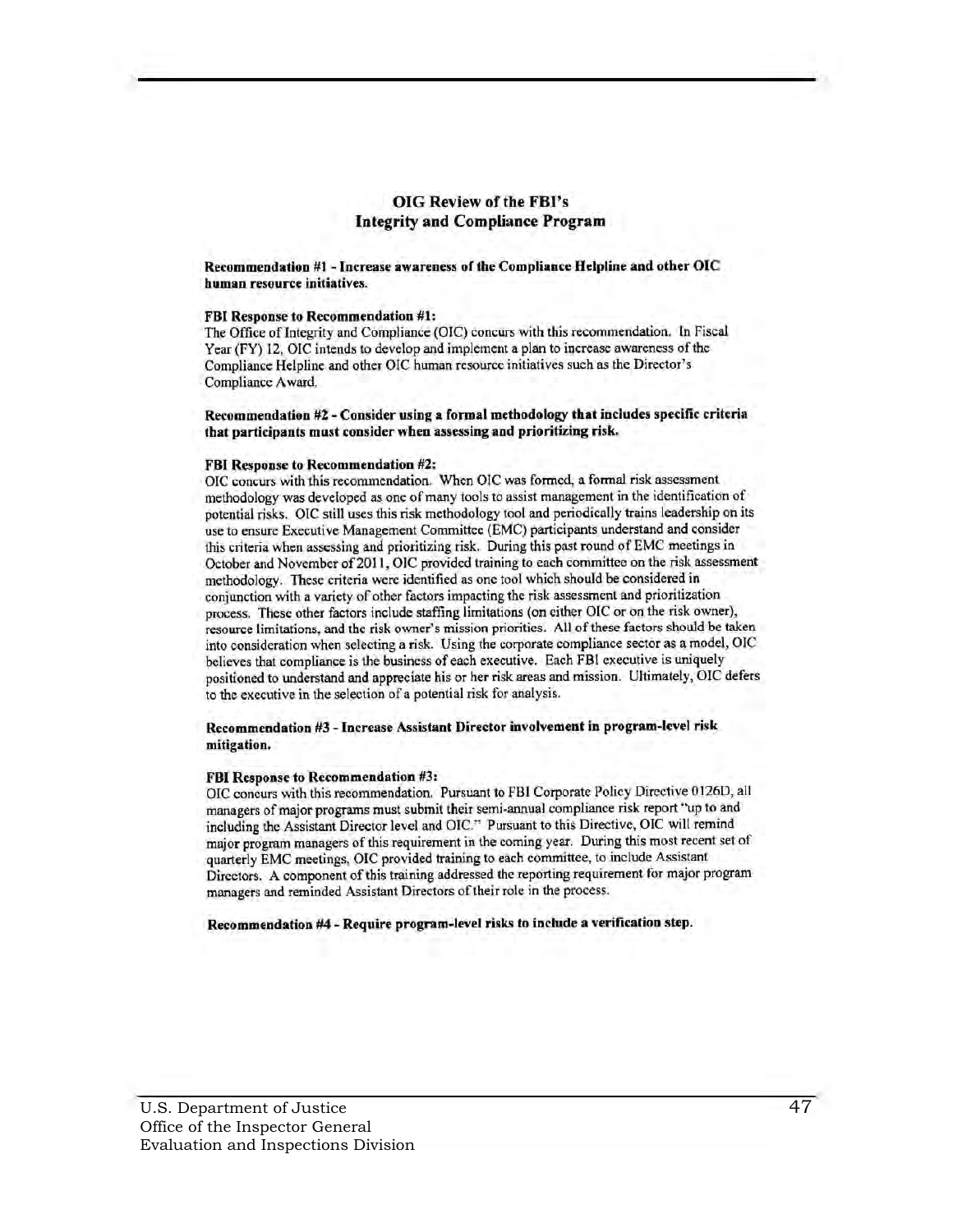#### FBI Response to Recommendation #4

OIC concurs with this recommendation. Staffing limitations, however, constrain OIC's ability to verify mitigation efforts for every risk reported by 53 major programs. In FY12, OIC will establish a random verification process for major programs and will require verification of mitigation efforts for a sampling of programs during each of the two reporting periods.

#### Recommendation #5 - Comply with existing requirements for an annual report assessing the effectiveness of the ICP; for example, a report that articulates the program's goals, shows progress towards accomplishing them, and identifies areas for improvement.

#### FBI Response to Recommendation #5:

OIC concurs with this recommendation. It bears noting that at present, OIC provides a monthly compliance update chart to every senior executive within the FBI. On a quarterly basis, each branch holds a meeting to discuss its compliance risks. OIC uses these meetings to provide training, update on risks and to articulate program initiatives. Three times per year, senior executives meet with the Director of the FBI to discuss compliance risks. Similar to the quarterly meetings. OIC uses this medium as a way to provide updates on OIC initiatives and risk analysis and mitigation cfforts.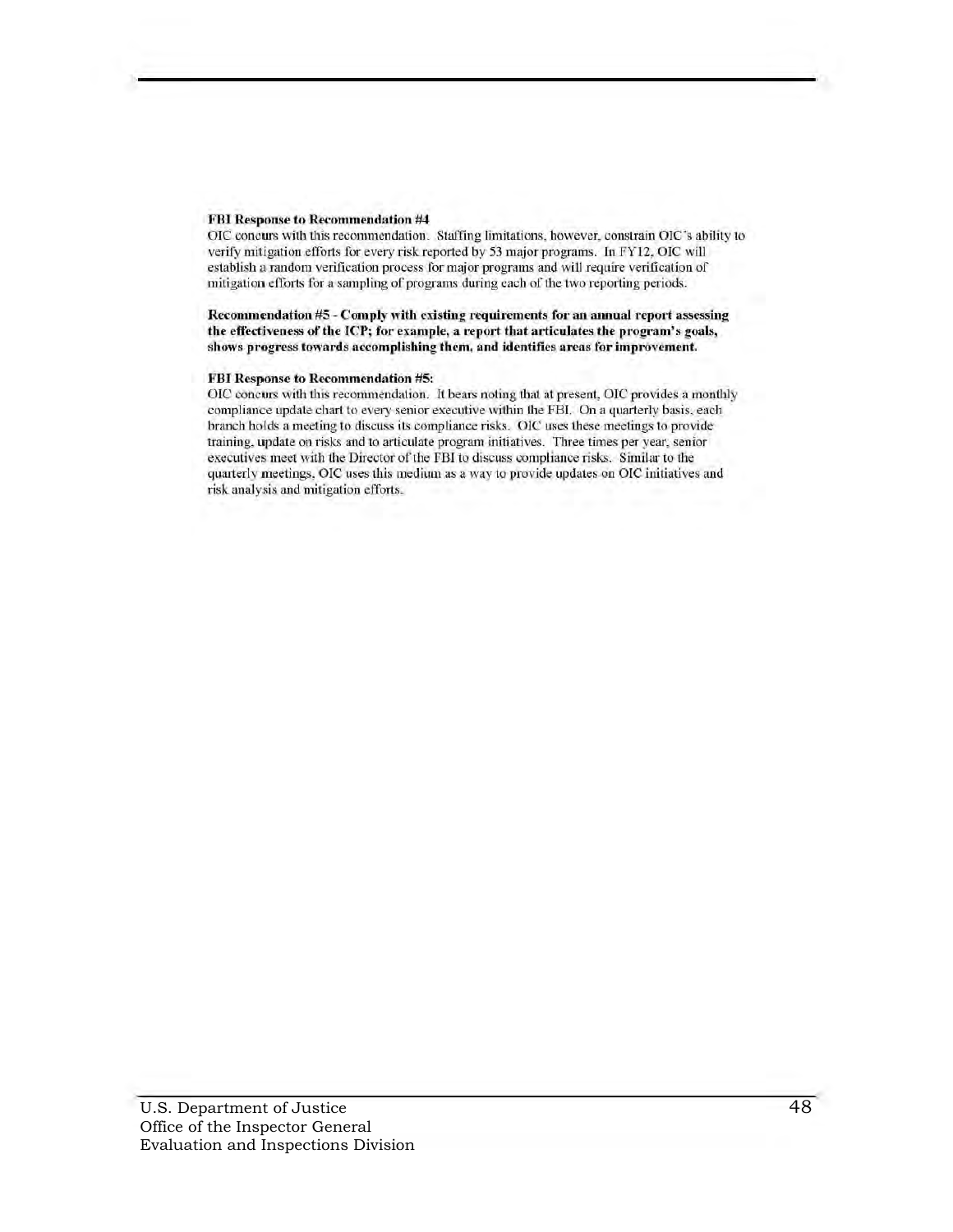# **APPENDIX VII: OIG ANALYSIS OF FBI RESPONSE**

<span id="page-63-0"></span>The Office of the Inspector General provided a draft of this report to the Federal Bureau of Investigation for its comment. The report contained five recommendations for consideration. The FBI's response is included in Appendix VI to this report. The OIG's analysis of the FBI's response and the actions necessary to close the recommendations are discussed below.

### **Recommendation 1. Increase awareness of the Compliance Helpline and other OIC human resource initiatives.**

**Status.** Resolved – open.

**Summary of the FBI Response.** The FBI concurred with the recommendation and stated that in fiscal year (FY) 2012, the OIC intends to develop and implement a plan to increase awareness of the Compliance Helpline and other OIC human resource initiatives such as the Director's Compliance Award.

**OIG Analysis.** The actions taken and planned by the FBI are responsive to our recommendation. By February 29, 2012, please provide the OIG with a plan that describes the specific actions the OIC will take to increase awareness of the Compliance Helpline and other OIC human resource initiatives, and the dates by which the OIC plans to complete those activities, or a status of your progress.

### **Recommendation 2. Consider using a formal methodology that includes specific criteria that participants must consider when assessing and prioritizing risk.**

**Status.** Resolved – open.

**Summary of the FBI Response.** The FBI concurred with this recommendation and stated that "when the OIC was formed, a formal risk assessment methodology was developed as one of many tools to assist management in the identification of potential risks," and that the OIC still uses this risk methodology tool. According to the FBI, the OIC provided training on the methodology to Executive Management Committee members during committee meetings in October and November 2011. The training presented the methodology as "one tool which should be considered in conjunction with a variety of other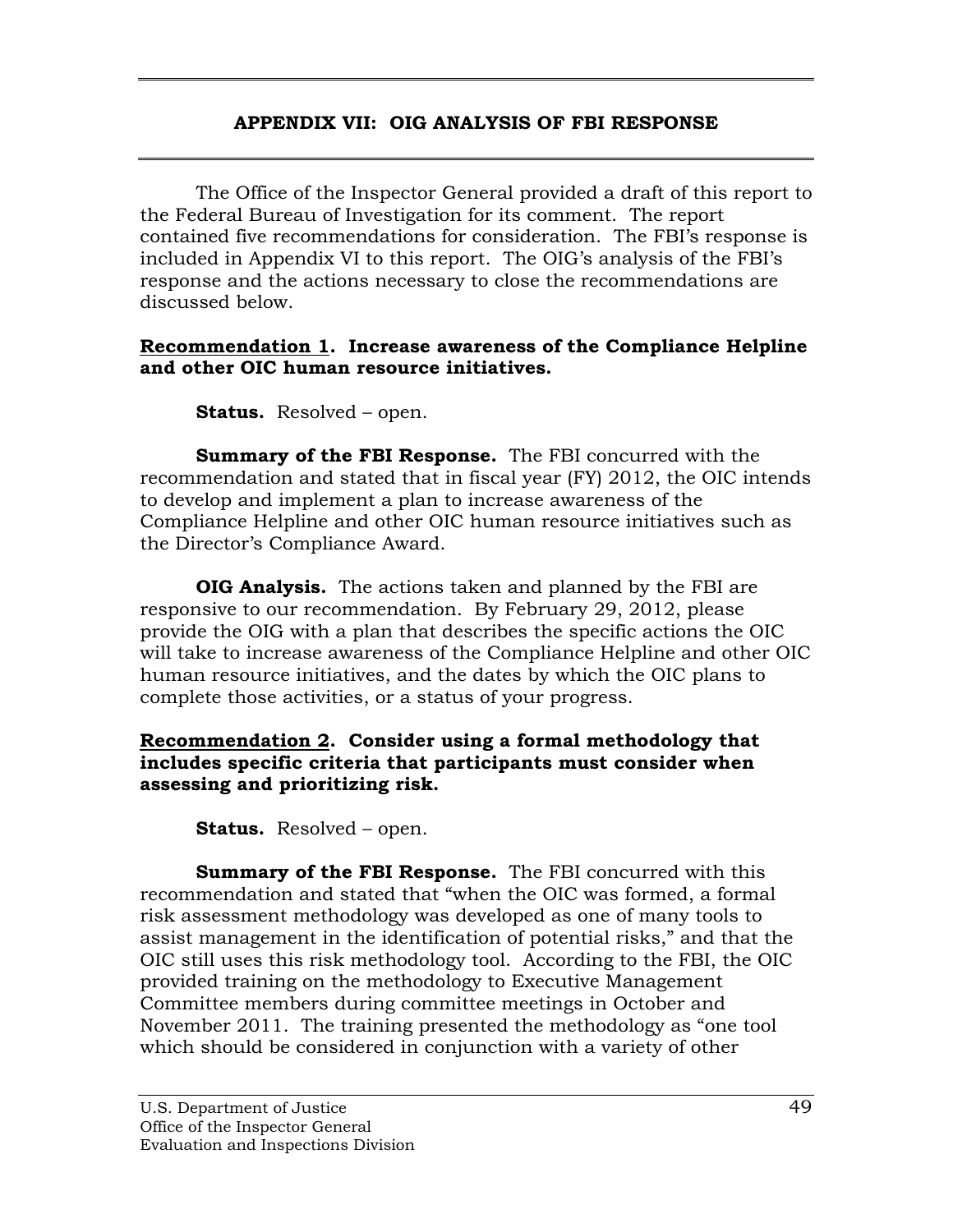factors" such as staffing limitations, resource limitations, and the risk owner's mission priorities in assessing and prioritizing risk.

**OIG Analysis.** The actions taken by the FBI are responsive to our recommendation. By February 29, 2012, please provide the OIG documentation of the October and November 2011 training, including the training materials and a list of who attended.

# **Recommendation 3. Increase Assistant Director involvement in program-level risk mitigation.**

**Status.** Resolved – open.

**Summary of the FBI Response.** The FBI concurred with this recommendation and noted that pursuant to FBI Corporate Policy Directive 0126D, "all managers of major programs must submit their semi-annual compliance risk report up to and including the Assistant Director level and OIC." The FBI also stated that the OIC will remind major program managers of this requirement in the coming year. Further, the FBI stated that the most recent quarterly Executive Management Committee meetings included training that "addressed the reporting requirement of major program managers and reminded Assistant Directors of their role in the process."

**OIG Analysis.** The FBI's actions are responsive to our recommendation. However, we note that so far, submitting the program manager reports to the Assistant Directors has not resulted in sufficient Assistant Director involvement in program-level risk mitigation. By February 29, 2012, please provide documentation of the reminders of the reporting and participation requirements given to Assistant Directors, a description of the role Assistant Directors will have in program-level risk mitigation, and the specific actions the FBI will take to increase their involvement. Additionally, please provide documentation that all major programs required to participate in program-level risk mitigation did participate. If the OIC exempted any major programs, include the reason for the exemption.

# **Recommendation 4. Require program-level risks to include a verification step.**

**Status.** Resolved – open.

**Summary of the FBI Response.** The FBI concurred with our recommendation and stated that in FY 2012, the OIC will establish "a